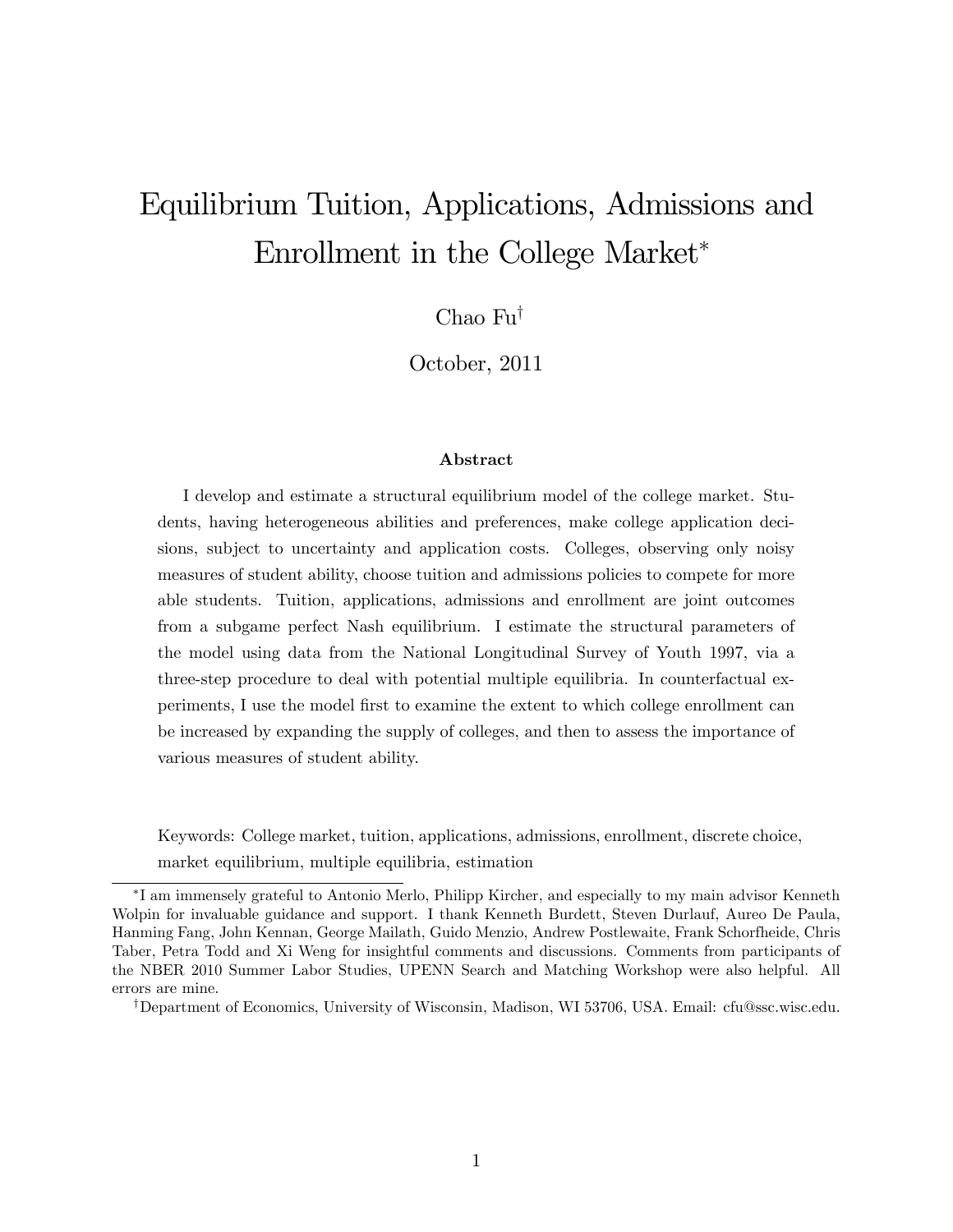# 1 Introduction

Both the level of college enrollment and the composition of college student bodies continue to be issues of widespread scholarly interest as well as the source of much public policy debate. In this paper, I develop and structurally estimate an equilibrium model of the college market. It provides insights into the determination of the population of college enrollees and permits quantitative evaluation of the effects of counterfactual changes in the features of the college market. The model interprets the allocation of students in the college market as an equilibrium outcome of a decentralized matching problem involving the entire population of colleges and potential applicants.<sup>1</sup> As a result, counterfactuals that directly involve only a subset of the college or student population can produce equilibrium effects for all market participants. My paper thus provides a mechanism for assessing the market equilibrium consequences of changes in government policies on higher education.

While the idea of modeling college matching as a market equilibrium problem is not new, this paper makes advances relative to the current literature by simultaneously modeling three aspects of the college market that are plausibly regarded as empirically important and incorporating them into the empirical analysis. The three aspects are: 1) Application is costly to the student. Besides application fees, a student has to spend time and effort gathering and processing information and preparing application materials. Moreover, she also incurs nontrivial psychic costs such as the anxiety felt while waiting for admissions results. 2) Students differ in their abilities and preferences for colleges.<sup>2</sup> 3) While trying to attract and select more able students, colleges can only observe noisy measures of student ability, such as student test scores and essays. As a result, both sides of the market face uncertainties: for the student, admissions are uncertain, which, together with the cost of application, leads to a non-trivial portfolio problem for her: how many and which, if any, colleges to apply to? For the college, the yield of each admission and the quality of a potential enrollee are both uncertain. The inference of these has to account for students' strategies. Colleges' policies are also interdependent because students' application portfolios and their enrollment depend on the policies of all colleges.

I model three stages of the market. First, colleges simultaneously announce their tuition. Second, students make application decisions and colleges simultaneously choose their admissions policies. Third, students make their enrollment decisions. My model incorporates tuition, applications, admissions and enrollment as joint outcomes from a subgame perfect Nash equilibrium (SPNE). SPNE in this model need not be unique. Multiplicity may arise

<sup>&</sup>lt;sup>1</sup>In this paper, colleges refer to four-year colleges; students (potential applicants) refer to high school graduates.

<sup>2</sup>Throughout the paper, student ability refers to her readiness for college.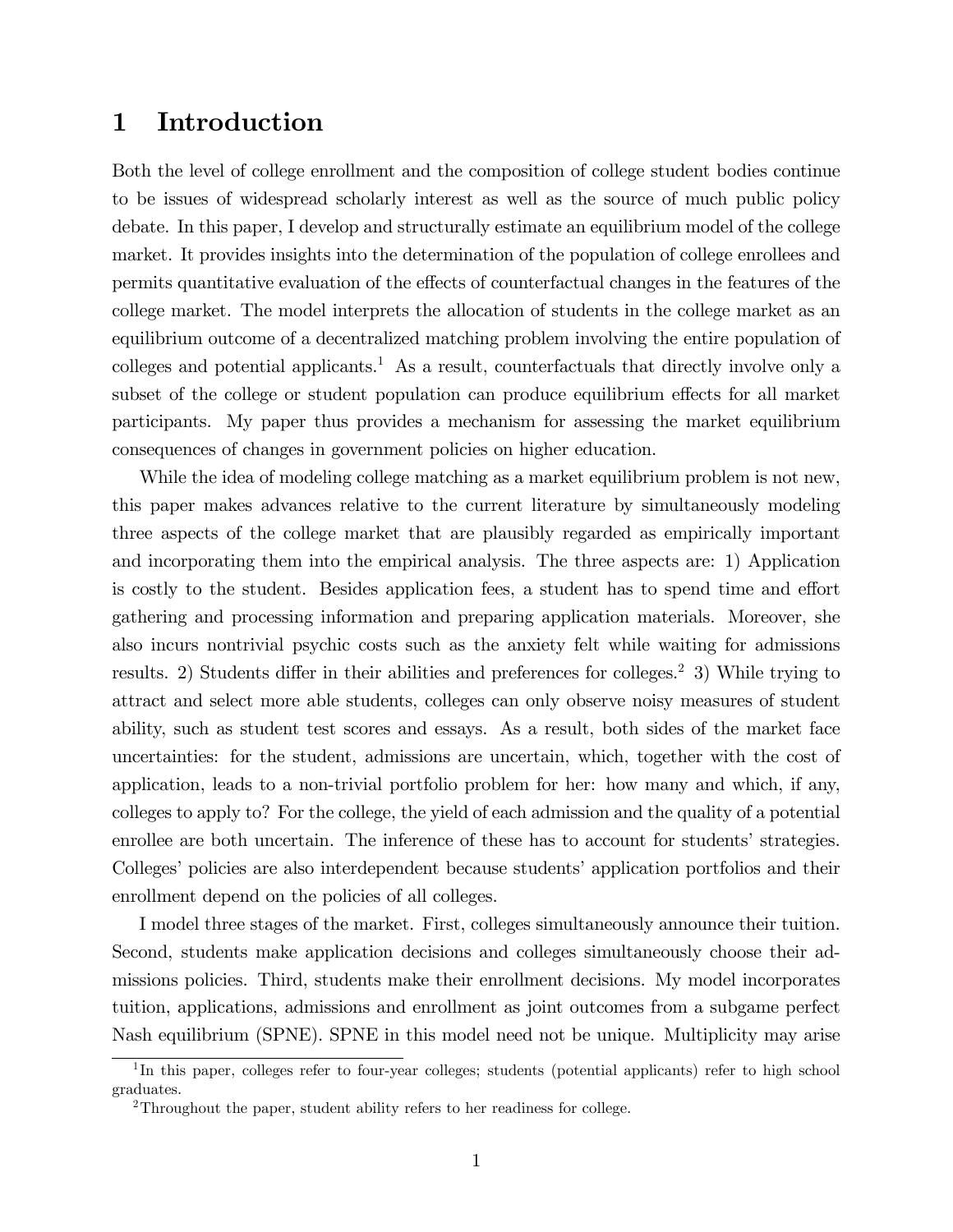from two sources: 1) multiple common self-fulfilling expectations held by the student about admissions policies, and 2) the strategic interplay among colleges.<sup>3</sup>

To estimate the model with potentially multiple equilibria, I extend the estimation strategy of Moro  $(2003)$  and estimate the model in three steps.<sup>4</sup> The first two steps recover all the structural parameters involved in the application-admission subgame without having to impose any equilibrium selection rule. In particular, each application-admission equilibrium can be uniquely summarized in the set of probabilities of admission to each college for different types of students. The first step, using simulated maximum likelihood, treats these probabilities as parameters and estimates them along with fundamental student-side parameters in the student decision model, thereby identifying the equilibrium that generated the data. The second step, based on a simulated minimum distance estimation procedure, recovers the college-side parameters by imposing each college's optimal admissions policy. Step three recovers the remaining parameters by matching colleges' optimal tuition with the data tuition.

To implement the empirical analysis, I use data from the National Longitudinal Survey of Youth 1997 (NLSY97), which provides detailed information on student applications, admissions, financial aid and enrollment. Tuition information comes from the Integrated Postsecondary Education Data System.

Some of my major findings are as follows: first, students not only attach different values to the same college, but also rank various colleges and the non-college option differently. That is, there is not a single best college for all, nor is attending college better than the noncollege option for all. As a result, my first counterfactual experiment finds that increasing the supply of colleges has very limited effect on college attendance. In particular, when the lower-ranked public colleges are expanded, at most  $2.1\%$  more students can be drawn into colleges, although the enlarged colleges adopt an open admissions policy and lower their tuition to almost zero. Therefore, neither tuition cost nor the number of available slots is a major obstacle to college access. A large group of students, mainly low-ability students, prefer the outside option over any of the college options.

Second, there are significant amounts of noise in various types of ability measures and different types of measures complement one another. In particular, relative to measures such

<sup>3</sup>Models with multiple equilibria do not have a unique reduced form and this indeterminacy poses practical estimation problems. In direct maximum likelihood estimation of such models, one should maximize the likelihood not only with respect to the structural parameters but also with respect to the types of equilibria that may have generated the data. The latter is a very complicated task and can make the estimation infeasible.

 $4\text{Moro}$  (2003) estimates a statistical discrimination model in which only one side of the market is strategic. I show how the extended strategy can be used to estimate a model in which both sides of the market are strategic, and hence, the second source of multiple equilibria arises.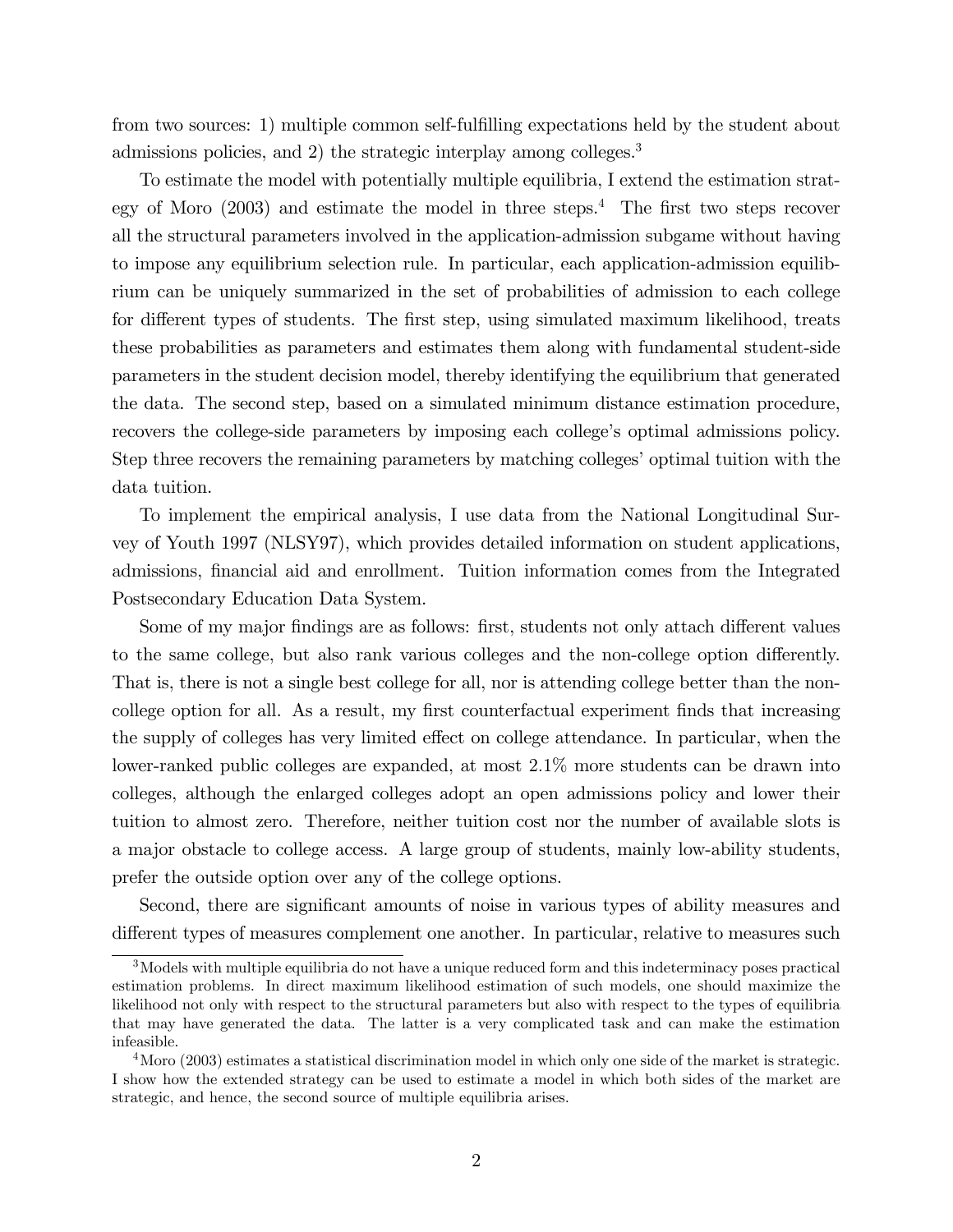as student essays, test scores  $(SAT)$  are more effective in distinguishing the lowest-ability students from the rest, but are less effective in singling out high-ability students.<sup>5</sup> My second counterfactual experiment assesses the importance of the non-test-score measures of student ability by eliminating them in the admissions process. Without such additional information, colleges draw on higher tuition to help screen students. Enrollee ability drops in all colleges, especially in the top college groups. Despite the increased tuition, the gain from being mixed with others outweighs the loss for the lowest-ability students. However, all the other students suffer and the average student welfare decreases by  $$1,325$ . The highest-ability students suffer the most with a loss of about  $$5,000$ .

The third counterfactual experiment examines the equilibrium impacts of dropping  $SAT$ in the admissions process, as urged by some critics. Among other reasons, these critics blame SAT for inhibiting the access to college education for students from low-income families, who typically have low test scores. As a result of dropping SAT, the fraction of low-income students does increase in top colleges. In particular, the mean family income among enrollees drop by over \$10; 000 in top private colleges. However, this is accompanied by increased tuition and decreased enrollee ability in these colleges.

Although this paper is the first to estimate a market equilibrium model that incorporates tuition setting, applications, admissions and enrollment, it builds on various studies on similar topics. For example, Manski and Wise (1983) use nonstructural approaches to study various stages of the college admissions problem separately in a partial equilibrium framework. Most relevant to this paper, they find that applicants do not necessarily prefer the highest quality school.<sup>6</sup> Arcidiacono (2005) develops and estimates a structural model to address the effects of college admissions and financial aid rules on future earnings. In a dynamic framework, he models studentís application, enrollment and choice of college major and links education decisions to future earnings.

While an extensive empirical literature focuses on student decisions, little research has examined the college market in an equilibrium framework. One exception is Epple, Romano and Sieg (2006). In their paper, students differ in family income and ability (perfectly measured by  $SAT$ ) and make a single enrollment decision.<sup>7</sup> Taking, as given, its endowment and gross tuition level, each college chooses its financial aid and admissions policies to maximize the quality of education provided to its students. Their model provides an equilibrium

 ${}^{5}$ In this paper,  $SAT$  is used as a generic term for tests such as  $SAT$  and  $ACT$ .

<sup>&</sup>lt;sup>6</sup>Some examples of papers that focus on the role of race in college admissions include Bowen and Bok (1998), Kane (1998) and Light and Strayer (2002).

<sup>&</sup>lt;sup>7</sup>In their paper, the application decision is not modeled. It is implicitly assumed that either application is not necessary for admission, or all students apply to all colleges. Accordingly, their empirical analysis is based on a sample of first-year college students.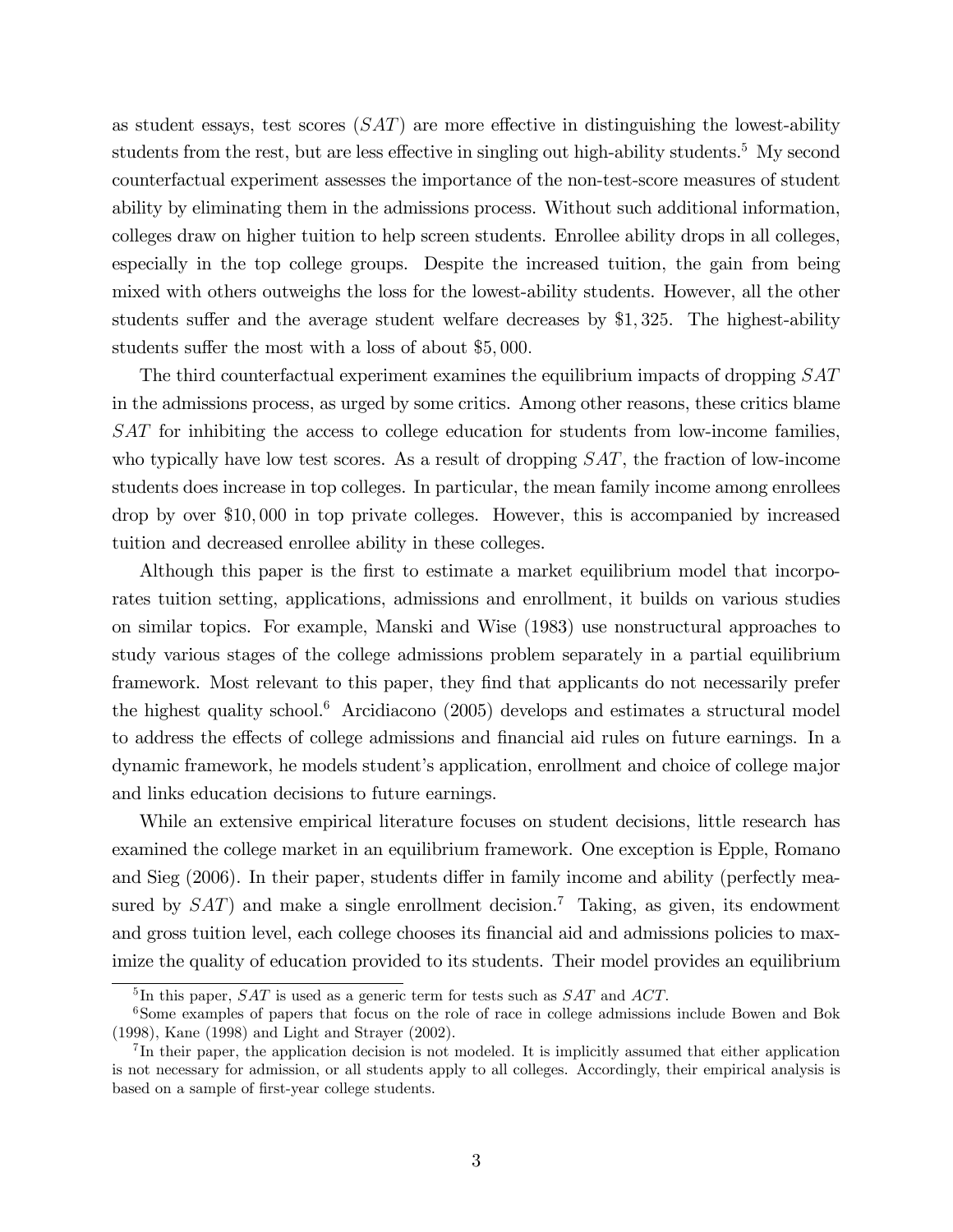characterization of colleges' pricing strategies, where colleges with higher endowments enjoy greater market power and provide higher-quality education. With complete information, no uncertainty and no unobserved heterogeneity, their model predicts that students with the same  $SAT$  and family income would have the same admission, financial aid and enrollment outcomes. The authors assume measurement errors in SAT and family income, which are found to be large in order to accommodate data variations.<sup>8</sup>

This paper departs from Epple, Romano and Sieg (2006) in several respects: 1) The college market is subject to information friction and uncertainty: colleges can only observe noisy measures of student ability, and they do not observe student preferences. As a result, colleges are faced with complex inference problems in making their admissions decisions. Meanwhile, application becomes a non-trivial problem for the student, as is manifested by the popularity of various application guide programs. Both colleges and students will adjust their behavior according to how much information is available on the market. Consequently, evaluating the severity of the information friction is important for predicting the equilibrium effects of various counterfactual education policies. 2) Student application decisions differ substantially. For example, over 50% of high school graduates do not apply to any college. However, the college market includes not only those who do apply, but all potential college applicants. Alternative education policies will affect not only where applicants are enrolled, but also who will apply at the first place. Therefore, to evaluate the effects of these policies, it is necessary to understand the application decisions (including non application) made by all students and how these decisions interact with colleges' decisions. 3) Students have different abilities and preferences for colleges, which are unobservable to econometricians. Arguably, such heterogeneity may be the key force underlying data variations unexplained by observables. Hence it is important to incorporate them in the model. As the first two structural papers that study college market equilibrium, Epple, Romano and Sieg (2006) and this paper complement one another: the former provides a more comprehensive view on colleges' pricing strategy, while the latter endogenizes student application as part of the equilibrium in a frictional market.

Theoretically, I build on the work by Chade, Lewis and Smith (2011), who model the decentralized matching of students and two colleges. Students, with heterogeneous abilities, make application decisions subject to application costs and noisy evaluations. Colleges compete for better students by setting admissions standards for student signals.<sup>9</sup> As part of its contribution, my paper quantifies the significance of the two key elements of Chade, Lewis

<sup>&</sup>lt;sup>8</sup>The authors note that "the model may not capture some important aspects of admission and pricing." (page 911)

 $9$ Nagypál (2004) analyzes a model in which colleges know student types, but students themselves can only learn their type through normally distributed signals.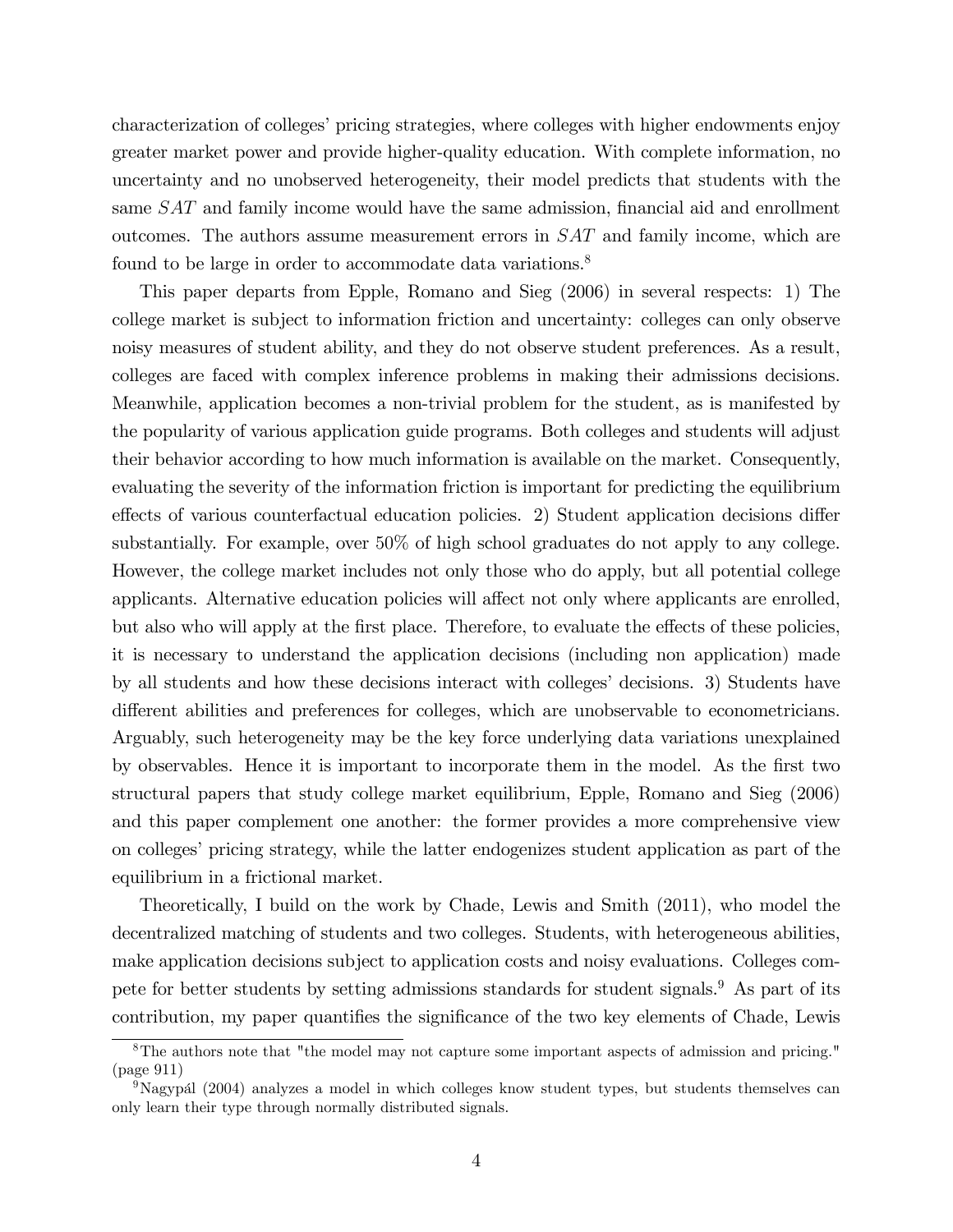and Smith (2011): information friction and application costs. Moreover, I extend Chade, Lewis and Smith (2011) to account for some elements that are important, as acknowledged by the authors, to understand the real-world problem. On the student side, first, students are heterogeneous in their preferences for colleges as well as in their abilities, both of which are unknown to the colleges. Second, I allow for two noisy measures of student ability. One measure, as the signal in Chade, Lewis and Smith (2011), is subjective and its assessment is known only to the college. A typical example of this type of measure is the student essay. The other measure is the objective test score, which is known both to the student and to the colleges she applies to, and may be used strategically by the student in her applications.<sup>10</sup> Third, in addition to the admission uncertainty caused by noisy evaluations, students are subject to post-application shocks. These shocks incorporate new information for the student before she makes her enrollment decision. For example, the amount of financial aid she can obtain is not known with certainty upon application. Moreover, during the months between application and enrollment, a student may learn more about the colleges and she may also experience unexpected family and/or job prospects.<sup>11</sup> Empirically, these shocks are necessary to explain "seemingly sub-optimal" behaviors such as an applicant choosing not to attend any college after being admitted. On the college side, I model multiple colleges, which compete against each other via tuition as well as admissions policies.<sup>12</sup>

The rest of the paper is organized as follows: Section 2 lays out the model. Section 3 explains the estimation strategy, followed by a brief discussion of identification. Section 4 describes the data. Section 5 presents empirical results, including parameter estimates and model fit. Section 6 describes the counterfactual experiments. The last section concludes the paper. The appendix contains some details and additional tables.

# 2 Model

# 2.1 Primitives

This subsection lays out the environment of the college market that features costly application and incomplete information.

<sup>&</sup>lt;sup>10</sup>For example, a low-ability student with a high  $SAT$  score may apply to top colleges to which she would not otherwise apply; a high-ability student with a low  $SAT$  score may apply less aggressively than she would otherwise.

 $11$  For enrollment in the fall semester starting from September, the typical application deadline is in January.

 $12\text{As a price of these extensions, it is infeasible to obtain an analytical or graphical characterization of the$ equilibrium as in Chade, Lewis and Smith (2011).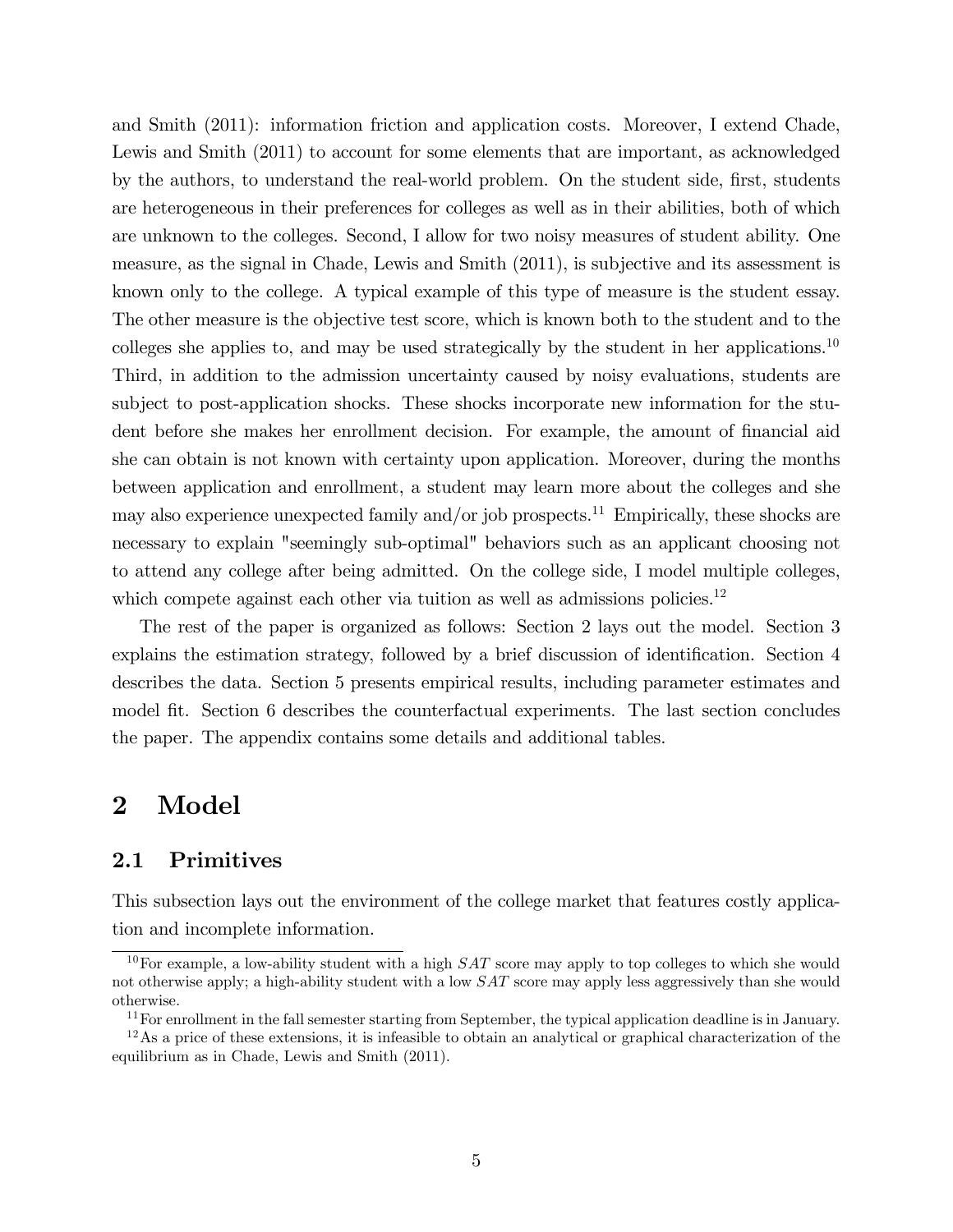#### 2.1.1 Players

There are J colleges, indexed by  $j = 1, 2, \dots J$ . In the following, J will also denote the set of colleges. A college's payoff depends on the total expected ability of its enrollees and its tuition revenue. To maximize its payoff, each college has the latitude to choose its tuition and admissions policies, subject to its fixed capacity constraint  $\kappa_j$ , where  $\kappa_j > 0$  and  $\sum$  $j\in J$  $\kappa_j < 1$ , the total measure of students.

There is a continuum of students, making college application and enrollment decisions. Students differ in their family backgrounds  $(B)$ ,  $SAT$ , abilities and preferences for colleges.<sup>13</sup> The various components of student characteristics are drawn from some joint distribution, unknown to the econometrician, who observes neither students' abilities nor their preferences.

### 2.1.2 Application Cost

Application is costly to the student. The cost of application, denoted as  $C(\cdot)$ , is a nonparametric function of the number of applications sent.  $C(n + 1) \ge C(n) > 0$ , for any  $n \in \{1, ..., J - 1\}.$ 

### 2.1.3 Financial Aid

A student may obtain Önancial aid that helps to fund her attendance in any college, and she may also obtain college-specific financial aid. The amounts of various financial aid depend on the student's family background and  $SAT$ , via financial aid functions  $f_j(B, SAT)$ , for  $j = 0, 1...J$ , with 0 denoting the general aid and j denoting college j-specific aid.<sup>14</sup> In reality, although guidelines are available for students to calculate the expected financial aid she might obtain, the exact amount remains uncertain to her. To capture this uncertainty, I allow the final realizations to be subject to post-application shocks  $\eta \in \mathbb{R}^{J+1}$ .  $\eta$  is i.i.d.  $N(0, \Omega_{\eta})$ , where  $\Omega_{\eta}$  is a diagonal matrix with  $\sigma_{\eta_j}^2$  denoting the variance of shock  $\eta_j$ . The realized financial aid for student  $i$  is given by

$$
f_{ji} = \max\{f_j(B_i, SAT_i) + \eta_{ji}, 0\}
$$
 for  $j = 0, 1, ...J$ .

<sup>&</sup>lt;sup>13</sup> SAT can be low(1), medium(2) or high(3).

 $14$  Ideally, a more complete model would endogenize tuition, applications, admissions, enrollment and financial aid. Unfortunately, this involves great complications that will make the empirical analysis intractable. As a compromise, Epple, Romano and Sieg (2006) abstract from application decisions and hence the effects of college policies on the pool of applicants, so that they can better focus on college's financial aid strategies. I carry out my analysis in a way that complements their work: I endogenize application decisions and allow colleges to choose gross tuition while leaving financial aid exogenous, which indirectly affects colleges' policies via its effects on students' application and enrollment decisions. The development of a modeling framework that combines the strengths of these two papers is a great challenge.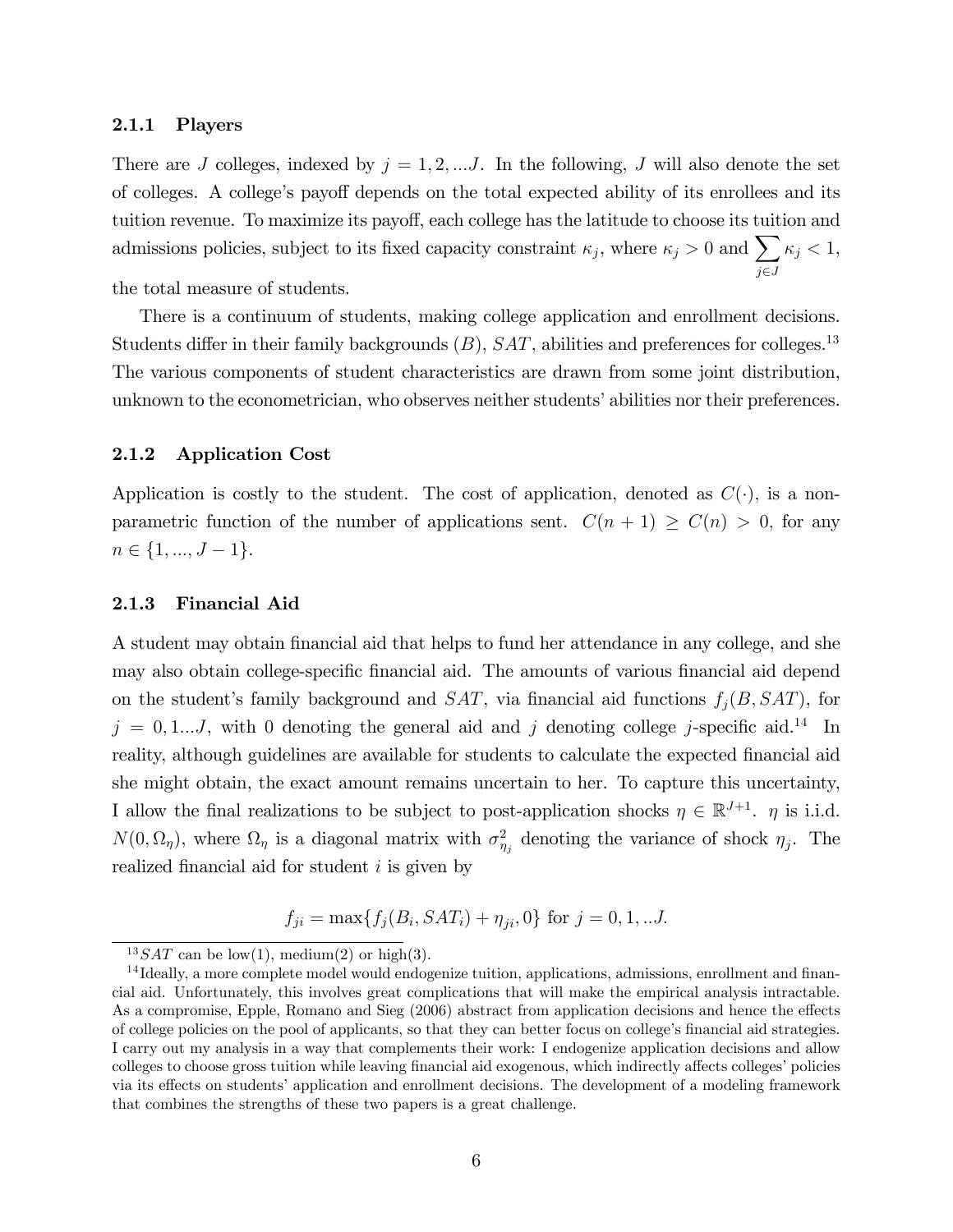#### 2.1.4 Student Preference

Student characteristics such as their abilities and preferences are unobservable to the econometrician. They are modeled as follows: students are of different types  $(T)$ , where T is correlated with  $(SAT, B)$  and distributed according to  $P(T|SAT, B)$ . A student type T consists of both ability and non-ability related characteristics, with  $T \equiv (A, Z)$ . The first component, A, represents a student's ability, which can be low  $(1)$ , medium  $(2)$  or high  $(3)$ . Meanwhile, some students may prefer big (public) universities that offer greater diversity and a wider range of student activities; while some may prefer small (private) colleges where they can get more personal attention from professors. Such heterogeneity is captured by  $Z \in \{1, 2\}.$ 

Students' preferences for colleges may differ systematically across types. In addition, each student may still have her own idiosyncratic tastes for colleges that are not representative of her type. For example, a student may prefer a particular type of colleges because her parents used to attend such colleges. To capture both the systematic and the idiosyncratic preference heterogeneities, students' preferences for colleges are modeled as a J-dimensional random vector drawn from  $N(\overline{u}_T, \Omega_\epsilon)$ , where  $\overline{u}_T$  is the mean preference for colleges among type-T students and  $\Omega_{\epsilon}$  is a diagonal matrix with  $\sigma_{\epsilon_j}^2$  denoting the variance of students' idiosyncratic tastes for college  $j$ . In this way, a student's preferences for different colleges are allowed to be correlated in a nonparametric fashion via her type-specific preference  $\overline{u}_T$ .

Given tuition profile  $t \equiv \{t_j\}_{j=1}^J$ , the ex-post value of attending college j for student i is given by

$$
u_{ji}(t) = (-t_j + f_{0i} + f_{ji}) + (\overline{u}_{jT_i} + \epsilon_{ji}),
$$
\n(1)

where  $t_j$  is tuition for attending college j. The first parenthesis of (1) summarizes student  $i$ 's net monetary cost to attend college j. Her expected payoff, net of effort cost, is captured by:  $\overline{u}_{jT_i}$ , type  $T_i$ -specific preference, and  $\epsilon_{ji}$ , her idiosyncratic taste for college j. That is,  $\epsilon_i^{\sim} N(0, \Omega_{\epsilon}).$ 

An outside option is always available to the student and its net expected value is normalized to zero. During the months between application and enrollment, a student may experience some unforeseen events that increase or decrease the value of her outside option. For example, she may receive a good job offer that dominates the option of attending college. Such uncertainties are captured by a post-application random shock  $\zeta$ , which is i.i.d.  $N(0, \sigma_{\zeta}^2)$ , and the ex-post value of the outside option is  $u_{0i} = \zeta_i$ .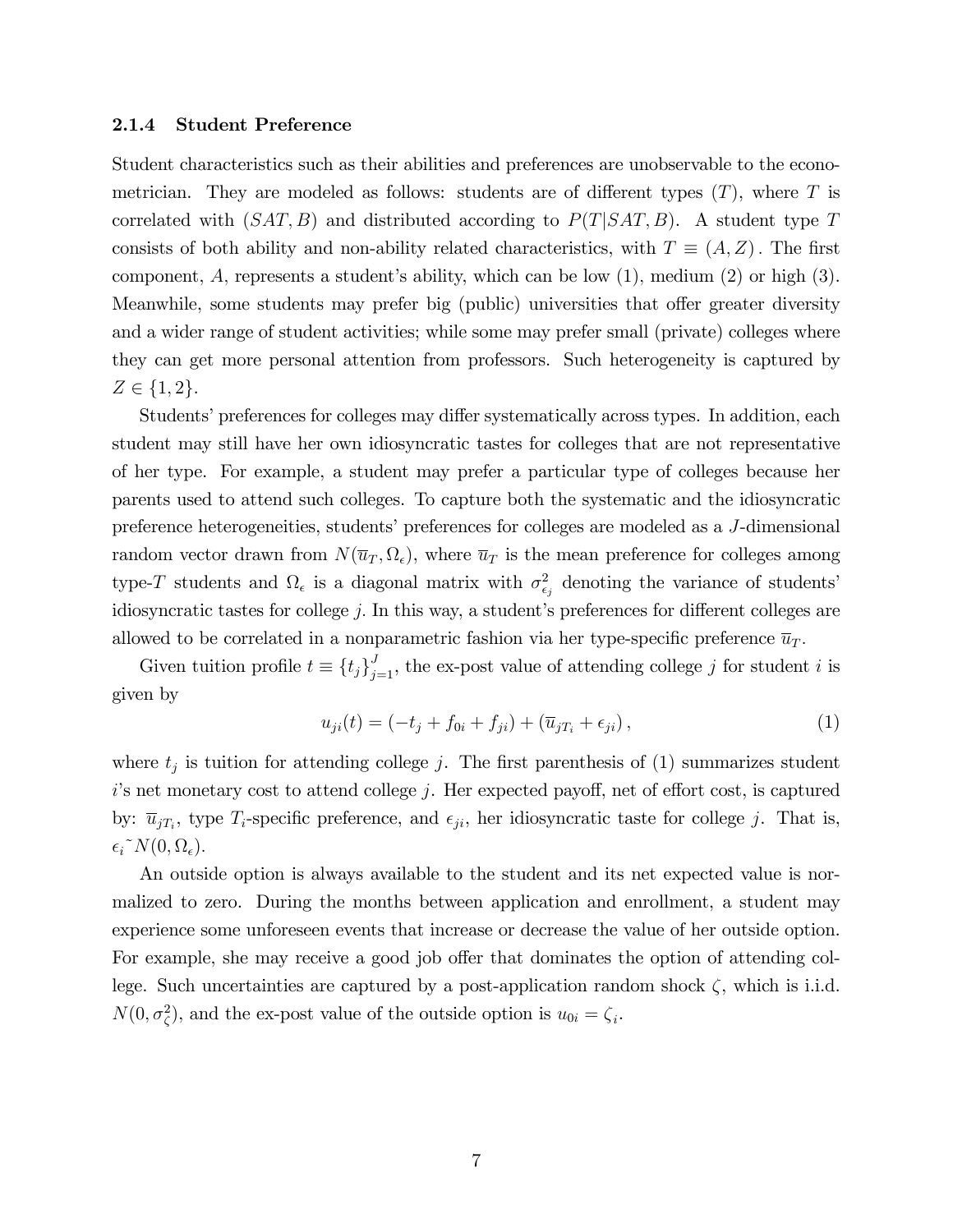### 2.1.5 College Payoff

A college's payoff depends on the ability of its enrollees and its tuition revenue. The payoff for college  $j \in J$  is given by:

$$
\pi_j = \sum_{a=1}^3 \omega_a n_{ja} + M(t_j; m_j) \sum_{a=1}^3 n_{ja},\tag{2}
$$

where  $\omega_a$  is the value of ability  $A = a$ , with  $\omega_{a+1} > \omega_a$  and  $\omega_1$  normalized to 1.  $n_{ja}$  is the measure of j's enrollees with  $A = a$ . The first term in (2) is college j's total enrollee ability. The second term in  $(2)$  is college j's payoff from its total tuition revenue. The continuous function  $M(\cdot; m_i)$  captures college j's preference for tuition relative to its preference for enrollee ability, which may be different across colleges via the parameter  $m_j$ .

### 2.1.6 Timing

First, colleges simultaneously announce tuition levels, to which they commit. Second, students make their application decisions, and all colleges simultaneously choose admissions policies. Finally, students learn about admission results and post-application shocks, and then make enrollment decisions.<sup>15</sup>

### 2.1.7 Information Structure

Upon student i's application, each college she applies to receives a signal  $s \in \{1, 2, 3\}$  (low, medium, high) drawn from the distribution  $P(s|A_i)$ , the realization of which is known only to the college. For  $A < A'$ ,  $P(s|A')$  first order stochastically dominates  $P(s|A)$ <sup>16</sup> Conditional on the student's ability, signals are i.i.d. across the colleges she applies to.

 $P(s|A)$ , the distributions of characteristics, preferences, payoff functions and financial aid functions are public information. An individual student's  $SAT$  score is known both to her and to the colleges she applies to. A student has private information about her type T, her idiosyncratic taste  $\epsilon$  and her family background  $B$ <sup>17</sup> To ease notation, let  $X \equiv (T, B, \epsilon)$ .

<sup>&</sup>lt;sup>15</sup>This paper excludes early admissions, which is a very interesting and important game among top colleges. See, for example, Avery, Fairbanks and Zeckhauser (2003), and Avery and Levin (2010). For college applications in general, however, early admissions account for only a small fraction of the total applications. For example, in 2003, 17.7% of all four-year colleges offered early decision. In these colleges, the mean percentage of all applications received through early decision was 7:6%: Admission Trends Survey (2004), National Association for College Admission Counseling.

<sup>&</sup>lt;sup>16</sup>That is, if  $A < A'$ , then for any  $s \in \{1, 2, 3\}$ ,  $Pr(s' \le s | A) \ge Pr(s' \le s | A')$ .

<sup>&</sup>lt;sup>17</sup>One might argue that neither party knows student ability. However, it is reasonable to assume that students have information advantages. As high school graduates, students have been evaluated repeatedly. Although these evaluations may be noisy, students eventually learn their ability by observing these signals over time. It is feasible and interesting to extend the current model to a case where both parties are uncertain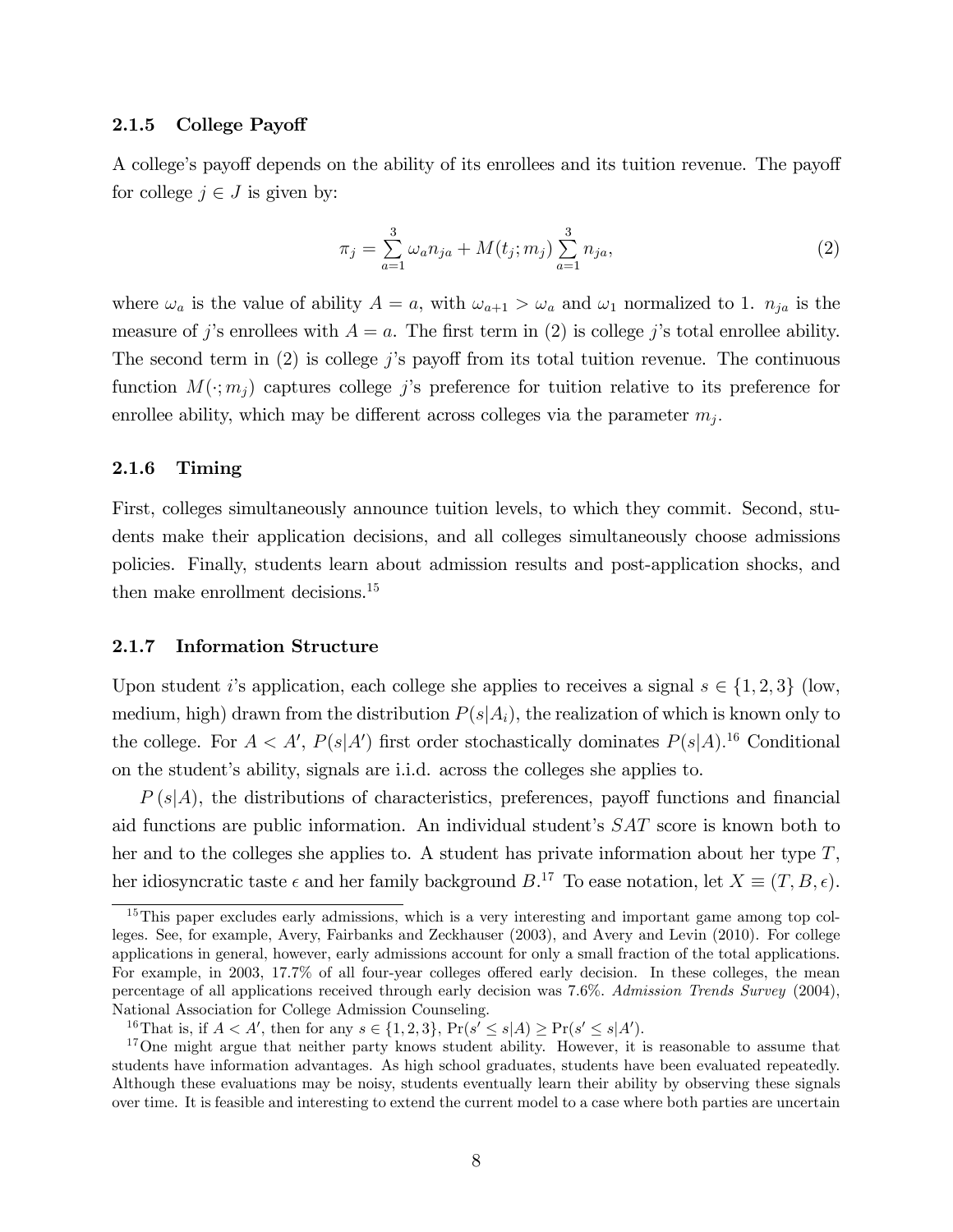After application, the student observes her post-application shocks. The following table summarizes, in addition to the public information, what information is available to the student and college  $j$  when they make decisions.

| Information Set                                              |                       |  |  |  |
|--------------------------------------------------------------|-----------------------|--|--|--|
| Student<br>College $j$                                       |                       |  |  |  |
| Application-Admission $SAT, X = (T, B, \epsilon)$ $SAT, s_i$ |                       |  |  |  |
| Enrollment                                                   | $SAT, X, \zeta, \eta$ |  |  |  |

For any individual applicant, college j observes only her SAT and the signal she sends to j, which are the basis on which the college makes admissions decisions. For the student, the admission probability is a function of her SAT and ability (instead of signal), because she cannot observe her signal but her ability governs her signal distribution.

### 2.2 Applications, Admissions and Enrollment

In this subsection, I solve the student's problems backwards and the college's admissions problem, taking as given the tuition levels announced in the Örst stage of the game.

#### 2.2.1 Enrollment Decision

þ

Knowing her post-application shocks and admission results, student i chooses the best among her outside option and admissions on hand, i.e.,  $\max\{u_{0i}, \{u_{ji}(t)\}_{j\in O_i}\}$ , where  $O_i$  denotes the set of colleges that have admitted student i. Let

$$
v(O_i, X_i, SAT_i, \eta_i, \zeta_i | t) \equiv \max\{u_{0i}, \{u_{ji}(t)\}_{j \in O_i}\}\tag{3}
$$

be the optimal ex-post value for student i, given admission set  $O_i$ ; and denote the associated optimal enrollment strategy as  $d(O_i, X_i, SAT_i, \eta_i, \zeta_i | t)$ .

### 2.2.2 Application Decision

Given her admissions probability  $p_j(A_i, SAT_i | t)$  to each college j, which depends on her ability and SAT, the value of application portfolio  $Y \subseteq J$  for student i is

$$
V(Y, X_i, SAT_i | t) \equiv \sum_{O \subseteq Y} \Pr(O | A_i, SAT_i, t) E[v(O, X_i, SAT_i, \eta_i, \zeta_i | t)] - C(|Y|), \tag{4}
$$

about student ability. In this paper, I focus on the special case, which captures the main idea of information asymmetry of the type that I consider.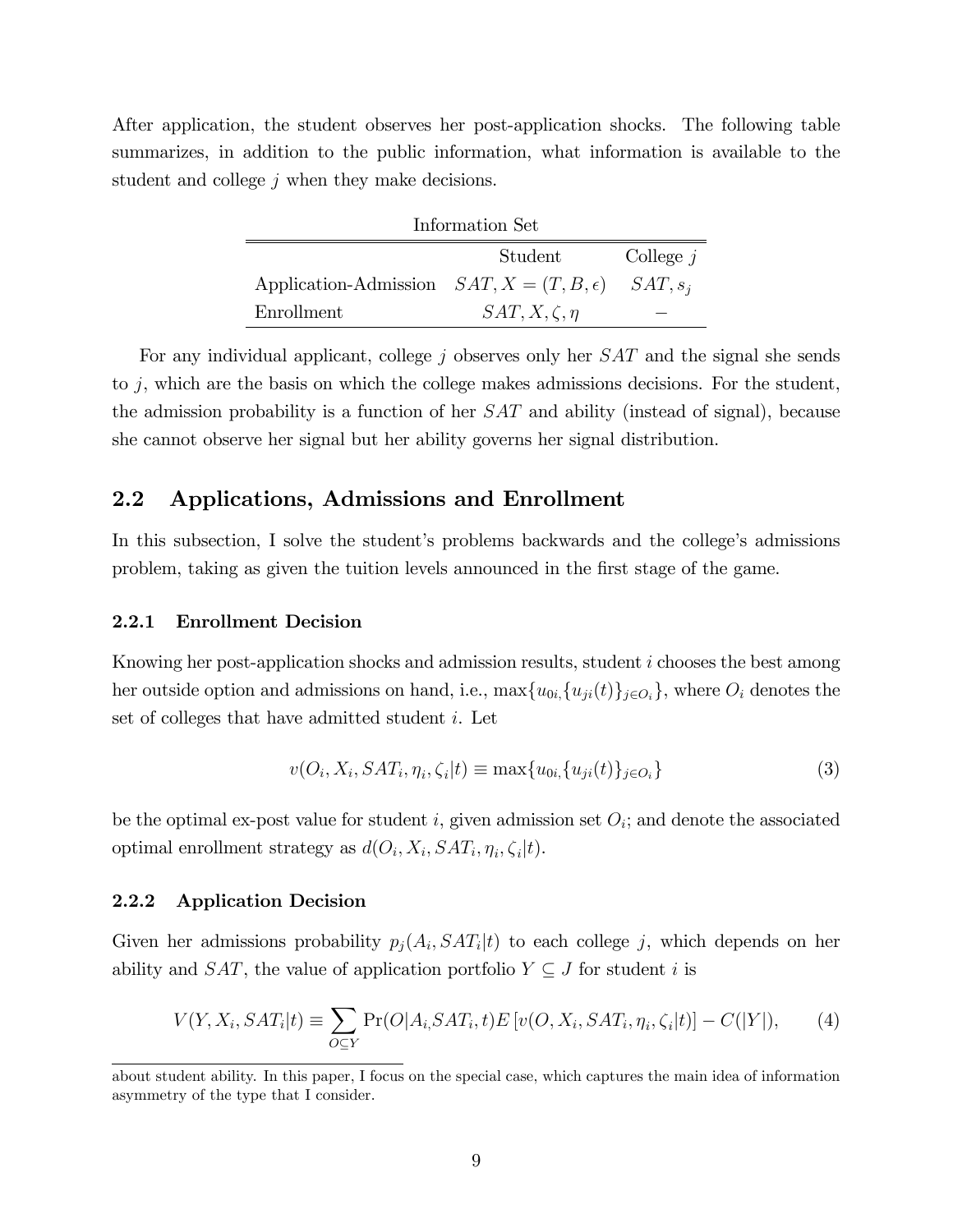where the expectation is over shocks  $(\eta_i, \zeta_i)$ , and  $|Y|$  is the size of portfolio Y.

$$
Pr(O|A_i, SAT_i, t) = \prod_{j \in O} p_j(A_i, SAT_i | t) \prod_{k \in Y \setminus O} (1 - p_k(A_i, SAT_i | t))
$$

is the probability that the set of colleges  $O \subseteq Y$  admit student i. The student's application problem is

$$
\max_{Y \subseteq J} \{ V(Y, X_i, SAT_i | t) \}.
$$
\n<sup>(5)</sup>

Let the optimal application strategy be  $Y(X_i, SAT_i|t)$ .

### 2.2.3 Admissions Policy

Given tuition, a college chooses its admissions policy to maximize its expected payoff, subject to its capacity constraint. Its optimal admissions policy must be a best response to other colleges' admissions policies while accounting for students' strategic behavior. In particular, observing only signals and  $SAT$  scores of its applicants, the college has to infer: first, the probability that a certain applicant will accept its admission, and second, the expected ability of this applicant conditional on her acceptance of the admission, both of which depend on the strategies of all other players.<sup>18</sup> For example, whether or not a student will accept college jís admission depends on whether she also applies to other colleges (which is unknown to college  $j$ ), and if so, whether or not she will be accepted by each of those colleges. In addition, college j needs to integrate out the post-application shocks that may occur to the student.

In this paragraph, I describe how an optimal admissions policy is implemented. The rest of Section 2.2.3 formalizes the problem, which can be skipped by readers not interested in the details. To implement its admissions policy, college  $j$  will first rank its applicants with different  $(s, SAT)$  by their expected ability conditional on their acceptance of j's admissions. All applicants with the same  $(s, SAT)$  are identical to the college and hence are treated equally. Everyone in an  $(s, SAT)$  group will be admitted if 1) this  $(s, SAT)$  group is ranked highest among the groups whose admissions are still to be decided, 2) their marginal contribution to the college is positive, and 3) the expected enrollment of this group is no larger than college j's remaining capacity, where j's remaining capacity equals  $\kappa_j$  minus the sum of expected enrollment of groups ranked above. A random fraction of an  $(s, SAT)$  group is admitted if 1) and 2) hold but 3) fails, where the fraction equals the remaining capacity divided by the expected enrollment of this group. As a result, a typical set of admissions policies for the

 $18$ Conditioning on acceptance is necessary to make a correct inference about the student's ability because of the potential "winner's curse": the student might accept college  $j$ 's admission because she is of low ability and is rejected by other colleges.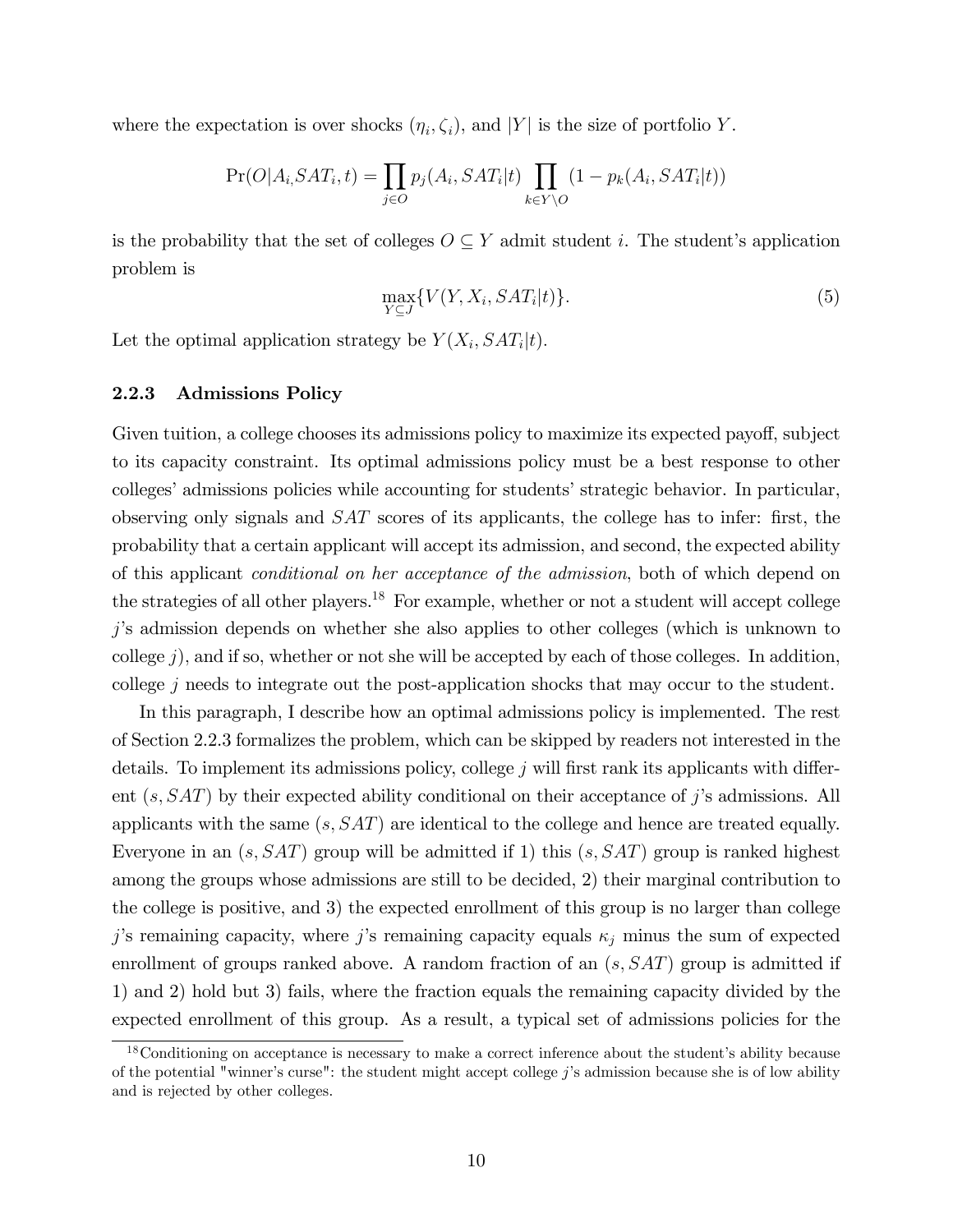ranked  $(s, SAT)$  groups,  $\{e_j(s, SAT|t)\}\$ , would be  $\{1, ..., 1, \varepsilon, 0, ..., 0\}\$ , with  $\varepsilon \in (0, 1)$  if the capacity constraint is binding, and  $\{1, ..., 1\}$  if the capacity constraint is not binding or just binding.

The following formally derives a college's optimal admissions policy, readers not interested in the details can skip to Section 2.2.4. Given tuition profile t, students' strategies  $Y(\cdot), d(\cdot)$ and other colleges' admissions policies  $e_{-j}$ , college j solves the following problem:

$$
\max_{e_j(\cdot|t)} \{ \sum_{s,SAT} e_j(s, SAT | t) \alpha_j(s, SAT | t, e_{-j}, Y, d) \gamma_j(s, SAT | \cdot) \mu_j(s, SAT | \cdot) + M(t_j; m_j) \sum_{s, SAT} e_j(s, SAT | t) \alpha_j(s, SAT | \cdot) \mu_j(s, SAT | \cdot) \}
$$
\n
$$
s.t. \sum_{s, SAT} e_j(s, SAT | t) \alpha_j(s, SAT | \cdot) \mu_j(s, SAT | \cdot) \le \kappa_j
$$
\n
$$
e_j(s, SAT | t) \in [0, 1],
$$
\n
$$
(6)
$$

where  $e_j(s, SAT|t)$  is college j's admissions policy for its applicants with  $(s, SAT)$ ,

 $\alpha_j(s, SAT | t, e_{-j}, Y, d)$  is the probability that such an applicant will accept college j's admission,  $\gamma_j(s, SAT | t, e_{-j}, Y, d)$  is the expected ability of such an applicant conditional on her accepting j's admission, and  $\mu_j(s, SAT | t, e_{-j}, Y, d)$  is the measure of j's applicants with  $(s, SAT).$ <sup>19</sup> Therefore, the first line of (6) is college j's expected total enrollee ability, and the second line is its expected total tuition revenue. The first order condition for problem (6) is

$$
\gamma_j(s, SAT | \cdot) + M(t_j; m_j) - \lambda_j + \nu_0 - \nu_1 = 0,
$$

where  $\lambda_j$  is the multiplier associated with capacity constraint, i.e., the shadow price of a slot in college j.  $\nu_0$  and  $\nu_1$  are adjusted multipliers associated with the constraint that  $e_j(s, SAT|t) \in [0, 1].^{20}$ 

If it admits an applicant with  $(s, SAT)$  and the applicant accepts the admission, college j must surrender a slot from its limited capacity, thus inducing the marginal cost  $\lambda_j$ . The marginal benefit is the expected ability of such an applicant conditional on her accepting  $j$ 's admission plus her tuition contribution. Balancing between the marginal benefit and the marginal cost, the solution to college  $j$ 's admissions problem is characterized by:

$$
e_j(s, SAT|t) \begin{cases} = 1 & \text{if } \gamma_j(s, SAT|\cdot) + M(t_j; m_j) - \lambda_j > 0 \\ = 0 & \text{if } \gamma_j(s, SAT|\cdot) + M(t_j; m_j) - \lambda_j < 0 \\ \in [0, 1] & \text{if } \gamma_j(s, SAT|\cdot) + M(t_j; m_j) - \lambda_j = 0 \end{cases}
$$
(7)

<sup>&</sup>lt;sup>19</sup>Appendix A1 provides details on how to calculate  $\alpha_j(\cdot)$  and  $\gamma_j(\cdot)$ .

 $^{20}\nu_0$ ,  $\nu_1$  are the multipliers associated with  $\alpha_j(s, SAT | \cdot) \mu_j(s, SAT | \cdot) e_j(s, SAT | t) \in [0, 1].$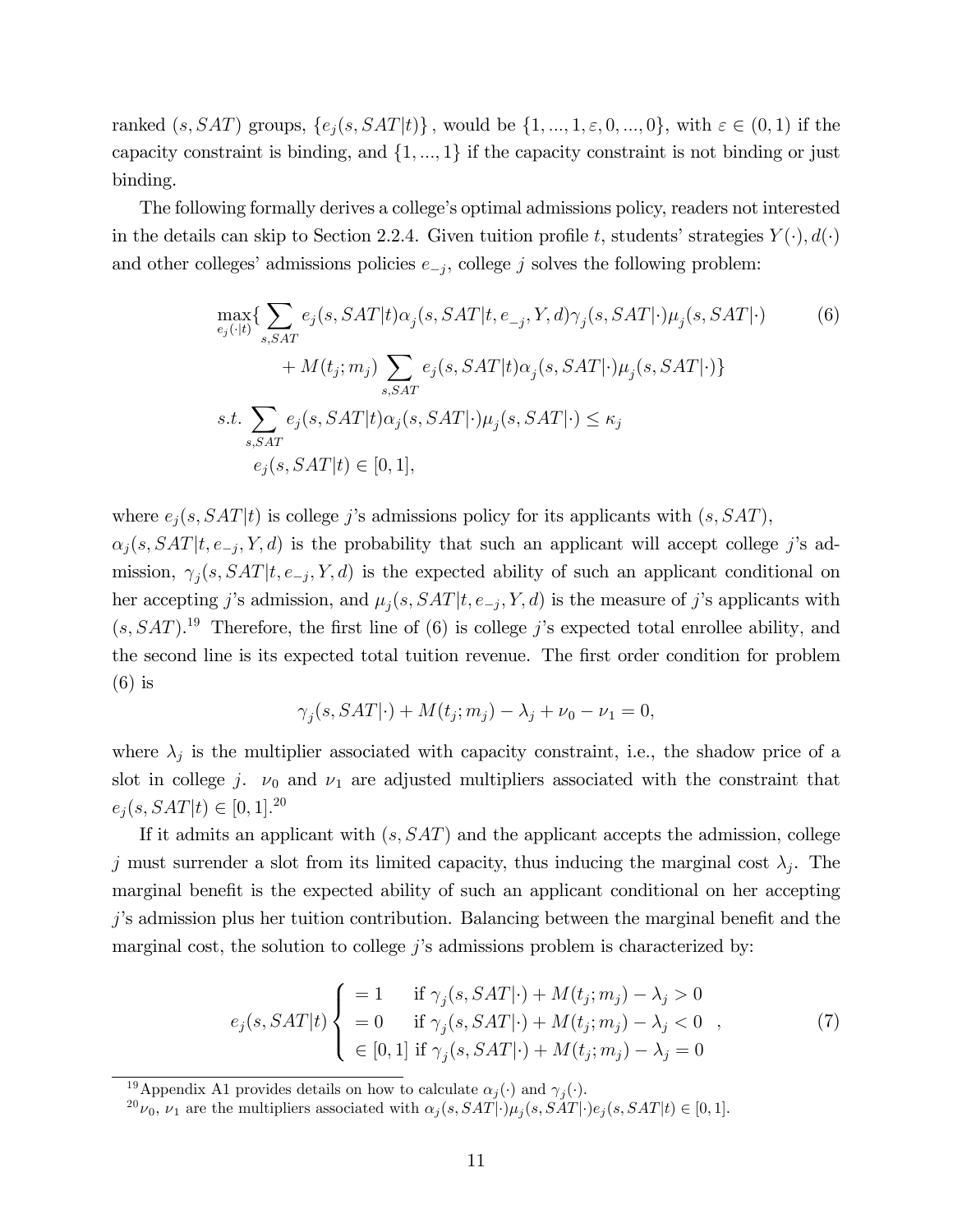$$
\sum_{s, SAT} e_j(s, SAT | t) \alpha_j(s, SAT | \cdot) \mu_j(s, SAT | \cdot) \le \kappa_j,
$$
\n(8)

:

and

$$
\lambda_j \begin{cases} \geq 0 \text{ if (8) is binding} \\ = 0 \text{ if (8) is not binding} \end{cases}
$$

### 2.2.4 Link Among Various Players

The probability of admission to each college for different  $(A, SAT)$  groups of students,  $\{p_i(A, SAT|t)\}\$ , summarizes the link among various players. Knowledge of p makes the information about admissions policies  $\{e_j(s, SAT|t)\}\$  redundant. Students' application decisions are based on  $p$ . Likewise, based on  $p_{-j}$ , college j can make inferences about its applicants and therefore choose its admissions policy. The relationship between  $p$  and  $e$  is given by:<sup>21</sup>

$$
p_j(A, SAT|t) = \sum_s P(s|A)e_j(s, SAT|t).
$$
\n(9)

### 2.2.5 Application-Admission Equilibrium

**Definition 1** Given tuition profile t, an application-admission equilibrium, denoted as  $AE(t)$ , is  $(d(\cdot|t), Y(\cdot|t), e(\cdot|t))$ , such that

(a)  $d(O, X, SAT, \eta, \zeta | t)$  is an optimal enrollment decision for every  $(O, X, SAT, \eta, \zeta);$ 

(b) Given  $e(\cdot|t)$ ,  $Y(X, SAT|t)$  is an optimal college application portfolio for every  $(X, SAT)$ , *i.e.*, *solves* problem  $(5)$ ;

(c) For every j, given  $(d(\cdot|t), Y(\cdot|t), e_{-j}(\cdot|t)), e_j(\cdot|t)$  is an optimal admissions policy for college  $j$ , *i.e.*, solves problem  $(6)$ .

### 2.3 Tuition Policy

Before the application season begins, colleges simultaneously announce their tuition levels, understanding that their announcements are binding and will affect the applicationadmission subgame. Although from the econometrician's point of view the subsequent game could admit multiple equilibria, I assume that the players agree on the equilibrium selection rule.<sup>22</sup> Let  $E(\pi_j|AE(t))$  be college j's expected payoff under  $AE(t)$ . Given  $t_{-j}$  and the

<sup>&</sup>lt;sup>21</sup>The role of p as the link among players and the mapping  $(9)$  are of great importance in the estimation strategy to be specified later.

<sup>&</sup>lt;sup>22</sup>The way in which the equilibrium selection rule is reached is beyond the scope of this paper.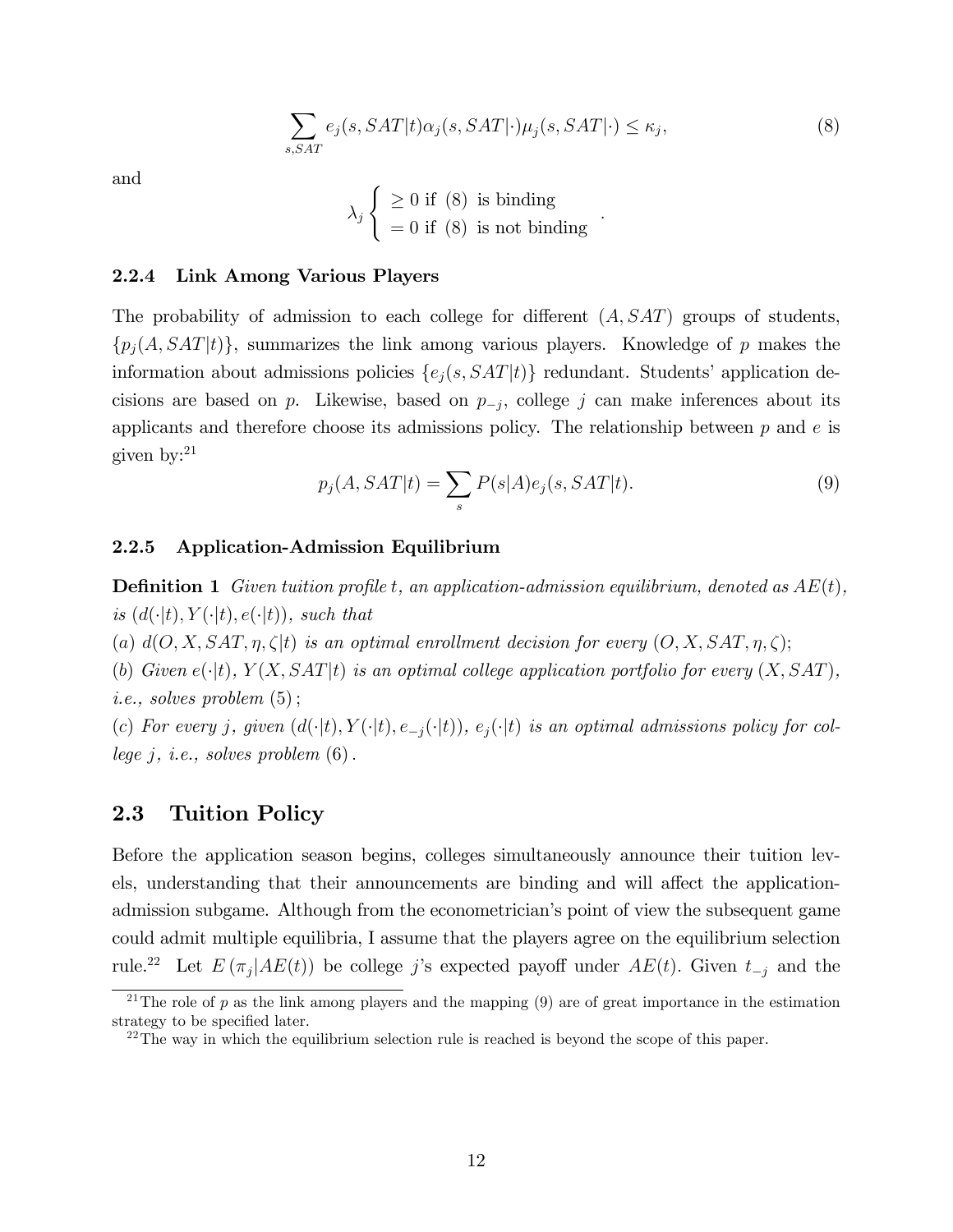equilibrium profiles  $AE(\cdot)$  in the following subgame, college j's problem is

$$
\max_{t'_j \ge 0} \{ E\left(\pi_j | AE(t'_j, t_{-j})\right) \}.
$$
\n(10)

Independent of its preference on tuition, each college considers the strategic role of its tuition in the subsequent  $AE(t'_{j}, t_{-j})$ . On the one hand, low tuition makes the college more attractive to students and more competitive in the market. On the other hand, high tuition serves as a screening tool and leads to a better pool of applicants if high-ability students are less sensitive to tuition than low-ability students.<sup>23</sup> Together with the monetary incentives of tuition revenue, such trade-offs determine the college's optimal tuition level.

### 2.4 Subgame Perfect Nash Equilibrium

**Definition 2** A subgame perfect Nash equilibrium for the college market is

 $(t^*, d(\cdot|\cdot), Y(\cdot|\cdot), e(\cdot|\cdot))$  such that:

(a) For every t,  $(d(\cdot|t), Y(\cdot|t), e(\cdot|t))$  constitutes an AE(t), according to Definition 1;

(b) For every j, given  $t_{-j}^*$ ,  $t_j^*$  is optimal for college j, i.e., solves problem  $(10)$ .

In the appendix, I show the existence of equilibrium for a simplified version of the model with two colleges. Numerically, I have found equilibrium in the full model throughout my empirical analyses.

# 3 Estimation Strategy and Identification

# 3.1 Estimating the Application-Admission Subgame

First, I fix the tuition profile at its equilibrium (data) level and estimate the parameters that govern the application-admission subgame. To save notation, I suppress the dependence of endogenous objects on tuition.

The estimation is complicated by potential multiple equilibria in the subgame and the fact that econometricians do not observe the equilibrium selection rule.<sup>24</sup> One way to deal with this complication is to impose some equilibrium selection rule assumed to have been used by the players and to consider only the selected equilibrium. However, for models like the

 $23$ This is a possible scenario. However, in the estimation, I do not impose any restriction on the relationship between student ability and their sensitivity to prices.

<sup>&</sup>lt;sup>24</sup>The problem of possible multiple equilibria is a difficult, yet frequent problem in structual equilibrium models. For example, the model by Epple, Romano and Sieg (2006) also admits multiple equilibria, and the authors assume unique equilibrium in their estimation and other empirical analyses.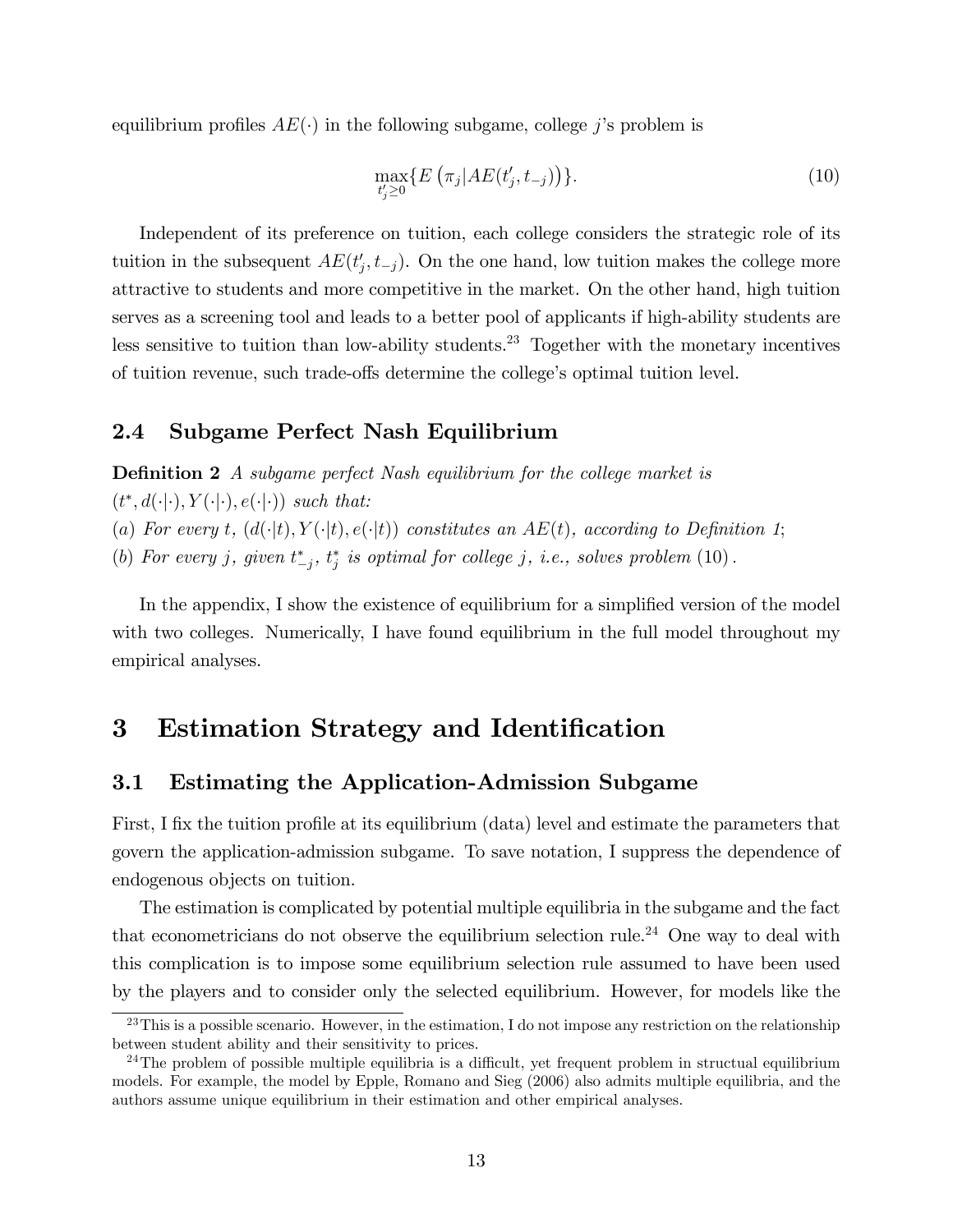one in this paper, there is not a single compelling selection rule (from the econometricianís point of view).<sup>25</sup> I use a two-step strategy to estimate the application-admission subgame without having to impose any equilibrium selection rule.

Each application-admission equilibrium is uniquely summarized in the admissions probabilities  $\{p_j(A, SAT)\}\$ , which provide sufficient information for players to make their unique optimal decisions. In the student decision model,  $\{p_j(A, SAT)\}\$ are taken as given just like all the other parameters are. Step One treats  $\{p_i(A, SAT)\}\$ as parameters and estimates them along with structural student-side parameters, thereby identifying the equilibrium that generated the data.<sup>26</sup> Step two imposes colleges' optimal admissions policies, which yield a new set of admissions probabilities. Under the true college-side parameters, these probabilities should match the equilibrium admissions probabilities estimated in the first step.

# 3.1.1 Step One: Estimate Fundamental Student-Side Parameters and Equilibrium Admissions Probabilities

I implement the Örst step via simulated maximum likelihood estimation (SMLE): together with estimates of the fundamental student-side parameters  $\left(\widehat{\Theta}_0\right)$ ), the estimated equilibrium admissions probabilities  $\hat{p}$  should maximize the probability of the observed outcomes of applications, admissions, financial aid and enrollment, conditional on observable student characteristics, i.e.,  $\{(Y_i, O_i, f_i, d_i | SAT_i, B_i)\}_i$ .  $\Theta_0$  is composed of 1) preference parameters  $\Theta_{0u} = [\{\overline{u}_j(T)\}, \{\sigma_{\epsilon_j}\}'$ , 2) application cost parameters  $\Theta_{0C} = [C(1), ..., C(J)]'$ , 3) financial aid parameters  $\Theta_{0f}$ , 4) the standard deviation of the shock to the outside option  $\Theta_{0\zeta} = \sigma_{\zeta}$ and 5) the parameters involved in the distribution of types  $\Theta_{0T}$ .

Suppose student  $i$  is of type  $T$ . Her contribution to the likelihood, denoted by  $L_{iT}(\Theta_{0u}, \Theta_{0C}, \Theta_{0f}, \Theta_{0\zeta}, p)$ , is composed of the following parts:  $L_{iT}^Y(\Theta_{0u}, \Theta_{0C}, \Theta_{0f}, \Theta_{0\zeta}, p)$  the contribution of applications  $Y_i$ ,  $L_{iT}^O(p)$  – the contribution of admissions  $O_i|Y_i$ ,  $L_{iT}^f(\Theta_{0f})$  – the contribution of financial aid  $f_i|O_i$ , and  $L^d_{iT}(\Theta_{0u}, \Theta_{0f}, \Theta_{0\zeta})$  the contribution of enrollment  $d_i|(O_i, f_i)$ .

 $25$ See, for example, Mailath, Okuno-Fujiwara and Postlewaite (1993), who question the logical foundations and performances of many popular equilibrium selection rules.

 $26$ Given admissions probabilities, students' application strategies are independent, which yields a unique equilibrium in the student-side problem. This may not hold if students directly value the quality of their peers. With peer effects, multiple equilibria may coexist in both the student-side and the college-side problem, inducing substantial complications into the model. The existence of peer effects has been controversial in the higher-education literature. (See, for example, Sacerdote (2001), Zimmerman (2003), Arcidiacono and Nicholson (2005) and Dale and Krueger (1998)). In this paper, I focus on the interactions between colleges and students and the competition among colleges, leaving the inclusion of interactions among students for future research.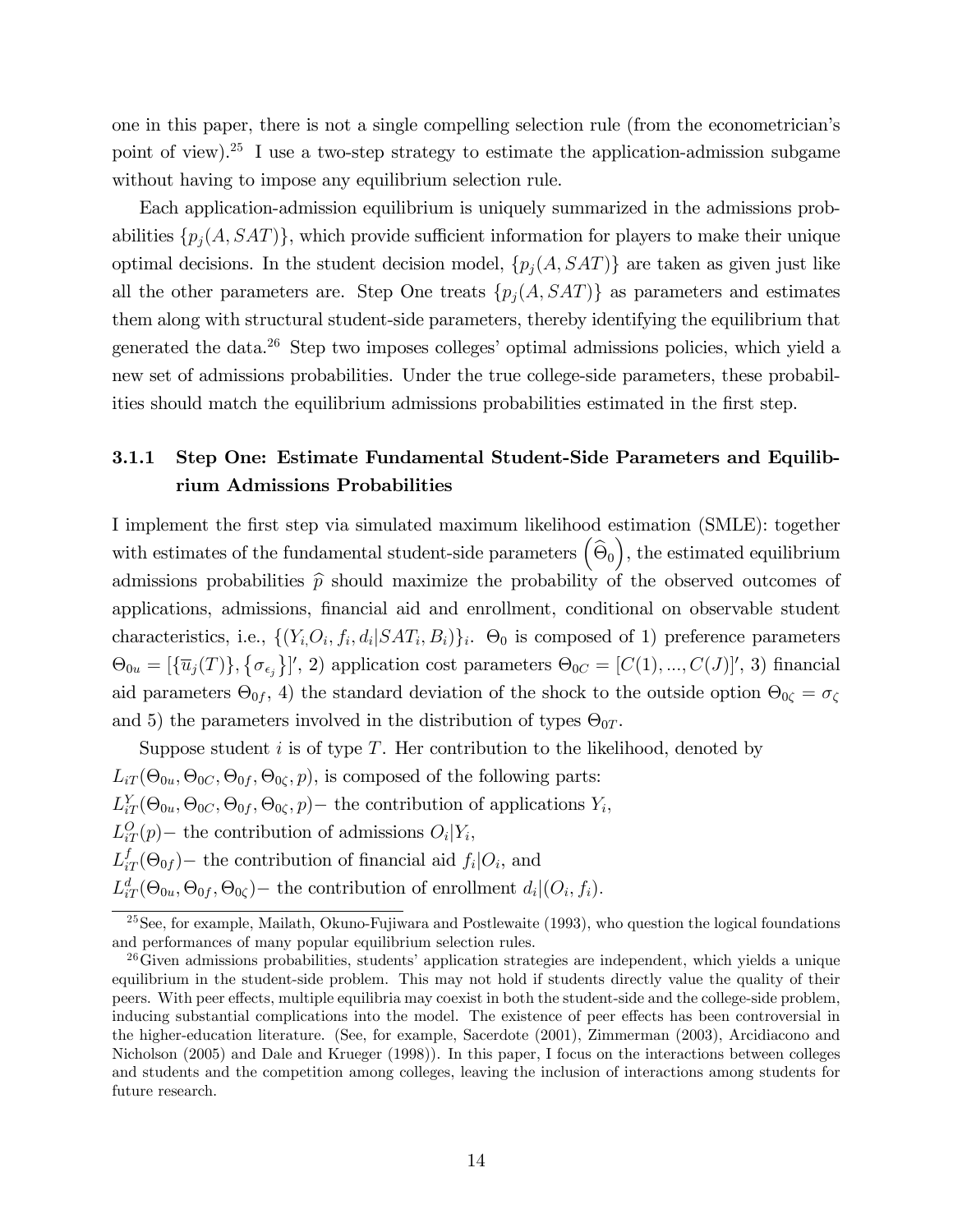Hence,

$$
L_{iT}(\cdot) = L_{iT}^Y(\cdot) L_{iT}^Q(\cdot) L_{iT}^f(\cdot) L_{iT}^d(\cdot).
$$

Now, I will specify each part in detail. Conditional on  $(T, SAT_i, B_i)$ , there are no unobservables involved in the probabilities of  $O_i|Y_i$  and  $f_i|O_i$ . The probability of  $O_i|Y_i$  depends only on ability and SAT, and is given by

$$
L_{iT}^O(p) \equiv \Pr(O_i|Y_i, A, SAT_i) = \prod_{j \in O_i} p_j(A, SAT_i) \prod_{k \in Y_i \setminus O_i} [1 - p_k(A, SAT_i)].
$$

Let  $J_i^f \subseteq \{0, O_i\}$  be the sources of observed financial aid for student i, where 0 denotes general aid. The probability of the observed financial aid depends only on  $SAT$  and family background:

$$
L_{iT}^f(\Theta_{0f}) \equiv \Pr(f_i|O_i, SAT_i, B_i)
$$
  
= 
$$
\begin{cases} \prod_{j \in J_i^f} \phi(\frac{f_{ji} - f_j(SAT_i, B_i)}{\sigma_{\eta_j}})^{I(f_{ji} > 0)} \Phi(\frac{-f_j(SAT_i, B_i)}{\sigma_{\eta_j}})^{I(f_{ji} = 0)} & \text{if } J_i^f \neq \emptyset \\ 1 & \text{otherwise} \end{cases}
$$

;

where  $\phi(\cdot)$  and  $\Phi(\cdot)$  are the standard normal density and cumulative distribution, respectively, and  $I(\cdot)$  is the indicator function.

The choices of  $Y_i$  and  $d_i|(O_i, f_i)$  both depend on the unobserved idiosyncratic tastes  $\epsilon$ . Let  $G(\epsilon, \zeta, \{\eta_j\}_{j\in\{0, O_i\}\setminus J_i^f})$  be the joint distribution of idiosyncratic taste, outside option shock and unobserved financial aid shocks,

$$
L_{iT}^Y(\Theta_{0u}, \Theta_{0C}, \Theta_{0f}, \Theta_{0\zeta}, p)L_{iT}^d(\Theta_{0u}, \Theta_{0f}, \Theta_{0\zeta}) \equiv
$$
  

$$
\int I(Y_i|T, SAT_i, B_i, \epsilon)I(d_i|O_i, T, SAT_i, B_i, \epsilon, \zeta, \{\eta_j\}_{j \in \{0, O_i\} \setminus J_i^f}, \{f_{ji}\}_{j \in J_i^f})
$$
  

$$
dG(\epsilon, \zeta, \{\eta_j\}_{j \in \{0, O_i\} \setminus J_i^f}).
$$

The multi-dimensional integration has no closed-form solution and is approximated by a kernel smoothed frequency simulator (McFadden (1989)).<sup>27</sup>

To obtain the likelihood contribution of student  $i$ , I integrate over the unobserved type:

$$
L_i(\Theta_0, p) = \sum_T P(T|SAT_i, B_i; \Theta_{0T}) L_{iT}(\Theta_{0u}, \Theta_{0C}, \Theta_{0f}, \Theta_{0\zeta}, p).
$$
\n(11)

<sup>&</sup>lt;sup>27</sup>See the appendix for details.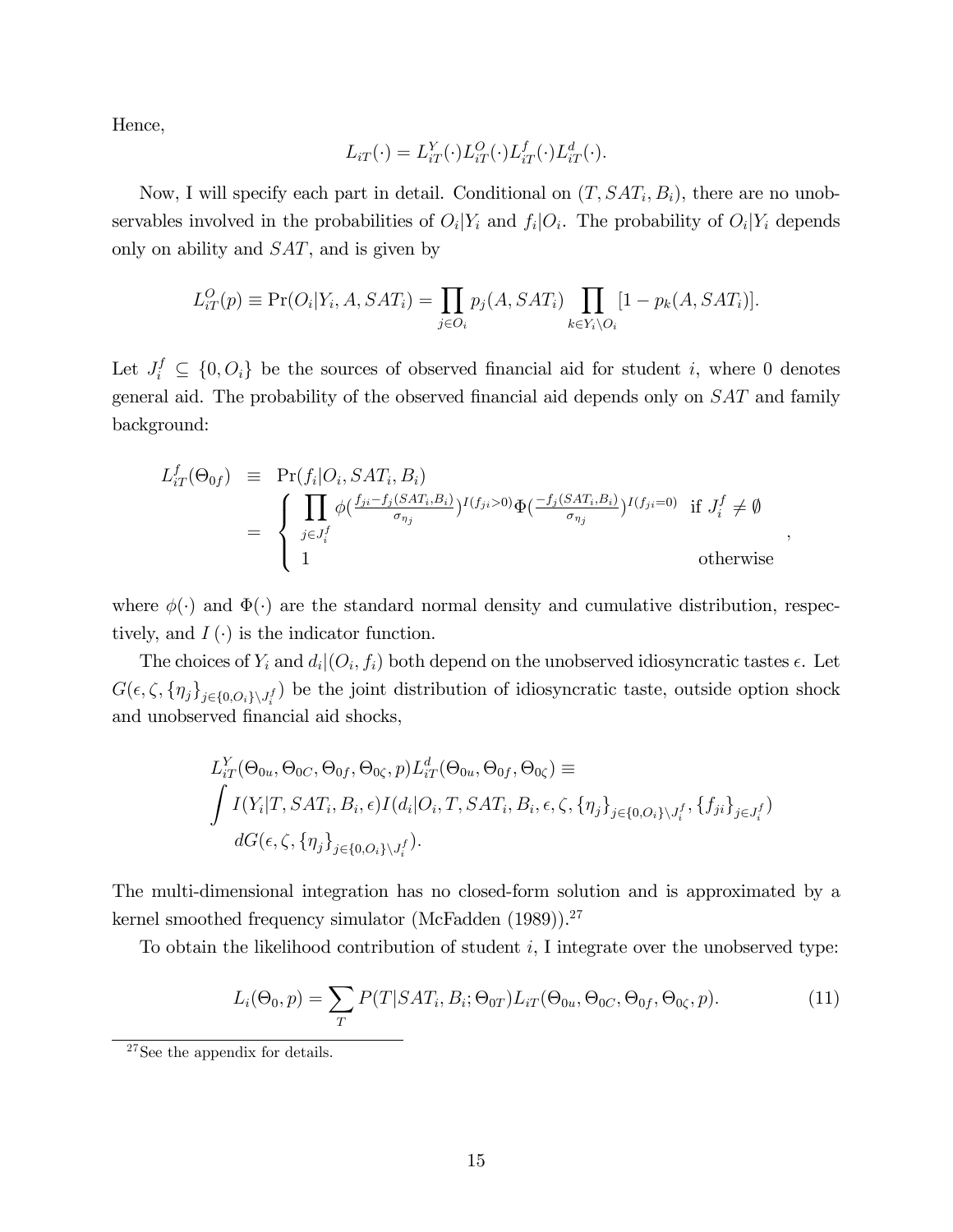Finally, the log likelihood for the entire random sample is

$$
\widetilde{L}(\Theta_0, p) = \sum_i \ln(L_i(\Theta_0, p)). \tag{12}
$$

### 3.1.2 Step Two: Estimate College-Side Parameters

The college-side parameters to be estimated in Step Two, denoted  $\Theta_2$ , are signal distribution  $P(s|A)$ , capacity constraints  $\kappa$  and values of abilities  $\omega$ . These are estimated via simulated minimum distance estimation (SMDE). Based on  $\Theta_0$ , I simulate a population of students and obtain their optimal application and enrollment strategies under  $\hat{p}$ . The resulting equilibrium enrollment in each college group should equal its expected capacity.<sup>28</sup> These equilibrium enrollments, together with  $\hat{p}$ , serve as targets to be matched in the second-step estimation.

The estimation explores each college's optimal admissions policy: taking student strategies and  $\hat{p}_{-j}$  as given, college j chooses its admissions policy  $e_j$ . This leads to the admissions probability to college j for each  $(A, SAT)$  type, according to equation (9). Ideally, the admissions probabilities derived from Step Two should match  $\hat{p}$  from Step One, and the capacity parameters in Step Two should match equilibrium enrollments. The estimates of the college-side parameters minimize the weighted sum of the discrepancies. Let  $\Theta_1 = [\Theta'_0, \hat{p}']'$ ; the objective function in Step Two is

$$
\min_{\Theta_2} \{ q(\widehat{\Theta}_1, \Theta_2)' \widehat{W} q(\widehat{\Theta}_1, \Theta_2) \},\tag{13}
$$

where  $q(\cdot)$  is the vector of the discrepancies mentioned above, and  $\widehat{W}$  is an estimate of the optimal weighting matrix. The choice of W takes into account that  $q(\cdot)$  is a function of  $\Theta_1$ , which are point estimates with variances and covariances.<sup>29</sup>

### 3.2 Step Three: Tuition Preference

Given other colleges' equilibrium (data) tuition  $t_{-j}^*$ , I solve college j's tuition problem (10).<sup>30</sup> Under the true tuition preference parameters  $m$ , the optimal solution should match the

 $^{28}$ It is implicitly assumed that the tuition weights m are such that, at the data tuition level, the marginal benefit from admitting a student is non-negative, i.e.,  $\gamma_j(s, SAT | \cdot) + M(t_j; m_j) \geq 0$  for any  $(s, SAT)$ . Under this assumption, capacity constraints are binding in the realized equilibrium because the data admissions rates are below 100% for all college groups.

 $^{29}$ The standard errors of the parameter estimates in the second step and the third step account for the estimation errors in the previous step(s).

<sup>30</sup>See Appendix C3 for details.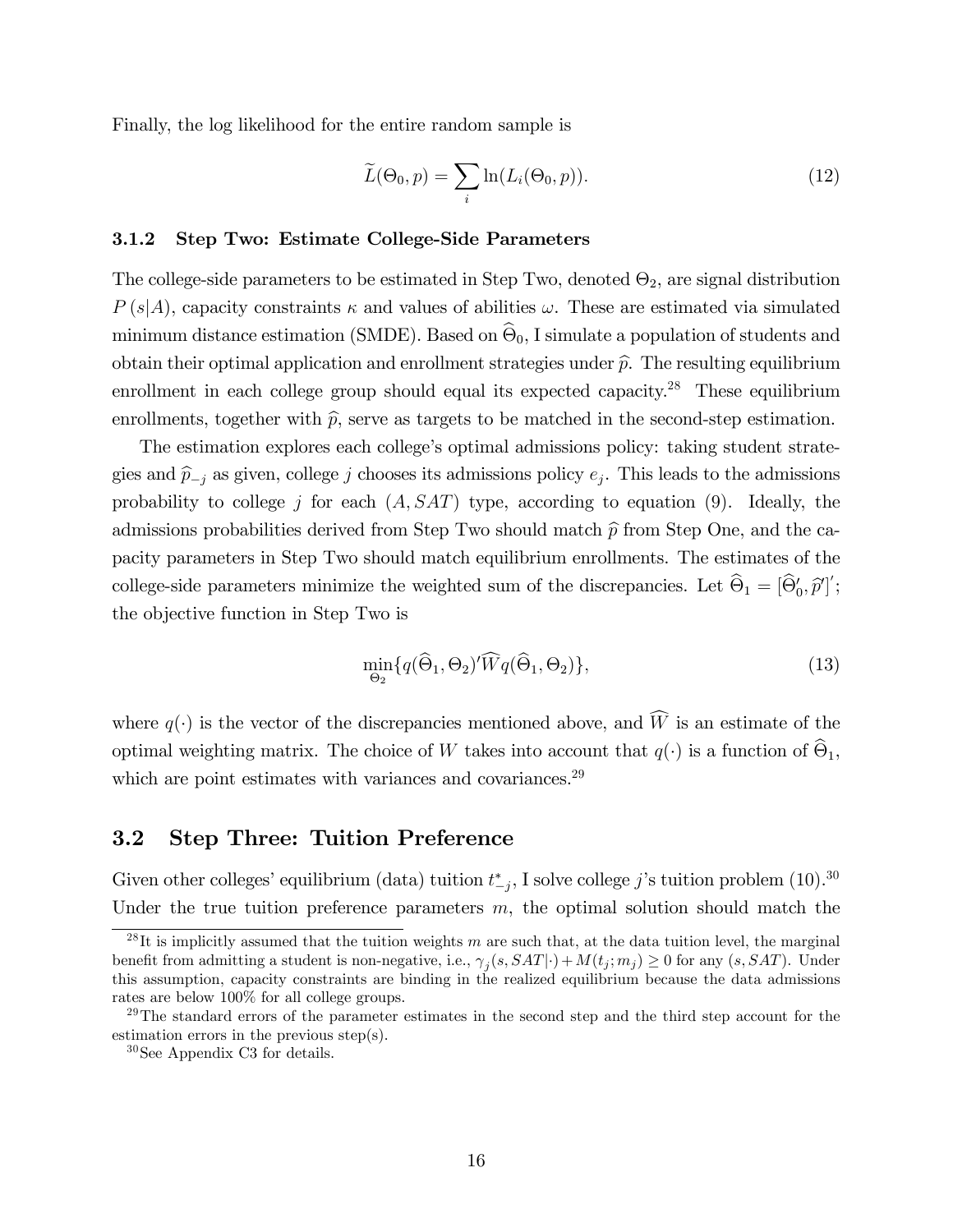tuition data.<sup>31</sup> The objective in Step Three is

$$
\min_{m} \{ (t^* - t(\widehat{\Theta}, m))'(t^* - t(\widehat{\Theta}, m)) \},\
$$

where  $t^*$  is the data tuition profile,  $t(\cdot)$  consists of each college's optimal tuition, and  $\Theta \equiv$  $[\Theta_0, \Theta_2]$  is the vector of fundamental parameter estimates from the previous two steps. I obtain the variance-covariance of  $\hat{m}$  using the Delta method, which exploits the variancecovariance structure of  $\Theta$ .

### 3.3 Identification

Given the policies on tuition, admissions and financial aid, students with the same observable characteristics may make different application decisions due to their unobserved types and idiosyncratic tastes. With the latter assumed to be normal, the student-side model can be viewed as a finite mixture of multinomial probits. In the appendix, I prove formally the identification of a mixed probit model with two types, which shares the same logic for the identification in the more general case of mixed multinomial probits with multiple types.<sup>32</sup> In this subsection, I provide a more intuitive discussion about the identification of student types. Discussions about the identification of some specific key parameters will be provided along with the estimation results. Interested readers can also find more formal and detailed discussions in the appendix.

As is true in most structural models, functional form assumptions and exclusion restrictions facilitate the identification. However, the most important source of identification is the dynamics of the model, which help to identify student types through realizations of admissions and financial aid as well as through student application and enrollment decisions. For example, someone with a strong preference to attend college but low ability will diversify her risks by sending out more applications, but may be rejected by most of the college groups she applies to. Besides the sizes of application portfolios, the contents of these portfolios also inform us about types. In the model, a student's preferences for different colleges are correlated via her type-specific preference parameters. Consider students with the same SAT and

<sup>&</sup>lt;sup>31</sup>Given that there is only a single college market, there are only four tuition observations on which to base the estimation of the colleges' objective functions. Therefore, pursing a conventional estimation approach is not sensible. Instead, I treat the four nonlinear best response functions as exact, which implies that the econometrician observes all factors involved in a college's tuition decision, and saturate the model. This approach also enables me to recover the tuition preference parameters without solving the full equilibrium of the model. As is shown below, the Öt to the tuition data is quite good, although there is no statistical criterion that can be applied.

 $32$ The proof builds on Meijer and Ypma (2008), who show the identification for a mixture of two continuous univariate distributions that are normal.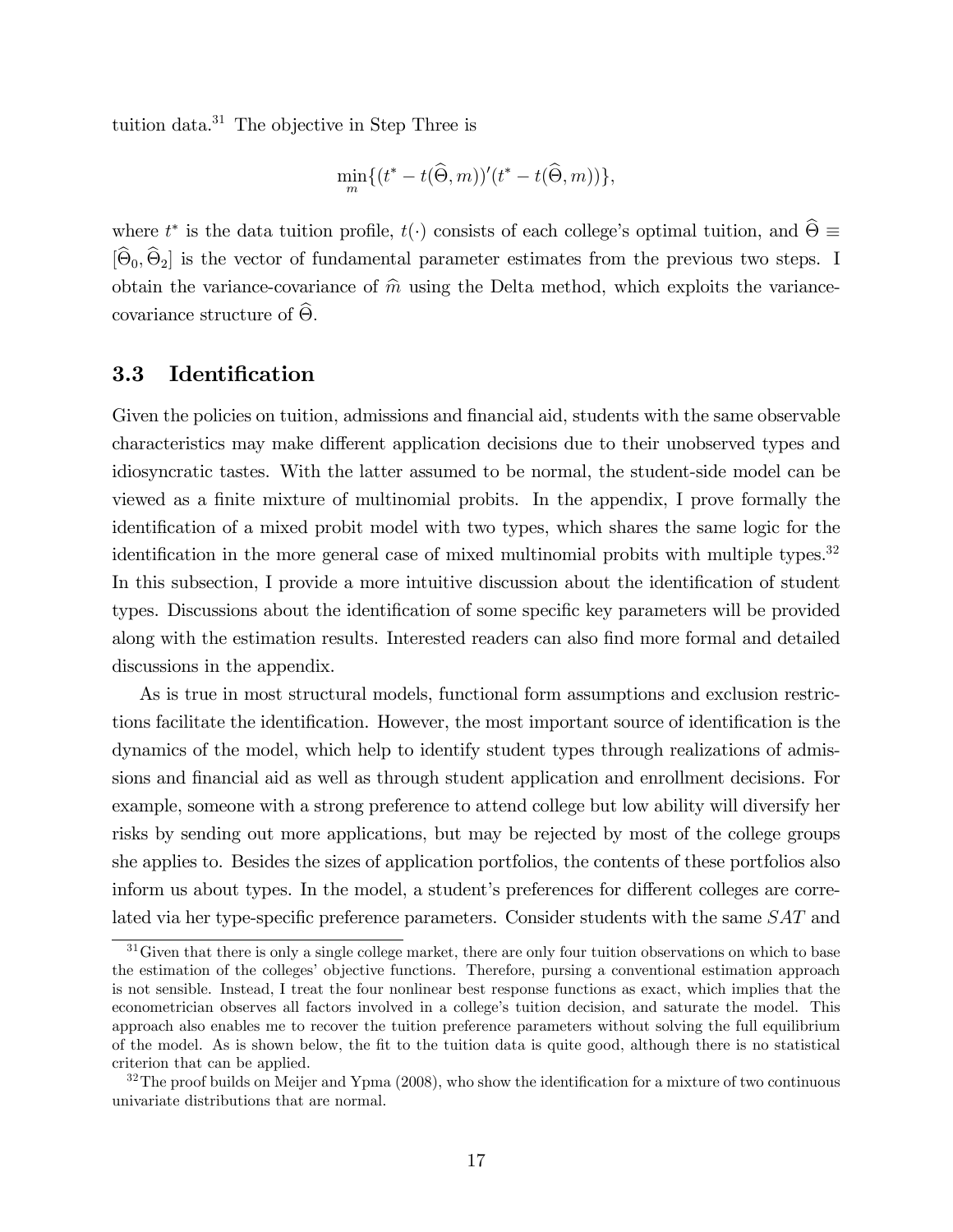family background, hence the same expected net tuition and ability. Without heterogeneity along the  $Z$  dimension of student type, i.e., the dimension that captures students' preferences for public relative to private colleges, these students differ only in their i.i.d. idiosyncratic tastes. As a result, there should not be any systematic difference between their application portfolios. However, in the data when these students send out multiple applications, they are more likely to concentrate either on public colleges or on private colleges, rather than applying to a mixture of both. The patterns of such concentration, therefore, inform us about the distribution of  $Z$  and its effects on students' preferences.

# 4 Data

### 4.1 NLSY Data and Sample Selection

In NLSY97, a college choice series was administered in years 2003-2005 to respondents from the 1983 and 1984 birth cohorts who had completed either the 12th grade or a GED at the time of interview. Respondents provided information about each college to which they applied, including name and location; any general financial aid they may have received; whether each college to which they applied had accepted them for admission, along with financial aid offered. Information was asked about each application cycle.<sup>33</sup> In every survey year, the respondents also reported on the college(s), if any, they attended during the previous year. Other available information relevant to this paper includes  $SAT/ACT$  score and Önancial-aid-relevant family information (family income, family assets, race and number of siblings in college at the time of application).

The sample I use is from the 2303 students within the representative random sample who were eligible for the college choice survey in at least one of the years 2003-2005. To focus on first-time college application behavior, I define applicants as students whose first-time college application occurred no later than 12 months after they became eligible. Under this definition, 1756 students are either applicants or non-applicants.<sup>34</sup> I exclude applications for early admission. I also drop observations where some critical information, such as the identity of the college applied to, is missing. The final sample size is 1646.

<sup>&</sup>lt;sup>33</sup>An application cycle includes applications submitted for the same start date, such as fall 2004.

<sup>&</sup>lt;sup>34</sup>I exclude students who were already in college before their first reported applications. If a student is observed in more than one cycle, I use only her/his first-time application/non-application information.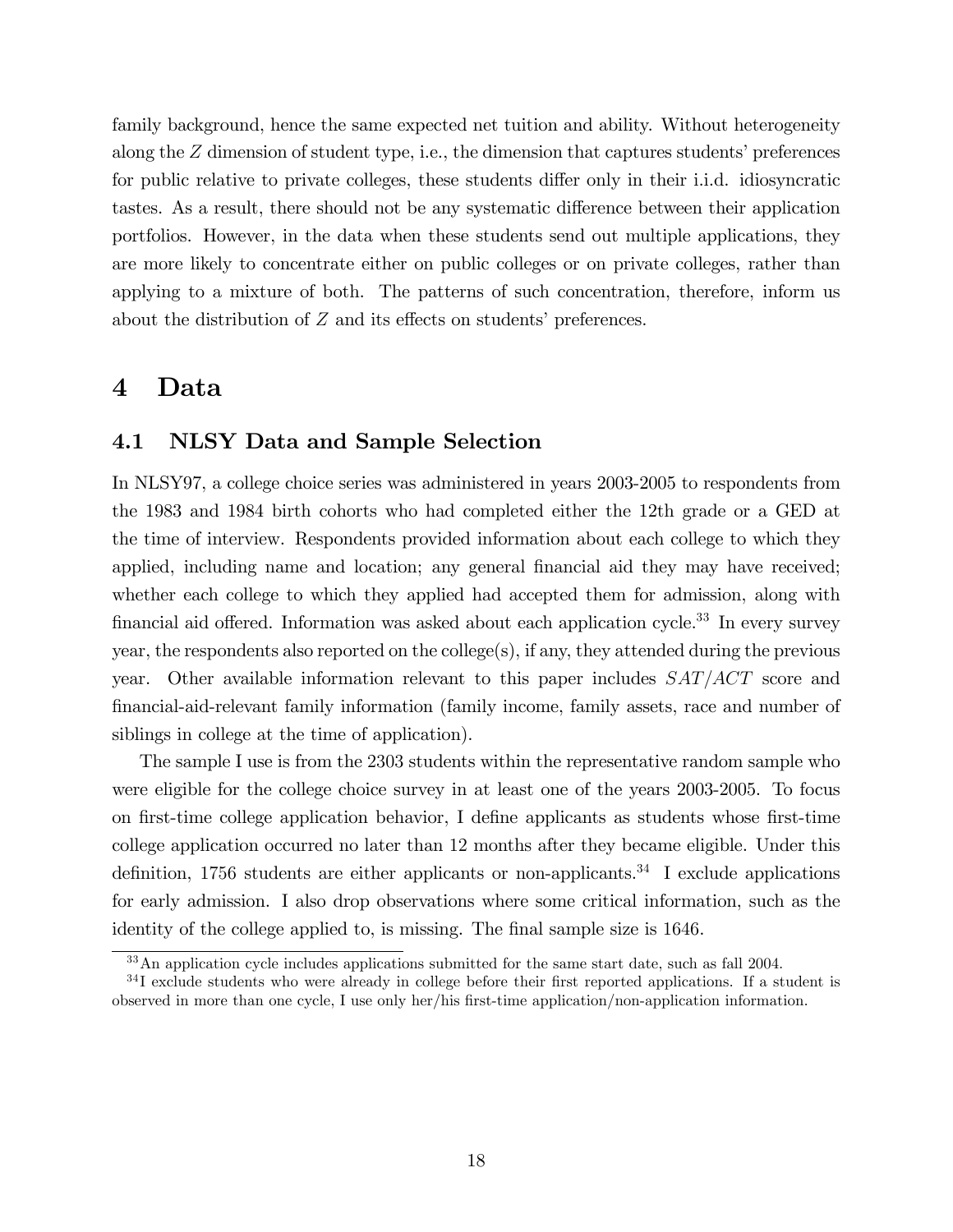# 4.2 Aggregation of Colleges

Two major constraints make it necessary to aggregate colleges. One is computational feasibility: with a large number of colleges, solving the student optimal portfolio problem and/or computing the equilibrium poses major computational challenges.<sup>35</sup> Another major constraint is sample size: without some aggregation, the number of observations for each option would be too small to obtain precise parameter estimates. Consequently, I aggregate colleges into groups and treat each group as one college in the estimation. By doing so, I focus on the main features of the data, while abstracting from some idiosyncratic factors such as regional preferences that may be important at a disaggregate level but are less likely to be important at a more aggregate level.

The aggregation goes as follows: first, I divide all four-year colleges into private and public categories, and then I use the within-category rankings from U.S. News and World Report 2003-2006 for further division.<sup>36</sup> Table 1 shows the detailed grouping: I group the top 30 private universities and top 20 liberal arts colleges into Group 1, the top 30 public universities into Group 2, and all other four-year private (public) colleges into Group 3 (Group 4).

With this aggregation, the paper captures the majority of students' behavior: 60% of applicants in the sample applied to no more than one college within a group. Meanwhile, cross-group application is a significant phenomenon in the data, suggesting the importance of competitions across college groups. Table 1.2 shows, conditional on applying to the college group in the row, the fraction of applicants who applied to each of the college groups in the column. For example, 32:7% of students who applied to the top private college group (Group 1) also applied to the top public college group (Group 2). Moreover, when an applicant applied to both groups within the public/private category, in over 95% of the cases, she applied to colleges that are far apart in ranking.<sup>37</sup>

<sup>&</sup>lt;sup>35</sup>The choice set for the student application problem grows exponentially with the number of colleges. Moreover, a fixed point has to be found for each college's tuition and admissions policies in order to solve for the equilibrium.

<sup>&</sup>lt;sup>36</sup>The report years I use correspond to the years when most of the students in my sample applied to colleges, and the rankings had been very stable during that period.

 $37$ Among the applicants who applied to both groups within the public/private category, I define a student as a "close applicant" if the ranking distance is less than 10 between the best lower-ranked college and the worst top college she applied to. Among Group 1-and-Group 3 applicants, 10% are close applicants. Among Group 2-and-Group 4 applicants, none are close applicants.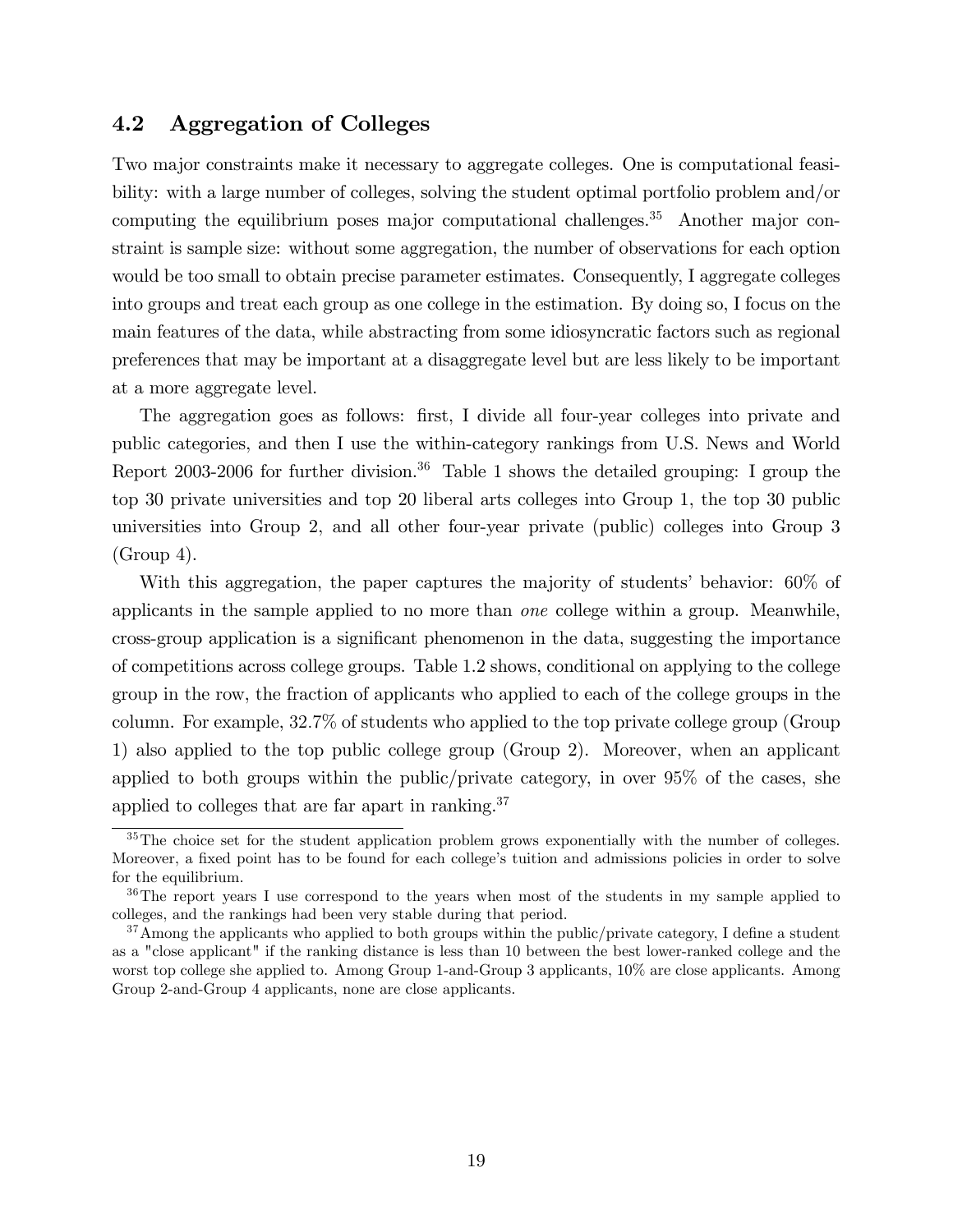|                                                         |     | Group 1 $Group 2$ $Group 3$ $Group 4$ |      |      |
|---------------------------------------------------------|-----|---------------------------------------|------|------|
| Num. of colleges (Potential <sup><math>a</math></sup> ) | ЬI  | 32                                    | 1921 | 619  |
| Num. of colleges $(Appliedb)$                           | 37  | 32                                    | 312  | 292  |
| Capacity <sup>c</sup> $(\%)$                            | 1 O | 4 6                                   | 11.2 | 24.4 |

Table 1.1 Aggregation of Colleges

Group 1: Top private colleges; Group 2: Top public colleges;

Group 3: Other private colleges; Group 4: Other public colleges.

a. Total number of colleges in each group (IPEDS).

b. Number of colleges applied to by some students in the sample.

c. Capacity  $=$  Num. of students in the sample enrolled in group  $j/s$  sample size.

| %       | Group 1 |       | Group 2 $Group 3$ | Group 4 |
|---------|---------|-------|-------------------|---------|
| Group 1 | 100.0   | 32.7  | 70.9              | 40.0    |
| Group 2 | 12.2    | 100.0 | 39.9              | 52.7    |
| Group 3 | 13.0    | 19.6  | 100.0             | 47.2    |
| Group 4 | 4.1     | 14.5  | 26.4              | 100.0   |

Table 1.2 ApplicationsjApplied to a Certain Group

Conditional on applying to the group in the row,

the fraction that applied to each group in the column.

I adjust the empirical definitions of application, admission and enrollment to accommodate the aggregation of colleges. A student is said to have applied to group  $j$  if she applied to any college within group  $j$ ; is said to have been admitted to group  $j$  if she was admitted to any college in group  $j$ ; and is said to have enrolled in group  $j$  if she enrolled in any college in group j. I also use the within-group average tuition as the group tuition, based on the tuition information from the Integrated Postsecondary Education Data System (IPEDS).

### 4.3 Summary Statistics

Table 2 summarizes characteristics among non-applicants, applicants and attendees. Clear differences emerge between non-applicants and applicants: the latter are much more likely to be female, white, with higher SAT scores and with higher family income. Conditional on applying, attendees and non-attendees do not significantly differ. Similar patterns have been found in other studies using different data.<sup>38</sup>

<sup>38</sup>For example, Arcidiacono (2005), using data from the National Longitudinal Study of the Class of 1972, and Howell (2010), using data from National Education Longitudinal Study of 1988 report similar patterns.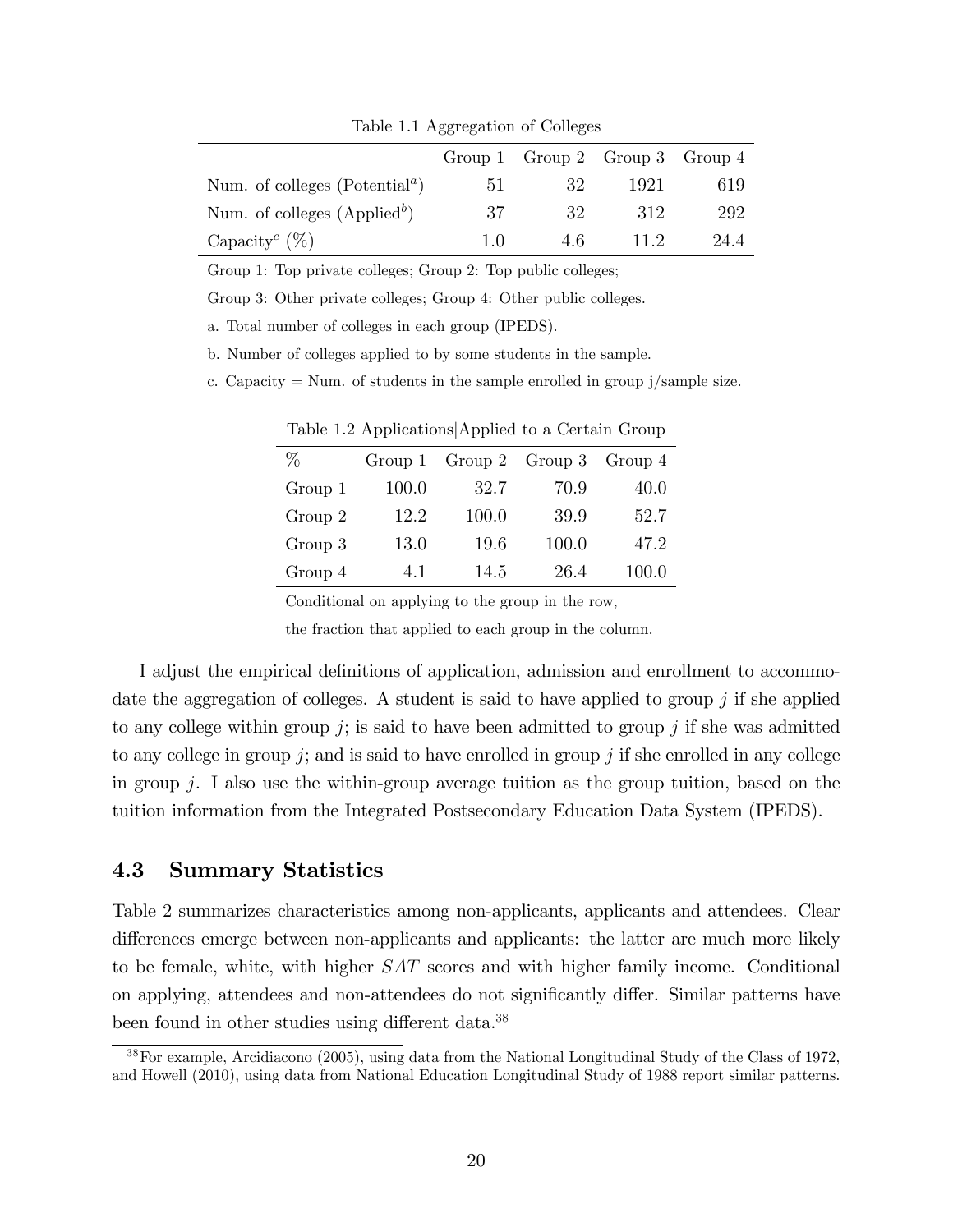|                            | Non-Applicants | Applicants    | Attendees     |
|----------------------------|----------------|---------------|---------------|
| Female                     | 43.2%          | 53.0%         | 54.1%         |
| <b>Black</b>               | 17.7%          | 13.3%         | 12.1%         |
| Family Income <sup>a</sup> | 39835 (32361)  | 68481 (51337) | 70605 (51279) |
| $SAT^b = 1$                | 79.8%          | 16.5%         | 13.7%         |
| $SAT = 2$                  | 17.0%          | 59.7%         | 60.6%         |
| $SAT = 3$                  | $3.2\%$        | 23.8%         | 25.7%         |
| Observations               | 899            | 747           | 678           |

Table 2 Student Characteristics

a. in 2003 dollars, standard deviations are in parentheses.

b.  $SAT=1$  if  $SAT$  or  $ACT$  equivalent is lower than 800 (Obs: 840).<sup>39</sup>

 $SAT=2$  if  $SAT$  or  $ACT$  equivalent is between 800 and 1200 (Obs: 599).

 $SAT=3$  if  $SAT$  or  $ACT$  equivalent is above 1200 (Obs: 207).

Table 3 summarizes the distribution of application portfolio sizes. Fifty-five percent of students did not apply to any four-year college. Among applicants, 67% applied to only one group, and only 7% of applicants applied to three groups or more. Table 4 shows group-specific application rates and admissions rates. The application rate, defined as the fraction of applicants that apply to a certain group, increases as one goes from Group 1 to Group  $4^{40}$  However relative to their capacities (shown in Table 1.1), top colleges receive disproportionately higher fractions of applications than lower-ranked colleges. For example, Group 4 is almost 25 times as large as Group 1, but the application rate for Group 4 is only 10 times as high as that for Group 1. Consistently, the admissions rate increases monotonically from 58% in Group 1 to 96% in Group 4.

| Table 3 Distribution of Portfolio Sizes $(\%)$ |                                                        |        |     |     |
|------------------------------------------------|--------------------------------------------------------|--------|-----|-----|
|                                                | $Size = 0$ $Size = 1$ $Size = 2$ $Size = 3$ $Size = 4$ |        |     |     |
| 54.6                                           | - 31 0                                                 | - 11.2 | 2.9 | 0.3 |

<sup>39</sup>Students who did not take the *SAT* or *ACT* test are categorized into *SAT*=1 group, since the other observable characteristics of these students and the outcomes of their applications, admissions and enrollment are very similar to those with low  $SAT/ACT$  scores.

 $^{40}$ Application rates across groups will not necessarily add up to 100%, since some students applied to multiple college groups.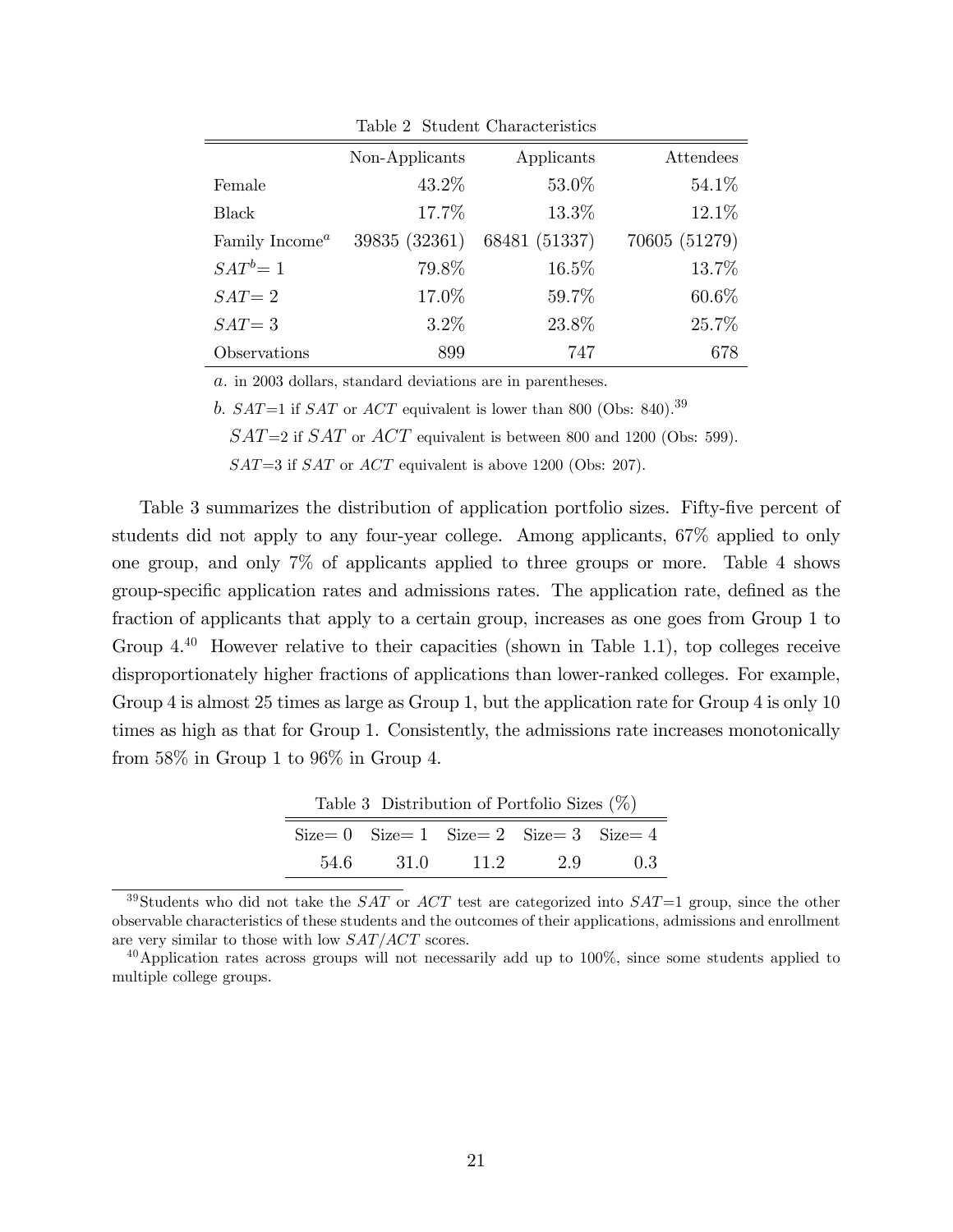| $(\%)$           | Group 1 | Group 2 | Group 3 | Group 4 |
|------------------|---------|---------|---------|---------|
| Application Rate | 7.4     | 19.8    | 40.3    | 72.0    |
| Admission Rate   | 58.2    | 76.4    | 91.7    | 95.7    |

Table 4 Application & Admission: All Applicants

Num of all applicants: 747

Application rate=num. of group j applicants/num. of all applicants

Admission rate=num. of students admitted to group j/num. of group j applicants

Table 5 shows the final distribution of students who obtained at least one admission. Over 80% of them attended lower-ranked colleges, with Group 4 accommodating 56%: Only 2% attended colleges in the top-ranked private Group 1. A significant fraction  $(6\%)$  of students who had been offered admissions chose the outside option. Given that application is costly, such behavior cannot be optimal unless there are post-application shocks that make students reconsider the value of attending college.

|               |                                         |        |      | Table 5 Final Allocation of Admitted Students $(\%)$ |
|---------------|-----------------------------------------|--------|------|------------------------------------------------------|
|               | Group 1 Group 2 Group 3 Group 4 Outside |        |      |                                                      |
| $2.2^{\circ}$ | -10.6                                   | - 25.6 | 55.7 | -6.0                                                 |

Num. of students with at least one admission: 720.

Table 6 summarizes tuition and financial aid. Private colleges are four to five times as costly as public colleges of similar ranking. Within the public/private category, the higherranked colleges are more costly. Relative to students admitted to top groups, a higher fraction of students admitted to lower-ranked groups receive college Önancial aid. Conditional on obtaining some aid, the amount of aid is monotone in the tuition cost. As shown in the last column,  $40\%$  of admitted students receive some outside financial aid that helps to fund college attendance in general, but the average amount of general aid is lower than that of any college-specific aid.

Table 6 Tuition and Financial Aid

|                                         |          | Group 1 Group 2 Group 3 Group 4 General |        |       |       |
|-----------------------------------------|----------|-----------------------------------------|--------|-------|-------|
| $Tuition^a$                             | 27009    | 5347                                    | -17201 | 3912  |       |
| Fraction of Aid Recipients <sup>b</sup> | $42.4\%$ | $32.8\%$                                | 67.1\% | 46.6% | 39.9% |
| Mean Aid for Recipients                 | 12836    | 8968                                    | 11347  | 5345  | 4326  |

a. Tuition and aid are measured in 2003 dollars.

b. Num. of aid recipients in the sample/num. of admitted students in the sample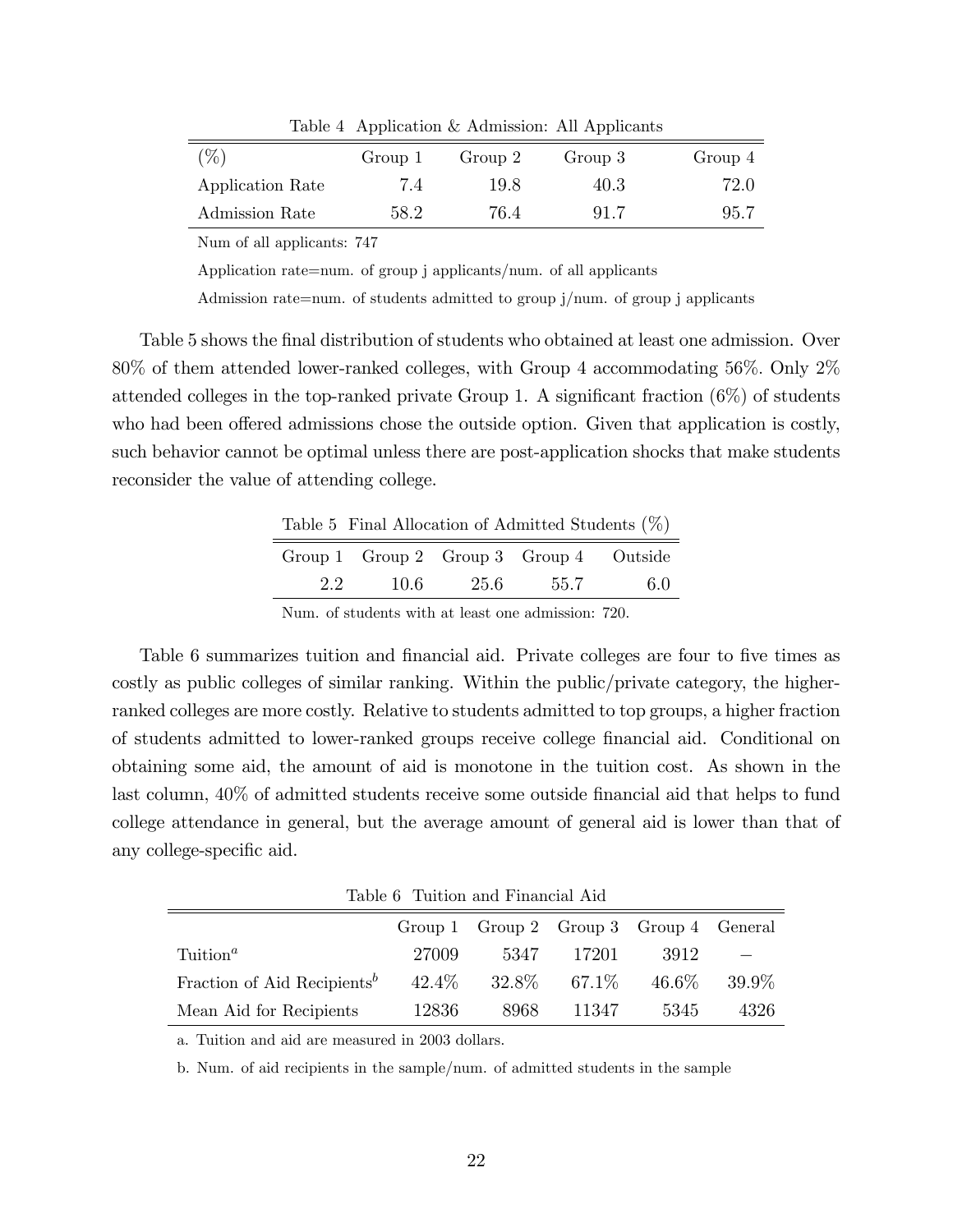# 5 Empirical Results

This section presents first the estimates of some key structural parameters and then the model fit. More detailed results are in Appendix F2.

# 5.1 Parameter Estimates

### 5.1.1 Student Preference

 $\sim$ 

| Table 7 Preference Parameter Estimates       |                |                |               |                                     |
|----------------------------------------------|----------------|----------------|---------------|-------------------------------------|
| $(\$1,000)$                                  | Group 1        | Group 2        | Group 3       | Group 4                             |
| $\overline{u}_i(A=1, Z=1)$                   | $-233.9(79.8)$ | $-287.0(18.9)$ | $-217.0(8.1)$ | $-120.0(4.5)$                       |
| $\overline{u}_i(A=2, Z=1)$                   | $-222.4(43.6)$ | $-97.7(9.3)$   | $-20.9(3.2)$  | 81.5(1.1)                           |
| $\overline{u}_i(A=3, Z=1)$                   | $-57.5(3.5)$   | 59.7 $(6.4)$   | $-52.0(6.1)$  | 11.0 $(4.6)$                        |
| $\overline{u}_i(A=1, Z=2)$                   | $-73.9$        | $-309.8$       | $-61.3$       | $-244.7$                            |
| $\overline{u}_i(A=2, Z=2)$                   | $-62.4$        | $-120.4$       | 134.8         | $-43.3$                             |
| $\overline{u}_i(A=3, Z=2)$                   | 124.2          | $-6.9$         | 37.0          | $-104.9$                            |
| $\overline{\psi}_i(A \in \{1,2\})$           | 160.0(40.9)    | $-22.8(10.1)$  | 155.7(4.2)    | $-124.8(6.8)$                       |
| $\overline{\psi}_i(A=3)$                     | 181.7 (26.7)   | $-66.6(7.5)$   | 89.0 (9.6)    | $-115.9(21.1)$                      |
| $\sigma_{\epsilon_i}$                        | 115.0(1.2)     | 91.6(3.8)      | 77.9(1.9)     | 43.6 $(1.5)$                        |
| $ (1 - 7 - 8)$ $ (1 - 7 - 1)$ $\sqrt{1 - 7}$ |                |                |               | $\overline{1}(4)$ $\overline{1}(3)$ |

 $\overline{u}_j(A, Z=2) = \overline{u}_j(A, Z=1) + \psi_j(A)$ , with the restriction that  $\psi_j(1) = \psi_j(2)$ .

The restriction cannot be rejected at  $10\%$  significance level.

There is significant heterogeneity in students' preferences for colleges, both across types and within each type. Rows 1 to 3 of Table 7 show the mean values (in \$1; 000) attached to colleges by type  $Z = 1$  students with  $A = 1$  to  $A = 3$ , respectively. Rows 4 to 6 show those values for type  $Z = 2$  students.  $\psi_j(A)$ 's shown in the next two rows are the additional values attached to each college group by  $Z = 2$  type relative to  $Z = 1$  type, conditional on ability. That is,  $\overline{u}_j(A, Z = 2) = \overline{u}_j(A, Z = 1) + \psi_j(A)$ .

For an average student of the lowest ability  $(A = 1)$ , attending college is a much worse option than her outside option. This explains why the majority of (low family income, low SAT) students, who are most likely to be of low ability, do not apply to any college in the data. Due to their low family income, these students would obtain very generous financial aid if they were admitted to any college. Moreover, from an individual student's point of view, there is a nontrivial probability that such a student would be admitted, at least, to the lower-ranked colleges. Given the apparent "unclaimed" benefits for these students, their decisions not to apply inform us that their valuations of colleges must be low.<sup>41</sup>

<sup>&</sup>lt;sup>41</sup>Another potential, but probably minor reason for non-application among these students is borrowing constraint. For example, Cameron and Heckman (1998) and Keane and Wolpin (2001), find that borrowing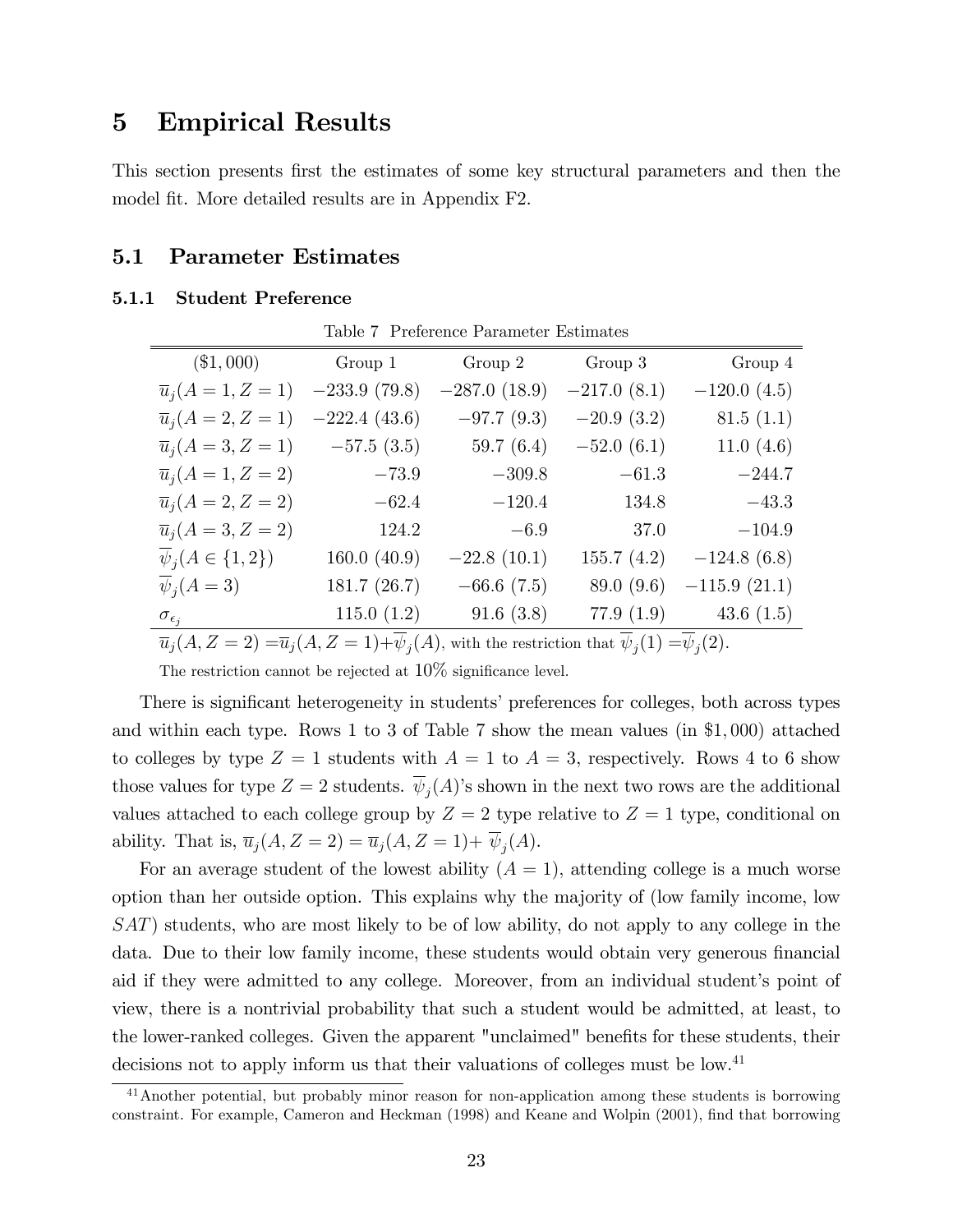For students of the two higher ability levels, their valuations of colleges are not universally monotone in ability: on average,  $A = 3$  students value top colleges more and lower-ranked colleges less than  $A = 2$  students do. Since these preference parameters reflect the expected benefits, net of effort costs, of attending colleges, such non-monotone patterns are not completely surprising. For example, it is reasonable to believe that the effort costs required in top colleges are higher than those required in lower-ranked colleges, and that these costs decrease with student ability. Considering the effort costs and the probabilities of success in different colleges, a mediocre student might be better off attending a lower-ranked college.

Holding ability constant,  $Z = 2$  type value private colleges more and public colleges less than  $Z = 1$  type. Private colleges and public colleges have different features that may fit some students better than others. For example, private colleges are usually smaller than public colleges, which may be an advantage for some students but a disadvantage for others.

By introducing types, the model explains the systematic differences in the behaviors among students with similar observable characteristics. The residual non-systematic differences in student choices are accounted for by their idiosyncratic preferences, where there are significant dispersions  $(\sigma_{\epsilon_j})$ .<sup>42</sup> In sum, not only do students attach different values to the same college, but they also rank colleges differently. For example, attending an elite college is not optimal for all students.<sup>43</sup> Instead, each option (including the outside option) offered in the college market best caters to some groups of students.

### 5.1.2 Application Costs

As shown in Table 8, the cost for the first application is about \$6,400, but as the number of applications increases, the marginal cost rapidly decreases, suggesting the existence of some economies of scale. Put into context, the application cost is about 6% of the value of attending college net of tuition for the median applicant, and 5% for the median college attendee.

| Table 8 Application Costs |  |                                         |  |       |
|---------------------------|--|-----------------------------------------|--|-------|
| $(\$1,000)$               |  | $n=1$ $n=2$ $n=3$                       |  | $n=4$ |
| C(n)                      |  | 6.4 (0.3) 7.9 (0.2) 8.3 (0.2) 8.5 (0.2) |  |       |
| $C(n) - C(n-1)$ 6.4       |  | 1.5 0.4                                 |  | 0.2   |

constraints have a negligible impact on college attendance, based on which I assume no borrowing constraint.

<sup>&</sup>lt;sup>42</sup>For example, although Group 1 colleges are worth only \$124, 188 for an average student of  $(A = 3, Z = 2)$ type, this value becomes  $271,618$  at the 90<sup>th</sup> percentile. Table F2.1 in the appendix illustrates the importance of within-type taste dispersion by showing the mean evaluations of colleges among all students, applicants and attendees, from a simulated example.

 $43$ This is consistent with findings from some other studies, for example, Dale and Krueger (2002).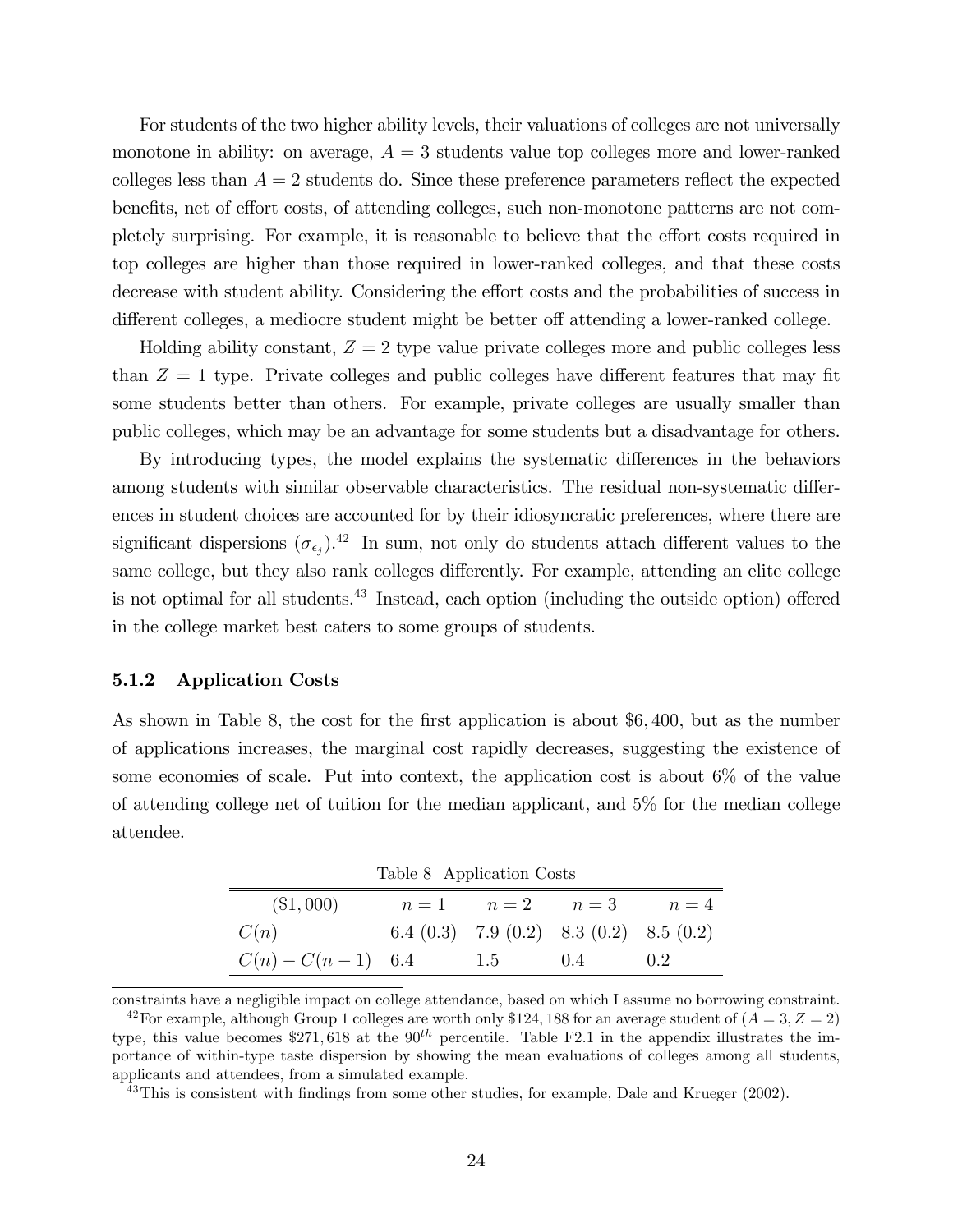In interpreting these costs, on the one hand, one must remember that they incorporate all factors that make application costly, i.e., all student-side barriers to applying for colleges other than their ability and preferences. On the other hand, student ability and preferences are far more important in explaining the application patterns found in the data. As an example, in the student decision model, if one fixes all the other parameters, including the marginal application costs  $C(n) - C(n - 1)$  for  $n > 1$ , and reduces the cost for the first application to \$1,500, the fraction of non-applicants remains at  $51\%$ , as compared to  $55\%$ in the data and in the baseline model. For many students, application costs are irrelevant to their decisions. For example, average low-ability students, who derive negative utilities from colleges, will not apply even if application is costless. However, idiosyncratic student tastes place some students at the margin of applying and not applying, as is true in the data, where observationally equivalent students may have very different application behaviors. The estimates of application costs adjust such that the "right" fraction of marginal students decide to apply.

### 5.1.3 Ability Measures

Based on the ability distribution parameter estimates, each row of Table 9.1 shows the distribution of SAT scores given ability. Ability-1 students are most likely to score low in  $SAT$ , and rarely score high in  $SAT$ . Based on  $SAT$ , it is relatively easier to distinguish low-ability students from the others. However,  $SAT$  is less useful in distinguishing mediumability and high-ability types. For example, most students of both types obtain medium SAT scores.

| Table 9.1 <i>SAT</i> and Ability: Simulation |      |      |      |  |  |
|----------------------------------------------|------|------|------|--|--|
| $P(SAT = 1 A)$ $P(SAT = 2 A)$ $P(SAT = 3 A)$ |      |      |      |  |  |
| $A=1$                                        | 0.79 | 0.18 | 0.03 |  |  |
| $A=2$                                        | 0.16 | 0.63 | 0.21 |  |  |
| $A=3$                                        | 0.04 | 0.55 | 0.41 |  |  |

Table 9.2 reports parameter estimates for the distribution of signals conditional on ability. Signals, such as student essays, can effectively distinguish the highest ability students from the others: the former are much more likely to send the highest signal, and almost never send out the lowest signal. Ability-2 students are most likely to send a medium signal, and they distinguish themselves from Ability-1 students primarily by their reduced probability of sending out the lowest signal. However, their chance of obtaining the highest signal is almost the same as Ability-1 students. As a result, it is hard to distinguish the two lower-ability types based on their signals.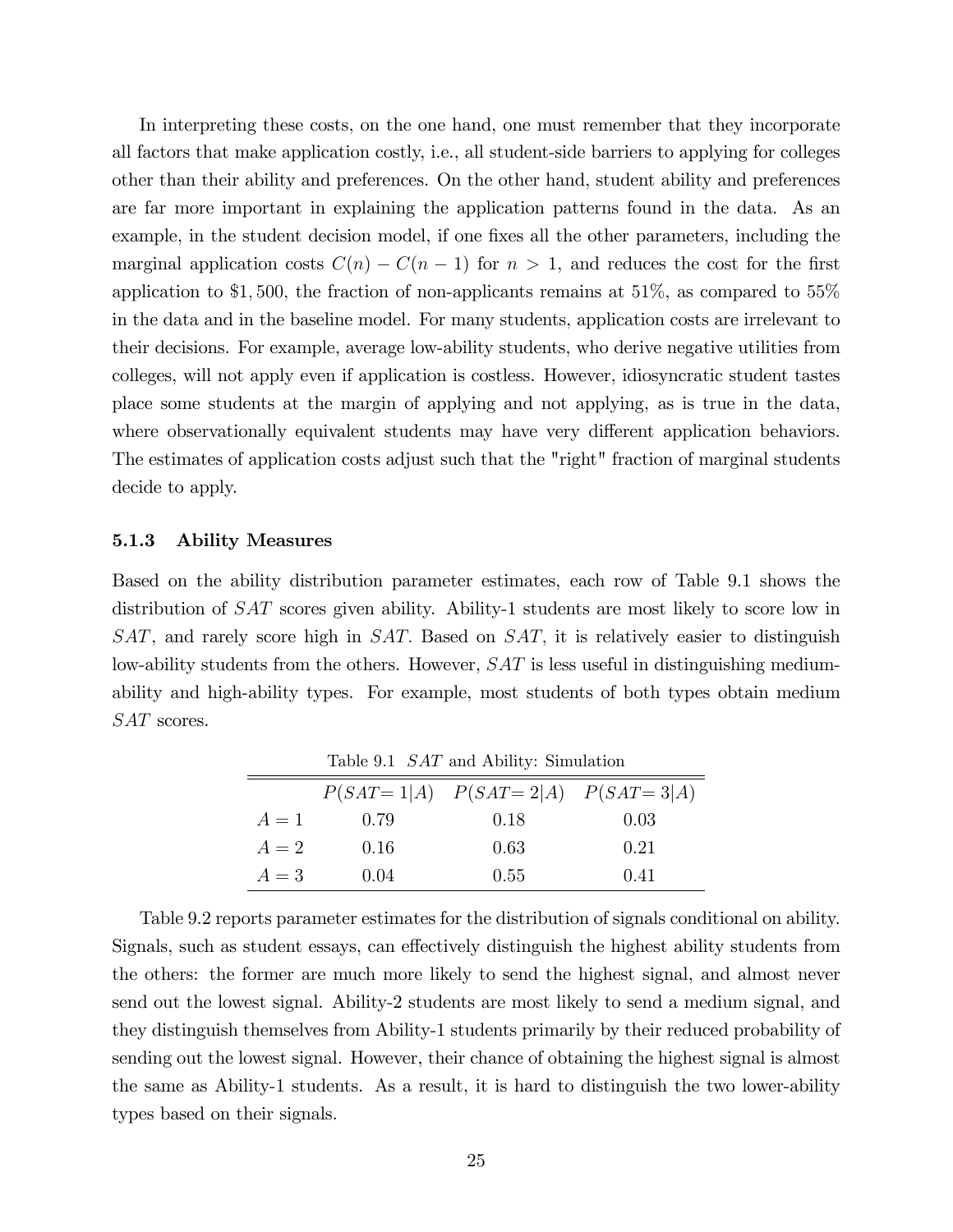| Table 9.2 Signal Distribution             |                         |      |            |  |  |
|-------------------------------------------|-------------------------|------|------------|--|--|
| $P(s = 1 A)$<br>$P(s = 2 A)$ $P(s = 3 A)$ |                         |      |            |  |  |
| $A=1$                                     | 0.22(0.07)              | 0.39 | 0.39(0.09) |  |  |
| $A=2$                                     | 0.03(0.005)             | 0.58 | 0.39(0.08) |  |  |
|                                           | $A = 3$ 0.000001 (0.05) | 0.28 | 0.71(0.06) |  |  |

# 5.2 Model Fit

Given the parameter estimates, I first fix the tuition profile at the data level and simulate the student-side partial equilibrium model (PE) and the application-admission equilibrium model (AE). Then I endogenize tuition and simulate the whole subgame perfect Nash equilibrium model  $(SPNE).<sup>44</sup>$ 

| Table 10: Model vs. Data |                                        |           |      |             |  |  |
|--------------------------|----------------------------------------|-----------|------|-------------|--|--|
|                          | Distribution of Portfolio Sizes $(\%)$ |           |      |             |  |  |
| Size                     | Data.                                  | PE        | AE   | <b>SPNE</b> |  |  |
| 0                        | 54.6                                   | 54.9 55.1 |      | 55.7        |  |  |
| 1                        | 30.9                                   | 29.6      | 30.9 | 31.5        |  |  |
| $\overline{2}$           | 11.2                                   | 11.8 10.7 |      | 9.6         |  |  |
| 3                        | 2.9                                    | 3.3       | 3.0  | 2.9         |  |  |
| 4                        | 0.3                                    | 0.2       | 0.3  | 0.2         |  |  |
| $\chi^2$ Stat            |                                        | 2.95      | 0.47 | 5.64        |  |  |

PE: Partial Equilibrium Model

AE: Application-Admission Equilibrium SPNE: Market Equilibrium Model

 $\chi^2_{4,0.05}$ = 9.49

Table 10 shows the fit for the distribution of portfolio sizes: all three models fit the data well, with SPNE slightly understating the fraction of multiple applications. Table 11 displays the fit of application and admissions rates among applicants. The first set of rows shows that all three models closely match application rates, except that the SPNE model under-predicts the application rate for Group 4. The fit for admissions rates is shown in the second set of rows: PE closely matches the admissions rates for all groups. AE and SPNE under-predict the admissions rate for Group 1 and over-predict that for Group 3. Table 12 displays the fits of student allocation. The first set of columns shows the allocation for all

 $^{44}$ This section shows model fits for the whole sample. Model fits by race, by  $SAT$  and by family income are also good. They are available from the author.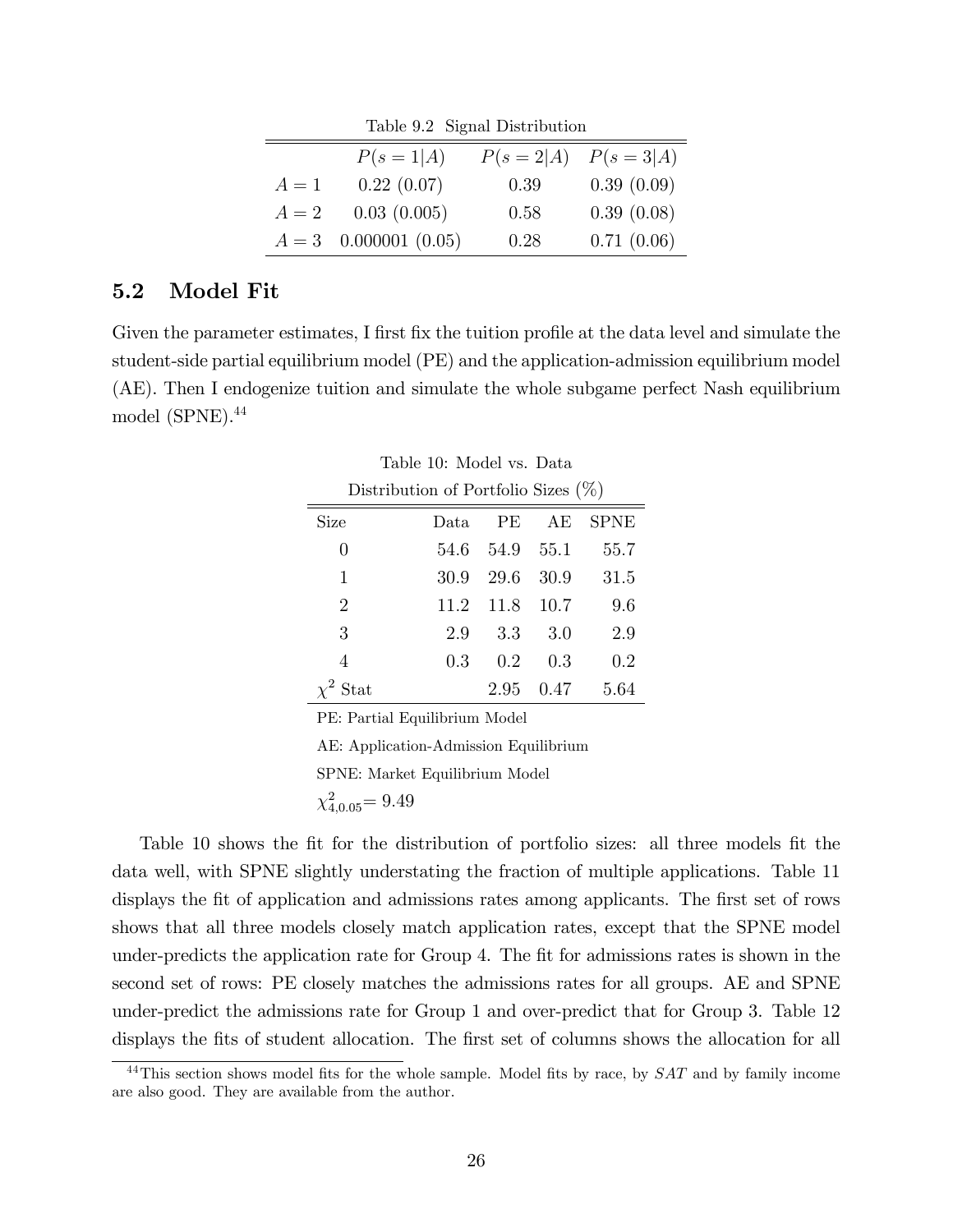students, and the second set of columns shows that for students with at least one admission, all models closely fit the allocation patterns, with SPNE fit being the best.

Finally, Table 13 contrasts SPNE predicted tuition levels with the data. The model fits Group 4's tuition almost perfectly, but it under-predicts College 2's tuition and over-predicts College 3's tuition by about  $10\%$ .<sup>45</sup>

| Application & Admission: All Applicants $(\%)$ |      |      |         |         |  |
|------------------------------------------------|------|------|---------|---------|--|
| Application Rate                               | Data | PE   | AE      | SPNE    |  |
| Group 1                                        | 7.4  | 7.6  | 71      | 7.4     |  |
| Group 2                                        | 19.8 | 21.1 | 19.9    | 20.2    |  |
| Group 3                                        | 40.3 | 41.4 | 41.2    | 41.9    |  |
| Group 4                                        | 72.0 | 72.5 | 70.8    | $67.0*$ |  |
| Admission Rate                                 |      |      |         |         |  |
| Group 1                                        | 58.2 | 54.2 | $44.1*$ | $43.6*$ |  |
| Group 2                                        | 76.4 | 80.2 | 81.9    | 82.0    |  |
| Group 3                                        | 91.7 | 90.9 | $95.3*$ | $98.6*$ |  |
| Group 4                                        | 95.7 | 95.0 | 95.0    | 97.1    |  |
| * $\chi^2 > \chi^2_{1.0.05}$                   |      |      |         |         |  |

| Table 11 Model vs. Data |  |
|-------------------------|--|
|-------------------------|--|

| Final Allocation of Students $(\%)$          |      |                |      |             |      |           |      |             |
|----------------------------------------------|------|----------------|------|-------------|------|-----------|------|-------------|
| Students With Some Admission<br>All Students |      |                |      |             |      |           |      |             |
|                                              | Data | <b>PE</b>      | AЕ   | <b>SPNE</b> | Data | <b>PE</b> | AЕ   | <b>SPNE</b> |
| College 1                                    | 1.0  | 1.1            | 1.0  | 1.0         | 2.2  | 2.7       | 2.2  | 2.2         |
| College 2                                    | 4.6  | 4.5            | 4.3  | 4.5         | 10.6 | 10.6      | 10.1 | 10.5        |
| College 3                                    | 11.2 | $10.7$ 11.3    |      | 11.1        | 25.6 | 24.9      | 26.4 | 25.8        |
| College 4                                    |      | 24.4 23.5 24.0 |      | 24.3        | 55.7 | 54.8      | 55.9 | 56.3        |
| Outside                                      | 58.8 | 60.2           | 59.4 | 59.1        | 6.0  | 7.0       | 5.3  | 5.1         |
| $\chi^2$ Stat.                               |      | 2.11           | 0.54 | 0.12        |      | 1.93      | 1.54 | 1.45        |
| $\chi_{4.0.05}^2$ = 9.49                     |      |                |      |             |      |           |      |             |

<sup>45</sup>The deviation of the SPNE tuition from data tuition comes mainly from the SPNE structure. Table F3 in the appendix shows each college's tuition as the best response to others' equilibrium (data) tuition (i.e., the fit for the third-step estimation), which closely matches the data.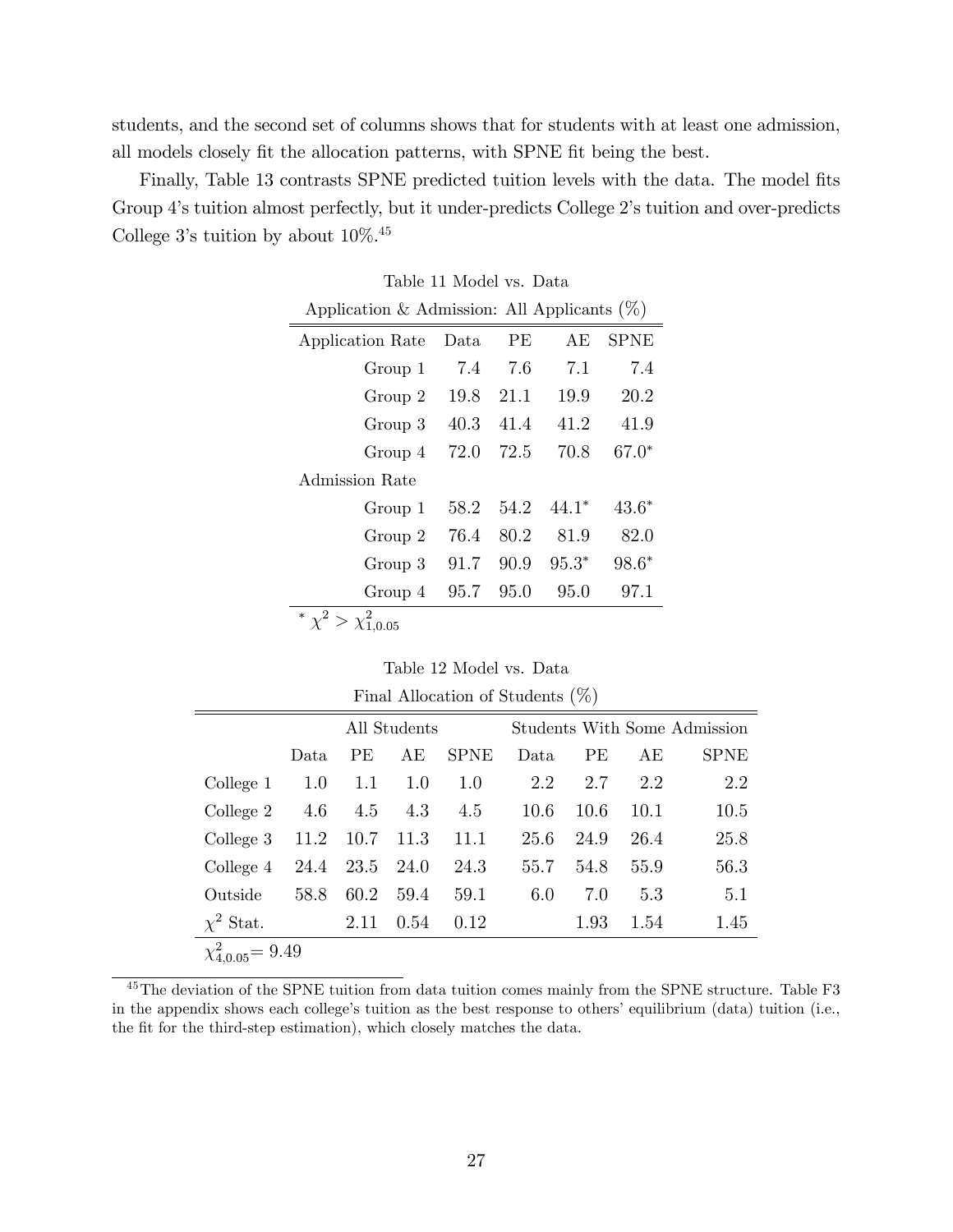|             |       | <b>Tuition</b>                  |       |      |
|-------------|-------|---------------------------------|-------|------|
|             |       | Group 1 Group 2 Group 3 Group 4 |       |      |
| Data        | 27009 | 5347                            | 17201 | 3912 |
| <b>SPNE</b> | 26162 | 4555                            | 19173 | 3925 |

Table 13: Model vs. Data

# 6 Counterfactual Experiments

With the estimated model, which fits the data reasonably well, I conduct three counterfactual experiments. Comparisons are made between the baseline SPNE and the new SPNE, simulated using the same set of random draws.<sup>46</sup>

# 6.1 Creating More Opportunities

In the first counterfactual experiment, I examine to what extent the government can further expand college access by increasing the supply of colleges. I increase the capacity of the lower-ranked public colleges (Group 4) by growing magnitudes while keeping the capacities of other groups fixed.<sup>47</sup> The response of college enrollment to the increase in supply is shown in Figure 1. At the beginning, there is a one-to-one response of college enrollment to the increase in supply. Then, enrollment reaches a satiation point where there is neither excess demand nor excess supply of college slots in Group 4 and the equilibrium outcomes remain the same thereafter. The following tables report the case when Group 4ís supply is at the satiation point.

Table 14.1 shows changes in tuition. To attract enough students, Group 4 cuts its tuition from \$3; 925 to an almost negligible level of \$136. Its private counterpart, Group 3, also lowers its tuition by about  $9\%$ .<sup>48</sup> However, the two top groups increase their tuition. To better understand the difference in colleges' tuition adjustments, we need to jointly consider their reactions in tuition and admission policies.

<sup>46</sup> In simulating the baseline model and the counterfactual experiments, I tried a wide range of initial guesses in my search for equilibrium. For each model, I find only one equilibrium.

 $47\,\mathrm{Similar}$  results hold in analogous experiments with Group 3's capacity. I increase the supply of lowerranked colleges because they accommodate most college attendees and are most relevant to the overall access to college education.

<sup>&</sup>lt;sup>48</sup>Colleges do not have to fill their capacities, and they can charge high tuition and leave some slots vacant. However, under the current situation and the estimated parameter values, it is not optimal for them to do so.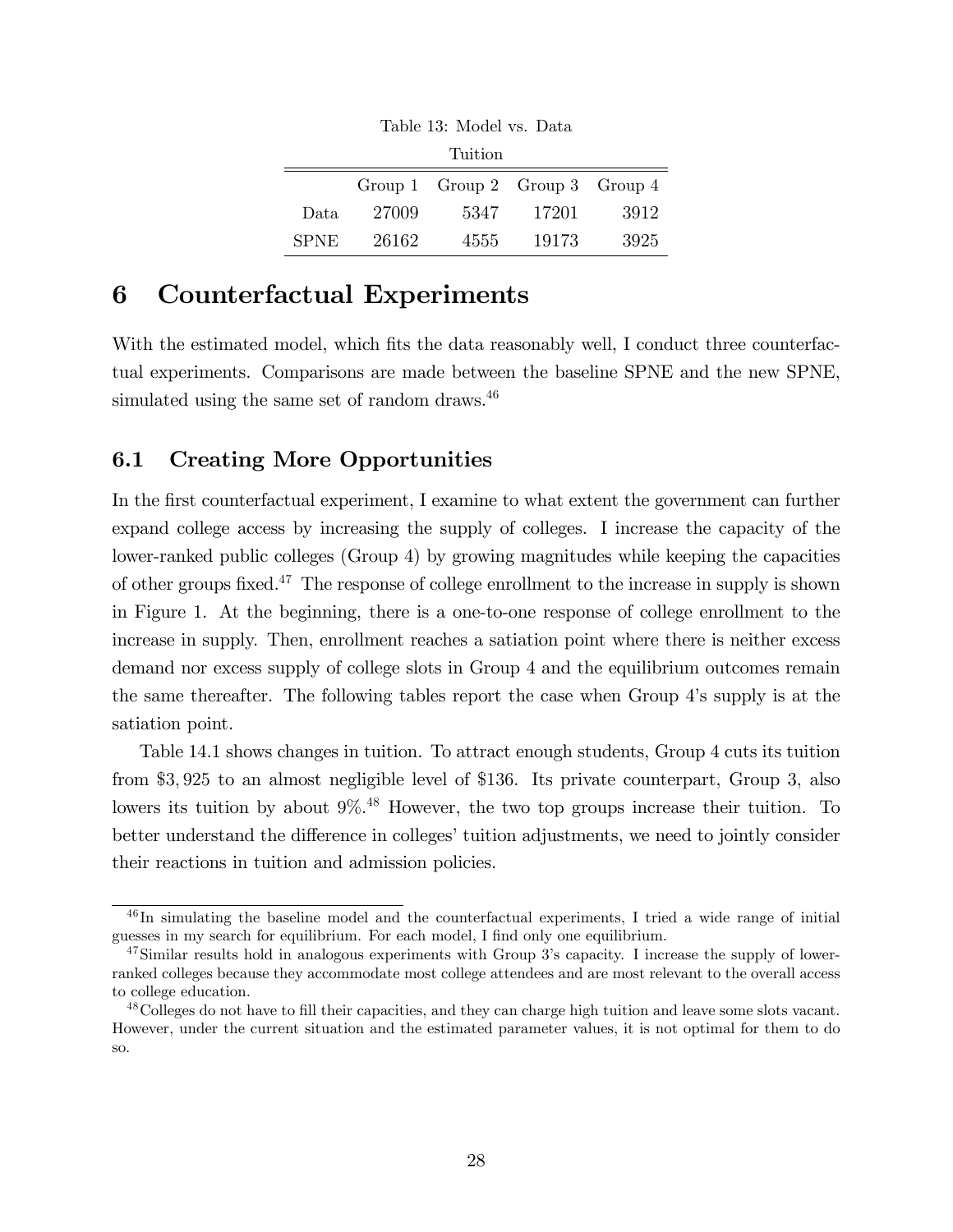

Figure 1: Enrollment & Expansion of Lower-Ranked Groups

| <b>Tuition</b>   |       |                                       |       |      |  |
|------------------|-------|---------------------------------------|-------|------|--|
|                  |       | Group 1 $Group 2$ $Group 3$ $Group 4$ |       |      |  |
| <b>Base SPNE</b> | 26162 | 4555                                  | 19173 | 3925 |  |
| New SPNE         | 27549 | 6473                                  | 17394 | 136  |  |

| w SPNE   | -27549 | 6473  | 17394  |    |
|----------|--------|-------|--------|----|
| se SPNE- | -26162 | 4555- | -19173 | 39 |

|  | Table 14.2 Increasing Supply |  |
|--|------------------------------|--|
|--|------------------------------|--|

| Admission Rates  |      |                                 |      |       |
|------------------|------|---------------------------------|------|-------|
| $\%$             |      | Group 1 Group 2 Group 3 Group 4 |      |       |
| <b>Base SPNE</b> | 43.6 | 82.0                            | 98.6 | 97.1  |
| New SPNE         | 47.7 | 99.0                            | 99.1 | 100.0 |

Table 14.2 indicates that admissions rates increase in all colleges and reach (almost) 100% except for Group 1. The major driving forces for the increased admissions rates are likely to differ across college groups. For lower-ranked groups, higher admissions rates and lower tuition reflect their efforts to enroll enough students. Top groups increase their admissions rates mainly because they are faced with a better self-selected applicant pool: the increased tuition in top groups pushes, and the tuition and admissions policies in lower-ranked colleges pull lower-ability applicants toward lower-ranked groups.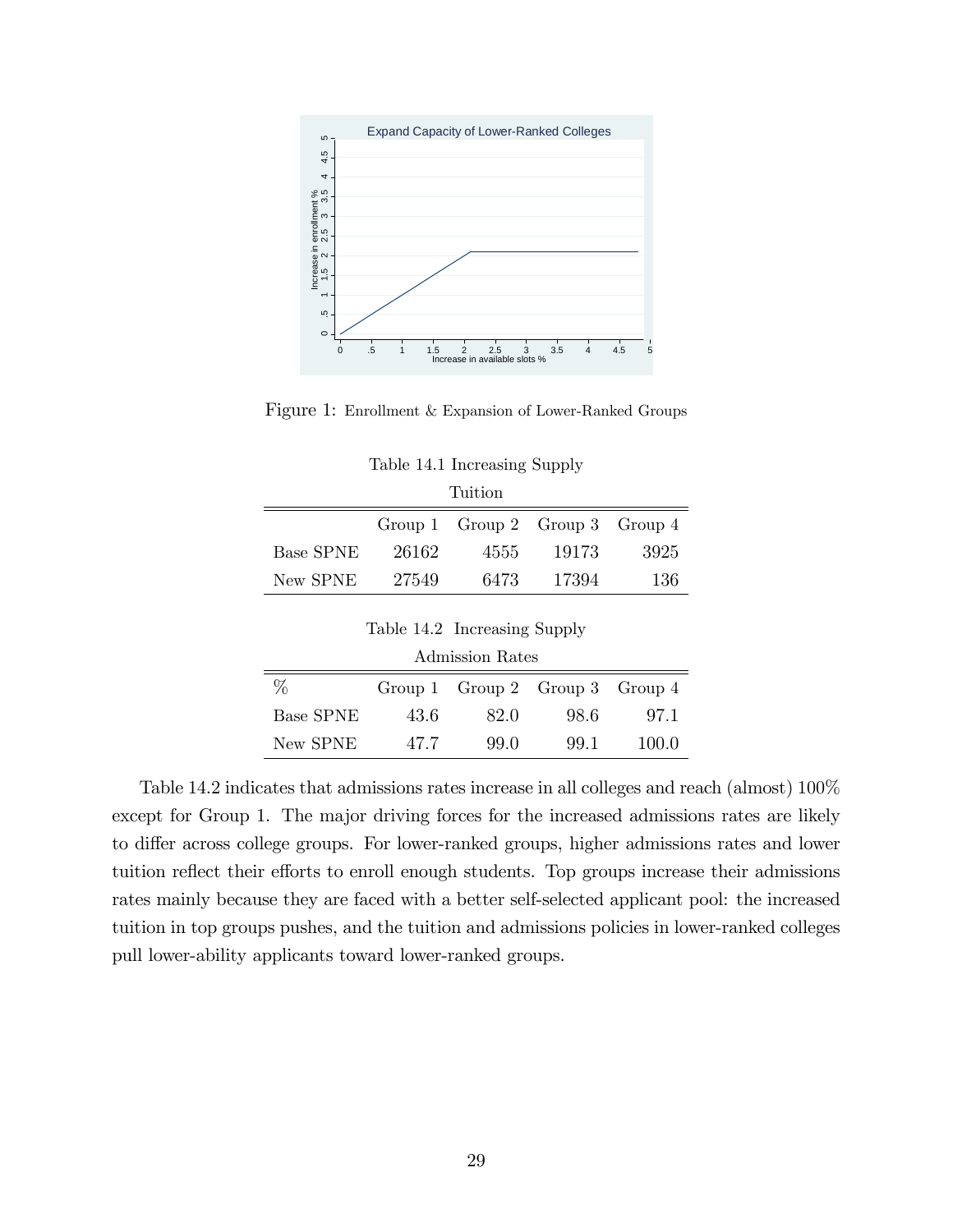| Attendance |      |      |                                  |  |  |
|------------|------|------|----------------------------------|--|--|
| $\%$       |      |      | Base SPNE New SPNE All Open&Free |  |  |
| All        | 40.9 | 43.0 | 51.1                             |  |  |
| $A=1$      | 1.9  | 3.2  | 14.9                             |  |  |
| $A=2$      | 94.7 | 97.7 | 99.4                             |  |  |
| $A=3$      | 86.4 | 90.3 | 98.6                             |  |  |

Table 14.3 Increasing Supply

Table 14.3 shows the allocation effect. The first row displays the attendance rate over all students: regardless of the 100% admissions rate and the dramatically lowered tuition in Group 4, only 2:1% more students are drawn into colleges. Since the supply of colleges in Group 4 exceeds demand if its capacity is further increased, this 2.1% increase represents the upper limit to which the government can increase college attendance by increasing the supply of Group 4 colleges. To further understand these equilibrium results, I conduct a partial equilibrium experiment where all colleges are open and free. This is an extreme situation with unlimited supply of colleges. The attendance rate is reported in the last column of Table 14.3: only 51%, or 10% more students, would attend colleges under this condition. Therefore, neither college capacity nor tuition is a major barrier to college access. The vast majority of students who do not attend colleges under the base SPNE prefer the outside option over any college option. Among them, most are of low ability. In fact, as indicated in the last three rows of Table 14.3, only 2% of the lowest-ability students attend college in the base SPNE, and fewer than 15% of them would attend college even if colleges were free and open. In contrast, the majority of students of higher ability attend college in the base SPNE, and almost all of them would attend college if colleges become free and open. The major limit on college access, therefore, is ability and associated preferences.<sup>49</sup>

### 6.2 Ignoring Signals

In some countries, such as China, college admissions are based almost entirely on scores in a nation-wide test.<sup>50</sup> Although such a system may save resources invested in the admissions process, such as the human resource employed in reading thousands of student essays, it ignores a valuable source of information about student ability. In the second counterfactual experiment, I assess the consequences of ignoring signals in the admissions process.

Table 15.1 shows the changes in tuition under the new SPNE. All colleges increase their tuition, with the top public colleges making the most dramatic increase of  $64\%$ . As reflected

<sup>&</sup>lt;sup>49</sup>This finding is in line with earlier research. See, for example, Cameron and Heckman (1998) and Keane and Wolpin (2001).

 $50E$ xceptions apply to, for example, students with special talents.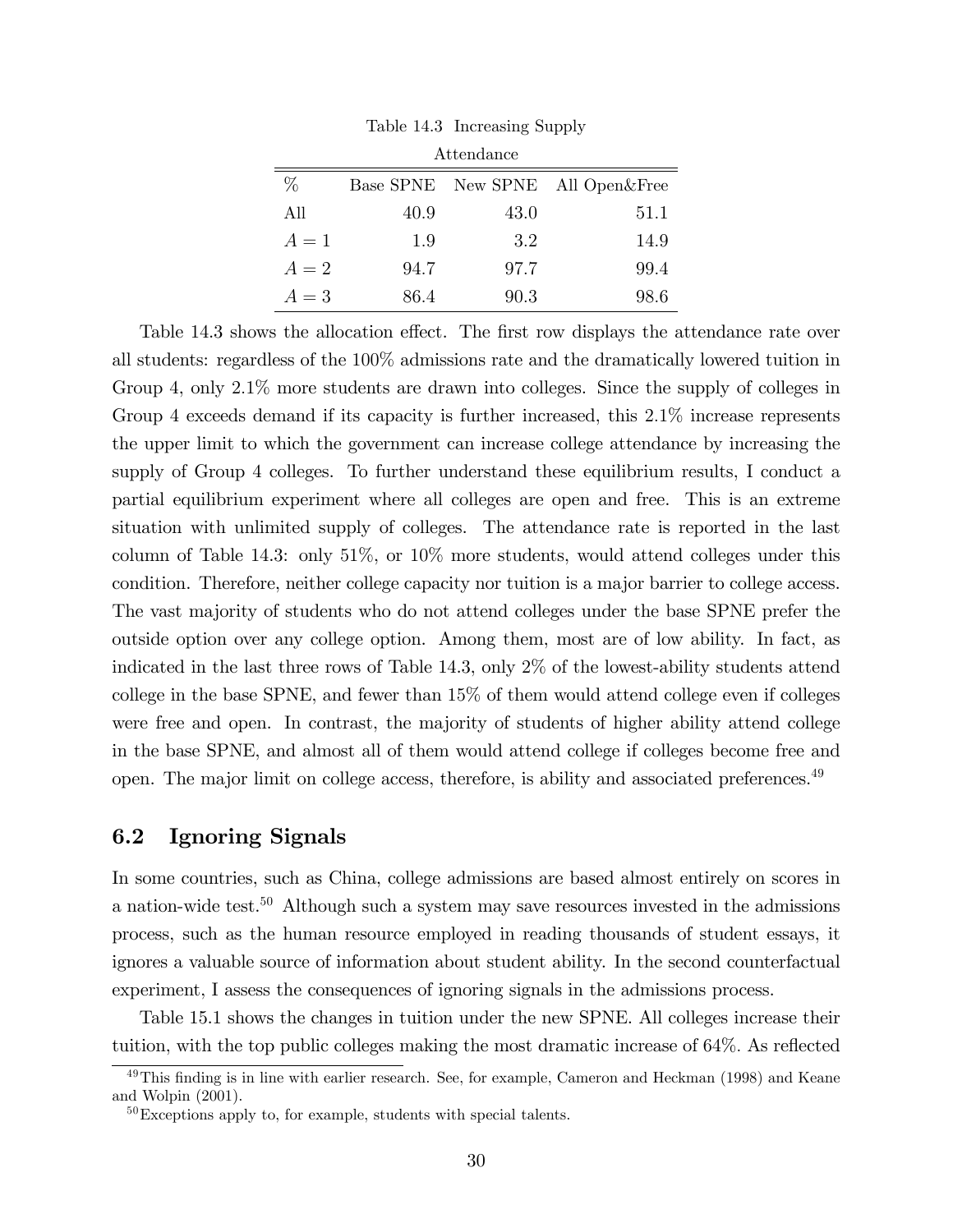by the estimated student preference parameters, higher-ability students have higher preferences for colleges and hence greater willingness to pay. Knowing this, colleges draw on higher tuition to screen students when the information on ability provided by signals becomes unavailable. In response to the higher tuition and hence lower net returns from attending colleges, fewer students apply and applicants apply to fewer colleges, as shown in Table 15.2.

|           | $20010 + 2011 + 201010 + 2101010$ |      |                                       |      |  |  |
|-----------|-----------------------------------|------|---------------------------------------|------|--|--|
| Tuition   |                                   |      |                                       |      |  |  |
|           |                                   |      | Group 1 $Group 2$ $Group 3$ $Group 4$ |      |  |  |
| Base SPNE | 26162                             | 4555 | 19173                                 | 3925 |  |  |
| New SPNE  | 27476                             | 7470 | 20211                                 | 4885 |  |  |

Table 15.1 Ignore Signals

| Table 15.2 Ignore Signals       |
|---------------------------------|
| Distribution of Portfolio Sizes |

| Distribution of 1 ortiging places |  |                                                        |    |     |           |  |
|-----------------------------------|--|--------------------------------------------------------|----|-----|-----------|--|
|                                   |  | $Size = 0$ $Size = 1$ $Size = 2$ $Size = 3$ $Size = 4$ |    |     |           |  |
| Base SPNE 55.7 31.5 9.6 2.9       |  |                                                        |    |     | 0.2       |  |
| New SPNE                          |  | 56.0 33.2                                              | 86 | 2.2 | $(1)$ . 1 |  |

Table 15.3 shows the changes in admission rates. With SAT as the single criterion for admissions, all applicants with the highest SAT are admitted to all colleges. In some colleges, higher admission rates for higher *SAT* applicants come at the expense of reduced admissions for those with lower SAT scores. For example, in the top private colleges, less than 8% of medium SAT applicants are admitted as compared to 28% in the baseline case. However, the overall admission rates increase in all colleges as a result of reduced applications. Although higher tuition levels help to screen students, all colleges experience a drop in their enrollee ability (Table 15.4). As one might expect, the effect is more obvious in the top groups than in the lower-ranked groups.

Table 15.3 Ignore Signals

| Admission Rates                                    |      |     |                              |  |                     |     |            |       |
|----------------------------------------------------|------|-----|------------------------------|--|---------------------|-----|------------|-------|
| $\%$                                               |      | All |                              |  | $SAT = 1$ $SAT = 2$ |     | $SAT = 3$  |       |
|                                                    | Base | New | Base New                     |  | Base                | New | Base       | New   |
| Group 1 43.6 55.6 $N/A^*$ $N/A$ 28.2 7.6           |      |     |                              |  |                     |     | 66.7 100.0 |       |
| Group 2 82.0 91.5 $N/A$ $N/A$ 72.8 86.8 99.4 100.0 |      |     |                              |  |                     |     |            |       |
| Group $3\quad 98.6$                                |      |     | 100.0 91.7 100.0 100.0 100.0 |  |                     |     | - 100.0    | 100.0 |
| Group 4 97.1 98.2 96.2 88.3 97.7 100.0 97.8        |      |     |                              |  |                     |     |            | 100.0 |

\* Not applicable since application is zero.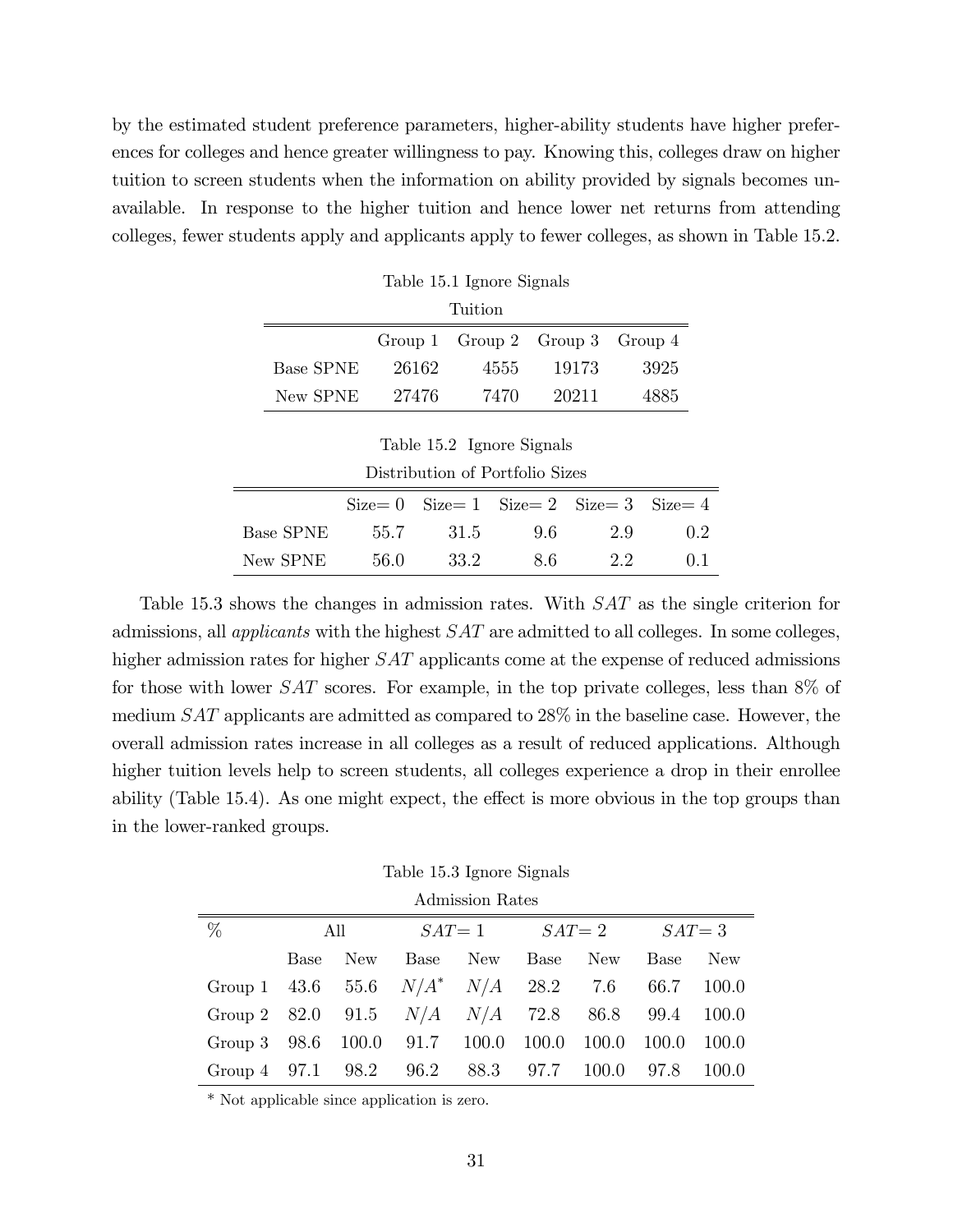| Fraction of High-Ability Students |      |                                 |      |     |  |  |
|-----------------------------------|------|---------------------------------|------|-----|--|--|
| $\%$                              |      | Group 1 Group 2 Group 3 Group 4 |      |     |  |  |
| <b>Base SPNE</b>                  | 89.9 | 84.1                            | 11.7 | 7.2 |  |  |
| New SPNE                          | 872  | 82.5                            | 11.5 | 71  |  |  |

Table 15.4 Ignore Signals

Finally, changes in student welfare are reported in Table 15.5. Overall, student welfare decreases by  $$1,325$ . Although the increase in tuition affects all students negatively, the changes in admissions policies have different effects on students with different abilities. The highest-ability students lose the most, with a loss of \$5,000. They are the ones who have the most to gain from signals, through which they can most effectively distinguish themselves from others. The medium-ability students benefit from being mixed with the highest-ability ones, but suffer from being mixed with the lowest-ability ones. The only winners are the lowest-ability students: their gain from being mixed with others outweighs the loss from increased tuition.

Table 15.5 Ignore Signals

| Mean Student Welfare |
|----------------------|
|----------------------|

| \$    |       | Base SPNE New SPNE Change |         |
|-------|-------|---------------------------|---------|
| All   | 41402 | 40077                     | $-1325$ |
| $A=1$ | 677   | 752                       | 75      |
| $A=2$ | 98630 | 95907                     | $-2723$ |
| $A=3$ | 84673 | 79692                     | $-4981$ |

### 6.3 Dropping SAT

Although SAT remains one of the most important criteria for admissions to most colleges, there have been concerns that SAT has been overemphasized. For example, critics have been blaming SAT as inhibiting the access to higher education for students from low-income families, who typically have low SAT scores. In response, starting from 1969, a number of liberal arts colleges have either joined, or have been important influences on, the  $SAT$ Optional Movement, which urges dropping  $SAT$  in the admissions process.<sup>51</sup> In a 2001 speech to the American Council on Education, Richard Atkinson, the president of the University of California, also urged dropping the  $SAT$  as a college admissions requirement.<sup>52</sup> The

 $51$ Bowdoin College and Bates College were among the first to institute  $SAT$ -optional programs in 1969 and 1984, respectively. In 2006, 27 of the top 100 liberal arts colleges did not require SAT or ACT. For a complete list of colleges that do not require SAT or ACT in admission, see http://fairtest.org/university/optional.

 $52$ In response to threats by the University of California to drop the  $SAT$  as an admission requirement, the College Entrance Examination Board announced the restructuring of the  $SAT$ , to take effect in March 2005.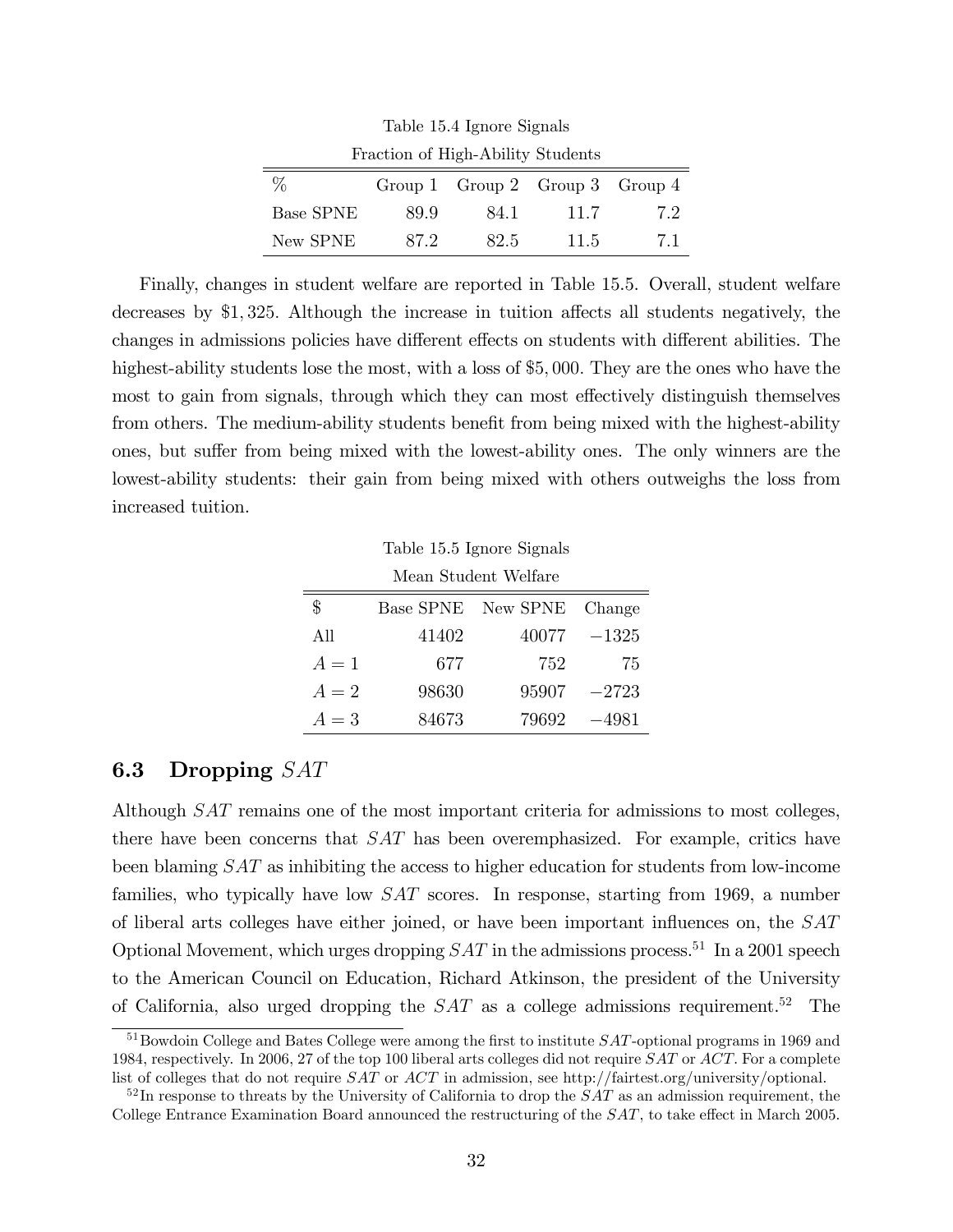following experiments examine the impacts on the college market of such a policy.<sup>53</sup> Two subcases are considered: in the first, only top private colleges (Group 1) drop  $SAT$  and base admissions only on signals; in the second, all colleges do so. Tables 16.1-16.4 show, respectively, the changes in tuition, admissions rates, the fraction of high-ability students and the mean income level in each college group.

When Group 1 alone drops  $SAT$ , it increases its tuition by \$1,762 to help screen students. In addition, it also lowers its admission rate from  $44\%$  to  $37\%$ . The reactions from the other groups are very mild. As a result, Group 1 experiences a significant drop in its student ability: the fraction of high-ability students drops from 90% to 77%: All the other groups see a slight increase in their student ability. The average family income among students in Group 1 drops by about \$11,500. Without using financial tools, the top private colleges increase the presence of low-income students on their campuses, which is a major motive behind the SAT Optional Movement. This goal is served, however, at the price of increased tuition and decreased student ability in Group 1.

| Table 16.1 Tuition         |         |         |         |         |  |
|----------------------------|---------|---------|---------|---------|--|
|                            | Group 1 | Group 2 | Group 3 | Group 4 |  |
| <b>Base SPNE</b>           | 26162   | 4555    | 19173   | 3925    |  |
| Drop $SAT$ (Group1)        | 27924   | 4405    | 19323   | 4155    |  |
| Drop $SAT$ (All)           | 30561   | 6805    | 19886   | 4038    |  |
| Table 16.2 Admission Rates |         |         |         |         |  |
| $\%$                       | Group 1 | Group 2 | Group 3 | Group 4 |  |
| <b>Base SPNE</b>           | 43.6    | 82.0    | 98.6    | 97.1    |  |
| Drop $SAT$ (Group1)        | 37.2    | 81.0    | 98.5    | 97.6    |  |
|                            |         |         |         |         |  |
| Drop $SAT$ (All)           | 40.6    | 84.0    | 99.1    | 97.2    |  |

| $\%$                |      | Group 1 Group 2 Group 3 Group 4 |      |     |
|---------------------|------|---------------------------------|------|-----|
| <b>Base SPNE</b>    | 89.9 | 84.1                            | 11.7 | 7.2 |
| Drop $SAT$ (Group1) | 76.6 | 84.7                            | 12.0 | 7.3 |
| Drop $SAT$ (All)    | 78.0 | 82-1                            | 119  | 7.5 |
|                     |      |                                 |      |     |

<sup>53</sup>The results are better interpreted as the upper bounds for the impacts because colleges may consider other measures of ability that are known to both sides of the market, such as high school ranking.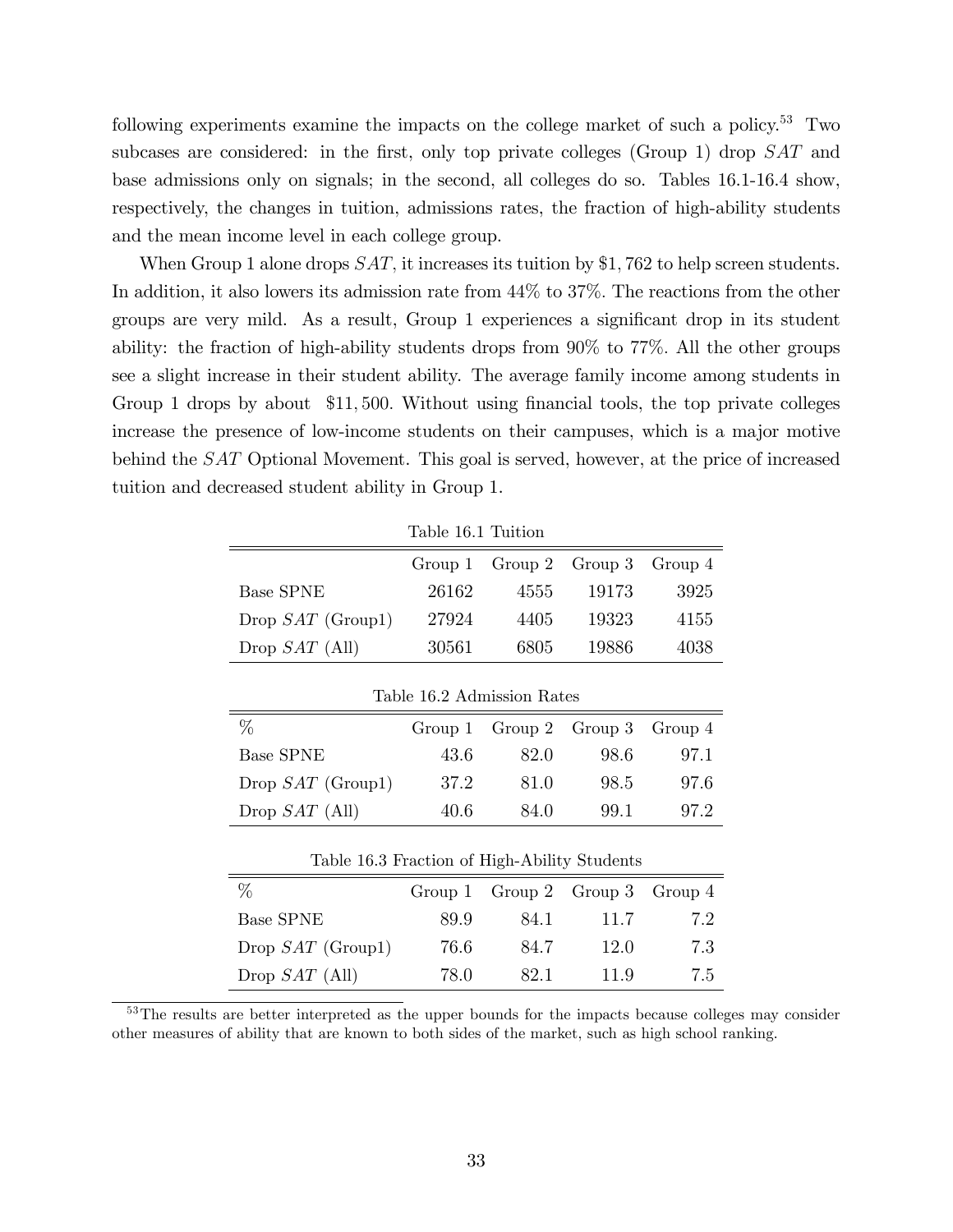| Table 16.4 Mean Income |       |                                 |       |       |  |  |
|------------------------|-------|---------------------------------|-------|-------|--|--|
| \$                     |       | Group 1 Group 2 Group 3 Group 4 |       |       |  |  |
| <b>Base SPNE</b>       | 93802 | 90610                           | 65916 | 64657 |  |  |
| Drop $SAT$ (Group 1)   | 82343 | 90988                           | 65934 | 64831 |  |  |
| Drop $SAT$ (All)       | 83205 | 87560                           | 66206 | 64587 |  |  |

When all college groups drop  $SAT$ , they all increase their tuition to enhance self-selection among students. The reaction is especially strong in the two top groups: Group 2 increases its tuition by almost  $50\%$ , and Group 1 increases its tuition by more than it does in the first subcase.<sup>54</sup> The student bodies in all colleges become more diverse: lower-ranked colleges obtain more high-ability students, while the top colleges, especially Group 1, obtain more lowability and low-family-income students. In the baseline equilibrium, low- $SAT$  students are discouraged from applying to top colleges because they know their SAT before application and they know with low  $SAT$ , they have (near) zero probability of being admitted. Dropping SAT, therefore, opens the door to top colleges for high-ability students who happen to obtain low SAT scores, as desired by the current SAT-optional colleges. However, dropping SAT also opens the door for low-ability students. These students have a fair chance (39%) of sending a high signal and a significant number of them have strong preference for top colleges, especially for the top private group.

# 7 Conclusion

In this paper, I have developed and structurally estimated an equilibrium model of the college market. It provides a first step toward a better understanding of the college market by jointly considering tuition setting, applications, admissions and enrollment. In the model, students are heterogeneous in their abilities and preferences. They face uncertainty and application costs when making their application decisions. Colleges, observing only noisy measures of student ability, compete for more able students via tuition and admissions policies. I have estimated the structural model via a three-step estimation procedure to cope with the complications caused by potential multiple equilibria. The empirical results suggest that the model closely replicates most of the patterns in the data.

My empirical analyses suggest that, first, there is substantial heterogeneity in students preferences for colleges. As a result, increasing the supply of colleges has very limited effect on college attendance: neither tuition cost nor college capacity is a major obstacle to college

<sup>54</sup>This implies that, in Subcase 1, the seeming "lack of reactions" from the other college groups restricts Group 1 from taking more dramatic actions.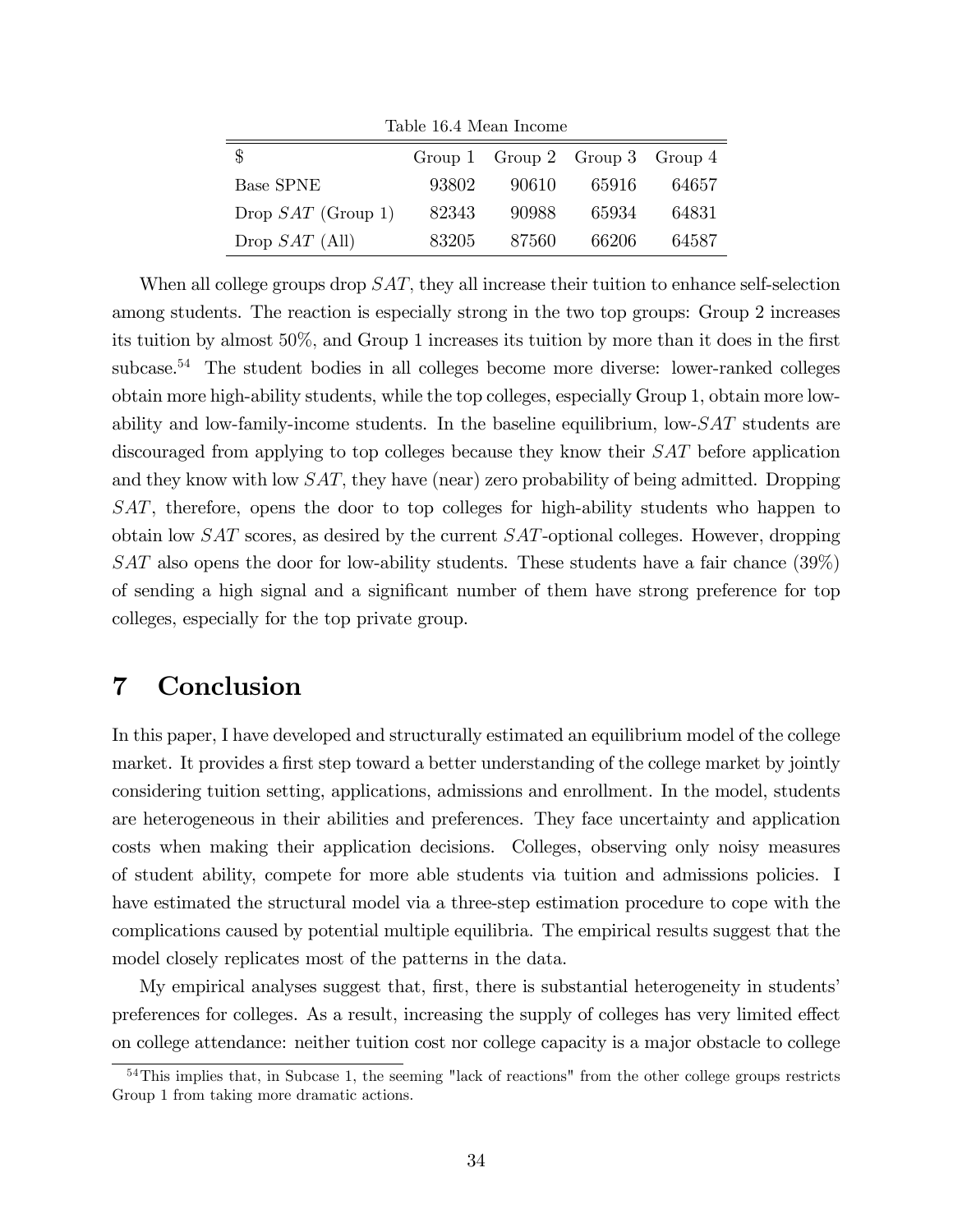access; a large fraction of students, mainly low-ability students, prefer the outside option over any college option. Second, there are significant amounts of noise in various types of ability measures and different types of measures complement one another. Dropping  $SAT$ , as urged by some critics, indeed increases the fraction of low-income students in top colleges, but it is accompanied by lower enrollee ability and higher tuition in these colleges.

The methods developed in this paper and the main empirical findings are promising for future research. Building on Epple, Romano and Sieg (2006) and this paper, a model that endogenizes applications, admissions and financial aid would provide a more comprehensive view of the college market. Given the fast development of computational capacities, this extension may become feasible in the near future.

Building on Arcidiacono (2005) and this paper, a model that studies the strategic interactions between colleges and students and links them to students' labor market outcomes would also be an important extension. Such an extension would enrich the current paper by making explicit the factors underlying student preferences. This will become feasible as information on students' labor market outcomes becomes available from future surveys of the NLSY97.

Finally, studying the long-run equilibrium would lead to a better understanding of the trend of college tuition and attendance. In a long run equilibrium model, one can be more explicit about why colleges value student ability. For example, higher-ability students are more likely to do better in the job market, which enhances the college's prestige and attractiveness to future applicants. Moreover, one can also endogenize college capacities. One approach to implement this extension is to introduce a cost function for college education, assuming free entry to the market. Equilibrium of the model would then depend on the form of the cost function. Estimation of such a model would require additional data on college expenses and non-tuition revenues, as well as application and admissions data over multiple years.

# References

Arcidiacono, Peter. 2005. "Affirmative Action in Higher Education: How Do Admission and Financial Aid Rules Affect Future Earnings?" Econometrica, 73(5): 1477-1524.

Arcidiacono, Peter and Sean Nicholson. 2005. "Peer effects in medical school." Journal of Public Economics, 89(2-3): 327-350

Avery, Christopher, Andrew Fairbanks and Richard Zeckhauser. 2003. The Early Admissions Game: Joining the Elite. Cambridge, MA: Harvard University Press.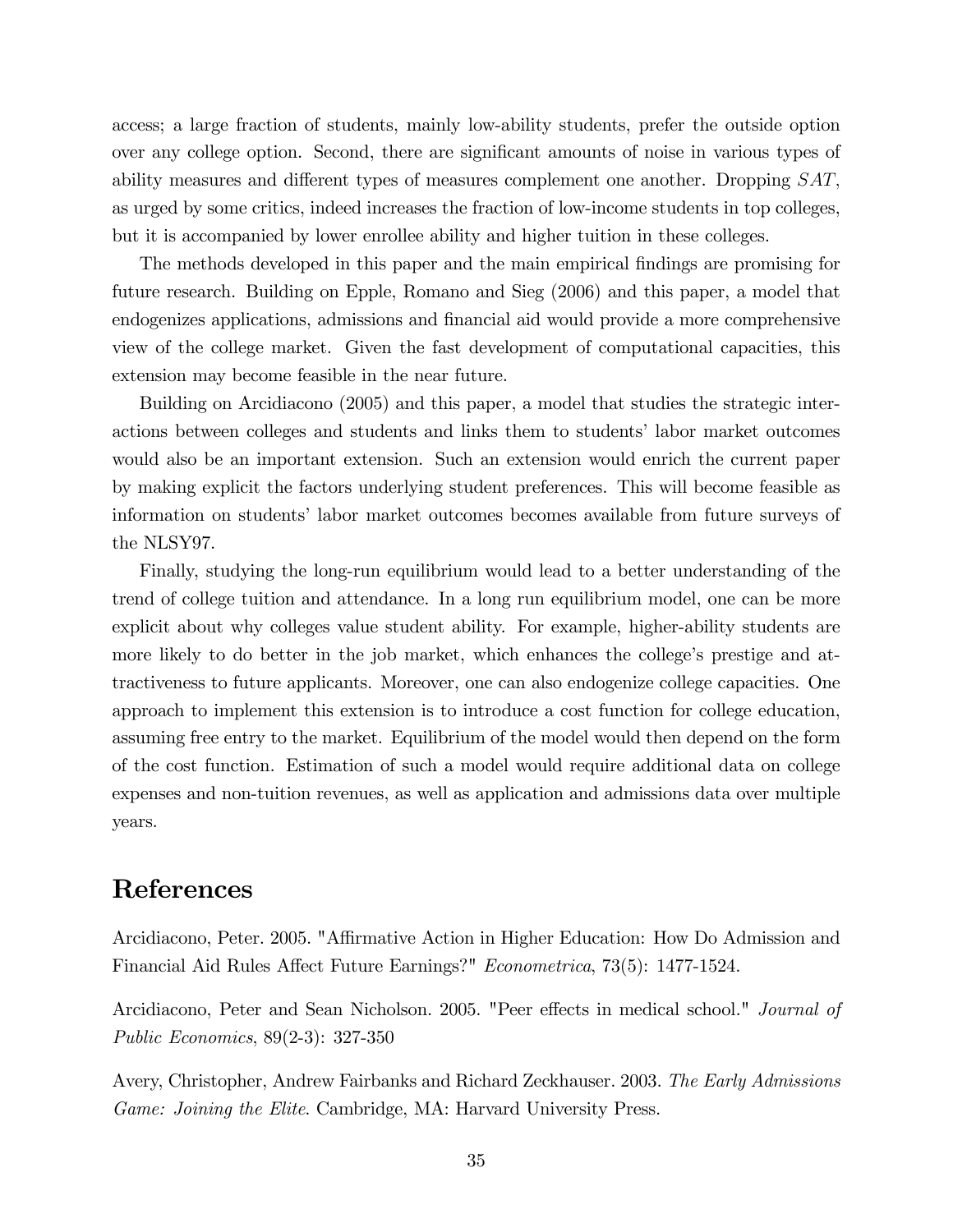Avery, Christopher, Jonathan Levin. 2010. "Early Admissions at Selective Colleges." American Economic Review, 100(6): 1-34.

Bowen, William and Derek Bok. 1998. The Shape of the River: Long-Term Consequences of Considering Race in College and University Admissions. Princeton, NJ: Princeton University Press.

Chade, Hector, Gregory Lewis and Lones Smith. 2011. "Student Portfolios and the College Admissions Problem." Social Science Research Network Working Paper 135834.

Cameron, Stephen and James Heckman. 1998. "Life Cycle Schooling and Dynamic Selection Bias: Models and Evidence for Five Cohorts of American Males." Journal of Political Economy, 106(2): 262-333.

Dale, Stacy and Alan Krueger. 2002. "Estimating The Payoff To Attending A More Selective College: An Application Of Selection On Observables And Unobservables." The Quarterly Journal of Economics, 117(4): 1491-1527.

Epple, Dennis, Richard Romano and Holger Sieg. 2006. "Admission, Tuition, And Financial Aid Policies in The Market For Higher Education." Econometrica, 74(4): 885-928.

Howell, Jessica. 2010. "Assessing the Impact of Eliminating Affirmative Action in Higher Education." Journal of Labor Economics, 28(1): 113-166.

Light, Audrey and Wayne Strayer. 2002. "From Bakke to Hopwood: Does Race Affect College Attendance and Completion?" The Review of Economics and Statistics, 85: 34-44.

McFadden, Daniel. 1989. "A Method of Simulated Moments for Estimation of Discrete Response Models without Numerical Integration."  $Econometrica$ , 57(5): 995-1026.

Kane, Thomas. 1998. "Racial and Ethnic Preferences in College Admissions." in The Black-White Test Score Gap, ed. Christopher Jencks and Meredith Phillips, 971-996. Washington D.C.: Brookings Institution Press.

Mailath, George, Masahiro Okuno-Fujiwara and Andrew Postlewaite. 1993. "On Belief Based Refinements in Signaling Games." Journal of Economic Theory, 60: 241-276.

Manski, Charles and David Wise. 1983. College Choice in America. Cambridge, MA: Harvard University Press

Meijer, Erik and Jelmer Ypma. 2008. "A Simple Identification Proof for a Mixture of Two Univariate Normal Distributions." Journal of Classification, 25: 113-123.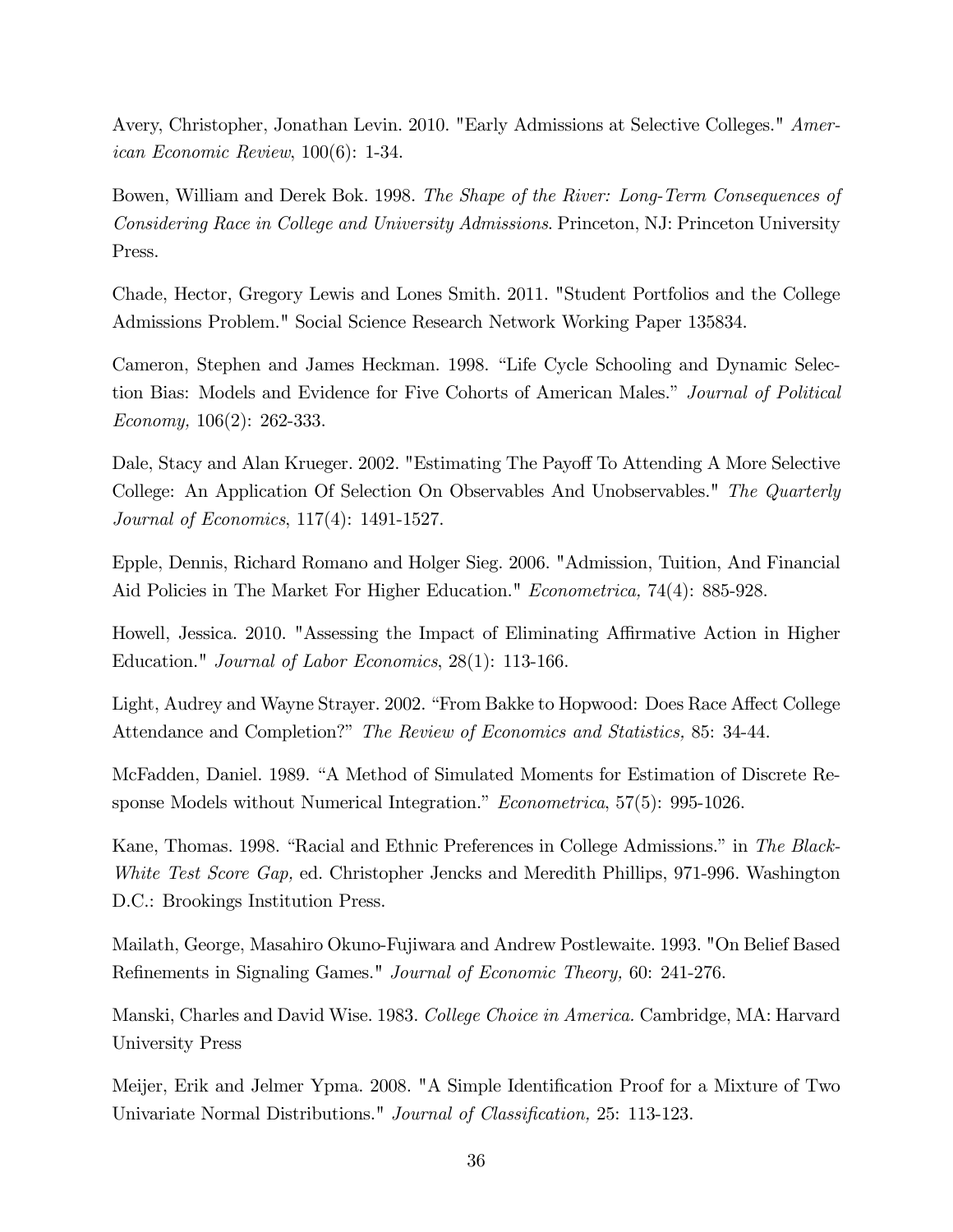Moro, Andrea. 2003. "The Effect of Statistical Discrimination on Black-White Wage Differentials: Estimating a Model with Multiple Equilibria." International Economic Review, 44(2): 467-500.

Nagypál, Eva. 2004. "Optimal Application Behavior with Incomplete Information." mimeo, Northwestern University.

Keane, Michael and Kenneth Wolpin. 2001. "The Effect of Parental Transfers and Borrowing Constraints on Educational Attainment." International Economic Review, 42(4): 1051-1103.

Sacerdote, Bruce. 2001. "Peer Effects with Random Assignment: Results from Dartmouth Roommates." Quarterly Journal of Economics, 116: 681–704.

Zimmerman, David. 2003. "Peer Effects in Higher Education: Evidence from a Natural Experiment." The Review of Economics and Statistics, 85: 9–23.

### APPENDIX:

#### A. Model Details:

A1. College Admission Problem:  $\alpha_j(s, SAT | t, e_{-j}, Y, d)$  and  $\gamma_j(s, SAT | t, e_{-j}, Y, d)$ 

All objects defined in A1 depend on  $\{t, e_{-j}, Y, d\}$ . To save notation, the dependence is suppressed. Let  $Pr(accept|X, SAT, \eta, \zeta, j)$  be the probability that a student with characteristics  $(X, SAT, \eta, \zeta)$  who applies to Group j accepts j's admission. Let  $F(X, \eta, \zeta|s, SAT, j)$ be the distribution of  $(X, \eta, \zeta)$  conditional on  $(s, SAT)$  and application to j. The probability that an applicant with  $(s, SAT)$  accepts j's admission is:

$$
\alpha_j(s, SAT | \cdot) = \int \Pr(accept | X, SAT, \eta, \zeta, j) dF(X, \eta, \zeta | s, SAT, j).
$$

Let  $Pr(O_{-j}|A, SAT) \equiv \prod$  $l{\in}O\backslash j$  $p_l(A, SAT)$   $\prod$  $k\in Y\backslash O$  $(1 - p_k(A, SAT))$  be the probability of admis-

sion set O for a student with  $(A, SAT)$ , with college j admitting her for sure,

$$
\Pr(accept|X, SAT, \eta, \zeta, j) = \sum_{O_{-j} \subseteq Y(X, SAT) \setminus \{j\}} \Pr(O_{-j}|A, SAT)I(j = d(X, SAT, \eta, \zeta, O)).
$$

That is, the student will accept j's admission if j is the best post-application choice for her. The distribution  $F(X, \eta, \zeta | s, SAT, j)$  is given by

$$
dF(X, \eta, \zeta|s, SAT, j) = \frac{P(s|A)I(j \in Y(X, SAT))dH(X, \eta, \zeta|SAT)}{\int P(s|A)I(j \in Y(X, SAT))dH(X, \eta, \zeta|SAT)},
$$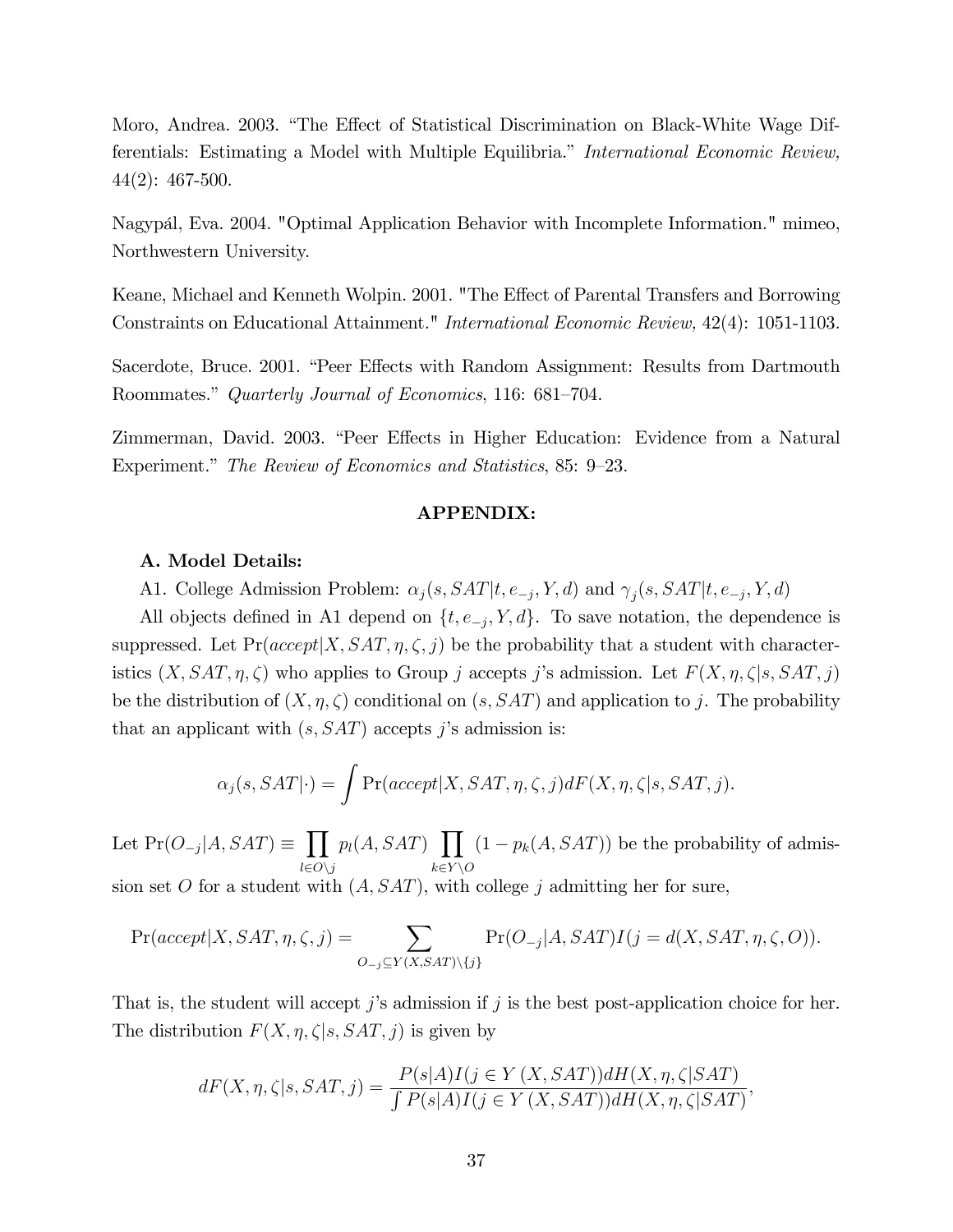where  $H(X, \eta, \zeta) SAT$  is exogenous and equal to the product of type distribution, the distribution of ex-post shocks and the distribution of family backgrounds conditional on SAT. Finally, the expected ability of applicant  $(s, SAT)$  conditional on acceptance is

$$
\gamma_j(s,SAT|\cdot)=\frac{\int A\times\Pr(accept|X,SAT,\eta,\zeta,j)dF(X,\eta,\zeta|s,SAT,j)}{\alpha_j(s,SAT|\cdot)}.
$$

A2. Proof of existence in a simplified model.

Assume there are two colleges  $j \in \{1, 2\}$  and a continuum of students divided into two ability levels. The utility of the outside option is normalized to 0. The utility of attending college 1 is  $u_1(A)$  for all with ability A, and that of attending college 2 is  $u_2(A) + \epsilon$ , where  $\epsilon$  is i.i.d. idiosyncratic taste. There are two SAT levels and two signal levels. There is no ex-post shock. Some notations to be used: for an  $(A, SAT)$  group, let the fraction of students that do not apply to any college be  $\theta_{A,SAT}^0$ , the fraction of those applying to college j only be  $\theta_{A,SAT}^j$  and the fraction applying to both be  $\theta_{A,SAT}^{12}$ . For each  $(A, SAT)$  group,  $\theta_{A,SAT} \in \Delta$ , a 3-simplex. For all four  $(A, SAT)$  groups,  $\theta \in \Theta \equiv \Delta^4$ . On the college side, each college chooses admissions policy  $e_j \in [0, 1]^4$ , where 4 is the number of  $(s, SAT)$  groups faced by the college.

**Proposition 1** For any given tuition profile t, an application-admission equilibrium exists.

**Proof.** Step 1: The application-admission model can be decomposed into the following sub-mappings:

Taking the distribution of applicants, and the admissions policy of the other college as given, college j's problem  $(6)$  can be viewed as the sub-mapping

$$
M_j: \Theta \times [0,1]^4 \rightrightarrows [0,1]^4,
$$

for  $j = 1, 2$ . Taking college admissions policies as given, the distribution of students is obtained via the sub-mapping

$$
M_3: [0,1]^4 \times [0,1]^4 \to \Theta.
$$

An equilibrium is a fixed point of the mapping:

$$
M : \Theta \times [0,1]^4 \times [0,1]^4 \Rightarrow \Theta \times [0,1]^4 \times [0,1]^4
$$
  
s.t.  $\theta \in M_3(e_1, e_2)$   
 $e_j \in M_j(\theta, e_k) \; j, k \in \{1,2\}, j \neq k.$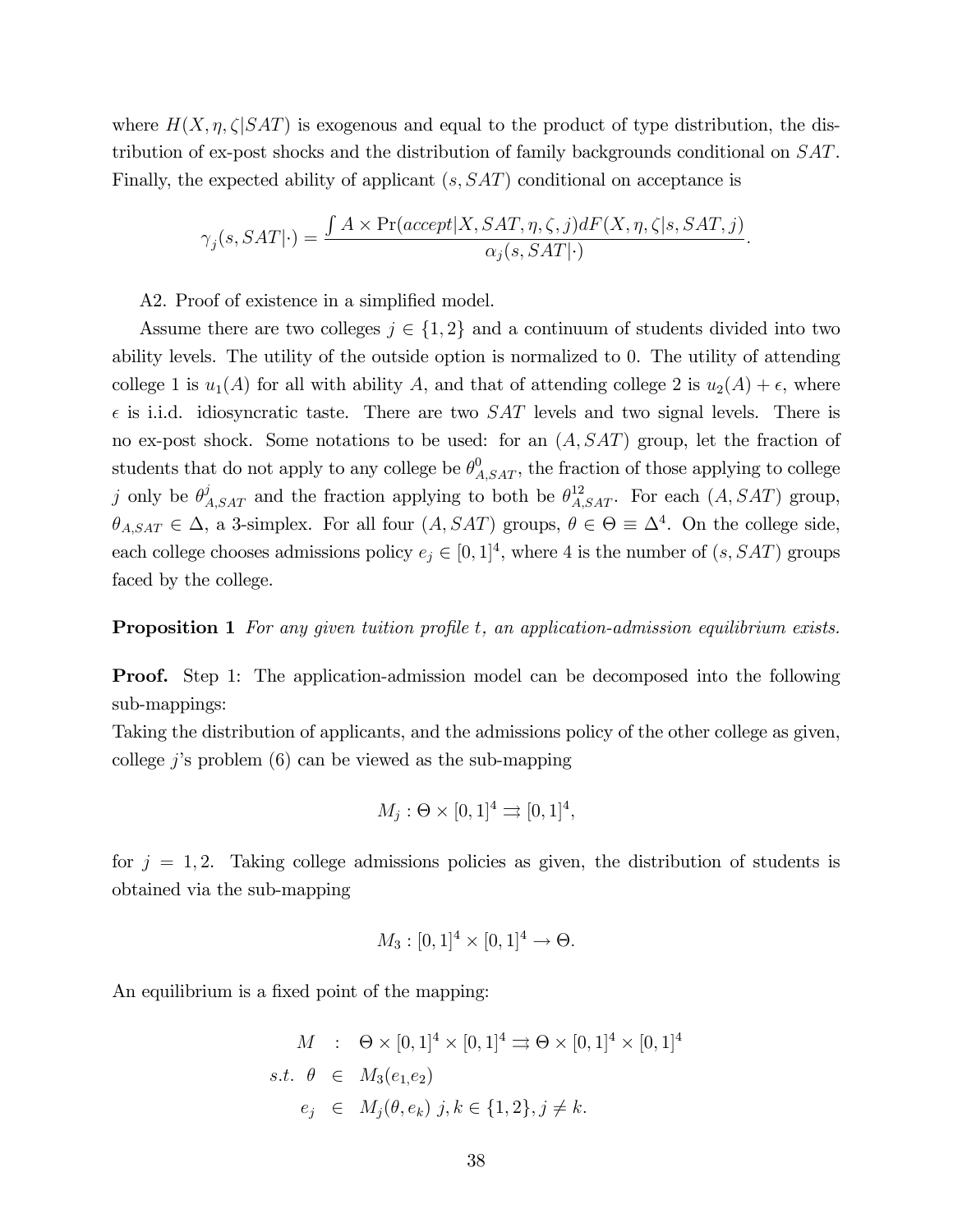Step 2: Show that Kakutani's Fixed Point Theorem applies in mapping  $M$  and hence an equilibrium exists.

1) The domain of the mapping, being the product of simplexes, is compact and non empty. 2) It can be shown that the correspondence  $M_i(\cdot, \cdot)$  is compact-valued, convex-valued and upper-hemi-continuous, for  $j = 1, 2$ . In particular, the  $(s, SAT)'$ th component of  $M_j(\theta, e_k)$ is characterized by (7) and (8), where  $\gamma_j(s, SAT) + M(t_j; m_j) - \lambda_j$  is continuous in  $(\theta, e_k)$ . 3) Aggregate individual optimization into distribution of students  $\theta$ .

Generically, each student has a unique optimal application portfolio as the solution to (5). For given  $(A, SAT)$ , there exist  $\epsilon^*(e) \geq \epsilon^{**}(e)$ , both continuous in e, such that:

For 
$$
\epsilon \ge \epsilon^*(e)
$$
,  $Y(A, SAT, \epsilon) = \begin{cases} \{2\} \text{ if } C(2) - C(1) > k_1(e) \\ \{1, 2\} \text{ otherwise} \end{cases}$ ;  
for  $\epsilon \in [\epsilon^{**}(e), \epsilon^*(e))$ ,  $Y(A, SAT, \epsilon) = \{1, 2\}$ ; and  
for  $\epsilon < \epsilon^{**}(e)$ ,  $Y(A, SAT, \epsilon) = \begin{cases} \{1\} \text{ if } C(1) \le k_2(e) \\ \emptyset \text{ otherwise} \end{cases}$ ,

where  $k_1(e)$  and  $k_2(e)$  are continuous in e. Therefore, the  $(A, SAT)$  population can be mapped into a distribution  $\theta_{A,SAT} \in \Delta$ , and this mapping is continuous in e. Because the mapping from  $[0,1]^4 \times [0,1]^4$  into the individual optimal portfolio is a continuous function, and the mapping from the individual optimization to  $\Theta$  is continuous, the composite of these two mappings,  $M_3$ , is single-valued and continuous.<sup>55</sup>

Given 1)-3), Kakutani's Fixed Point Theorem applies.<sup>56</sup>

Since for every t,  $AE(t)$  exists in the subsequent game, an SPNE exists if a Nash equilibrium exists in the tuition setting game. Let  $\bar{t}_j$  denote some large positive number, such that for any  $t_{-j}$ , the optimal  $t_j < \bar{t}_j$ .  $\bar{t}_j$  exists because the expected enrollment, hence college j's payoff goes to 0, as  $t_j$  goes to  $\infty$ . Define the strategy space for college j as  $[0, \bar{t}_j]$ , which is nonempty, compact and convex. The objective function of college  $j$  is continuous in  $t$ , since the distribution of applicants, and hence the total expected ability, is continuous in  $t$ . Given certain regularity conditions, the objective function is also quasi-concave in  $t_j$ . The general existence proof for Nash equilibrium applies.

### B. Data Details

B1. The NLSY97 consists of a sample of 8984 youths who were 12 to 16 years old as of December 31, 1996. There is a core nationally representative random sample and a supplemental sample of blacks and Hispanics. Annual surveys have been completed with

<sup>&</sup>lt;sup>55</sup>In the case of four schools,  $\epsilon$  becomes a 3-dimension vector, as are the cutoff tastes. To show continuity, we change one dimension of  $\epsilon$  at a time while keeping the other dimensions fixed.

<sup>&</sup>lt;sup>56</sup>When there are  $J > 2$  schools, Step 1 of the proof can be easily extended. In Step 2,  $\epsilon$ , and hence the cutoffs, will be of  $J-1$  dimensions. Obtaining an analytical solution to these cutoffs is much more challenging.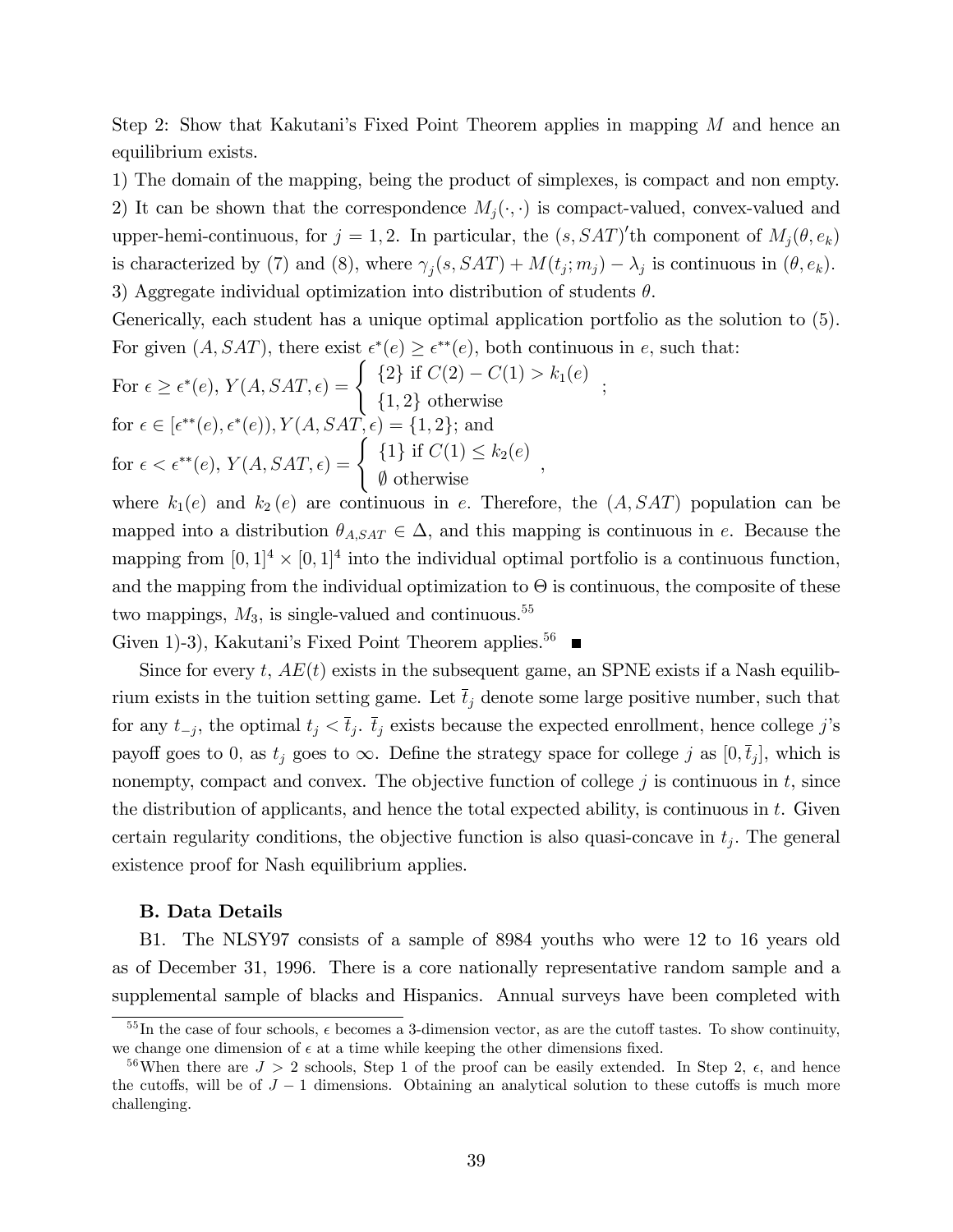most of these respondents since 1997.

B2. Empirical Definition of Early Admission:

1) Applications were sent earlier than Nov. 30th, for attendance in the next fall semester and

2) The intended college has early admissions/ early decision/ rolling admissions/ priority admissions policy,  $57$  and

3) Either a: one application was sent early and led to an admission or

b: some application(s) was (were) sent early but rejected, and other application(s) was (were) sent later.

B3. Since 1983, U.S. News and World Report has been publishing annual rankings of U.S. colleges and is the most widely quoted of its kind in the  $U.S.<sup>58</sup>$  Each year, seven indicators are used to evaluate the academic quality of colleges for the previous academic year.<sup>59</sup>

### C. Details on Estimation

C1. Details on SMLE:

(1) Approximate the following integration via a kernel smoothed frequency simulator  $60$ 

$$
\int I(Y_i|T, SAT_i, B_i, \epsilon) I(d_i|O_i, T, SAT_i, B_i, \epsilon, \zeta, \eta) dG(\epsilon, \zeta, \eta).
$$
\n(14)

For each student  $(SAT_i, B_i)$ , I draw shocks  $\{(\epsilon_{ir}, \zeta_{ir}, \eta_{ir})\}_{r=1}^R$  from their joint distribution  $G(\cdot)$ . These shocks are the same across T for the same student i, but are i.i.d. across students. All shocks are fixed throughout the estimation. Let  $u_{jir}$  be the ex-post value of college *j* for student<sub>ir</sub> with  $(T, SAT_i, B_i, \epsilon_{ir}, \zeta_{ir}, \eta_{ir})$ , let  $v_{ir} = \max\{0, \{u_{jir}\}_{j \in O_i}\}$ , let  $V_{ir}(Y)$ be the ex-ante value of portfolio Y for this student, and  $V_{ir}^* = \max_{Y \subseteq J} \{V_{ir}(Y)\}\$ . (14) is then

 $57$ The data source for college early admission programs is 1) Christopher et al. (2003), and 2) web information posted by individual colleges.

<sup>58</sup>The exception is 1984, when the report was interrupted.

<sup>&</sup>lt;sup>59</sup>These indicators include: assessment by administrators at peer institutions, retention of students, faculty resources, student selectivity, Önancial resources, alumni giving, and (for national universities and liberal arts colleges) "graduation rate performance", the difference between the proportion of students expected to graduate and the proportion who actually do. The indicators include input measures that reflect a school's student body, its faculty, and its financial resources, along with outcome measures that signal how well the institution does its job of educating students.

 $60$  I describe the situation where I do not observe any information about the student's financial aid. For students with some financial aid information, the observed financial aid replaces the random draw of the corresponding financial aid shock.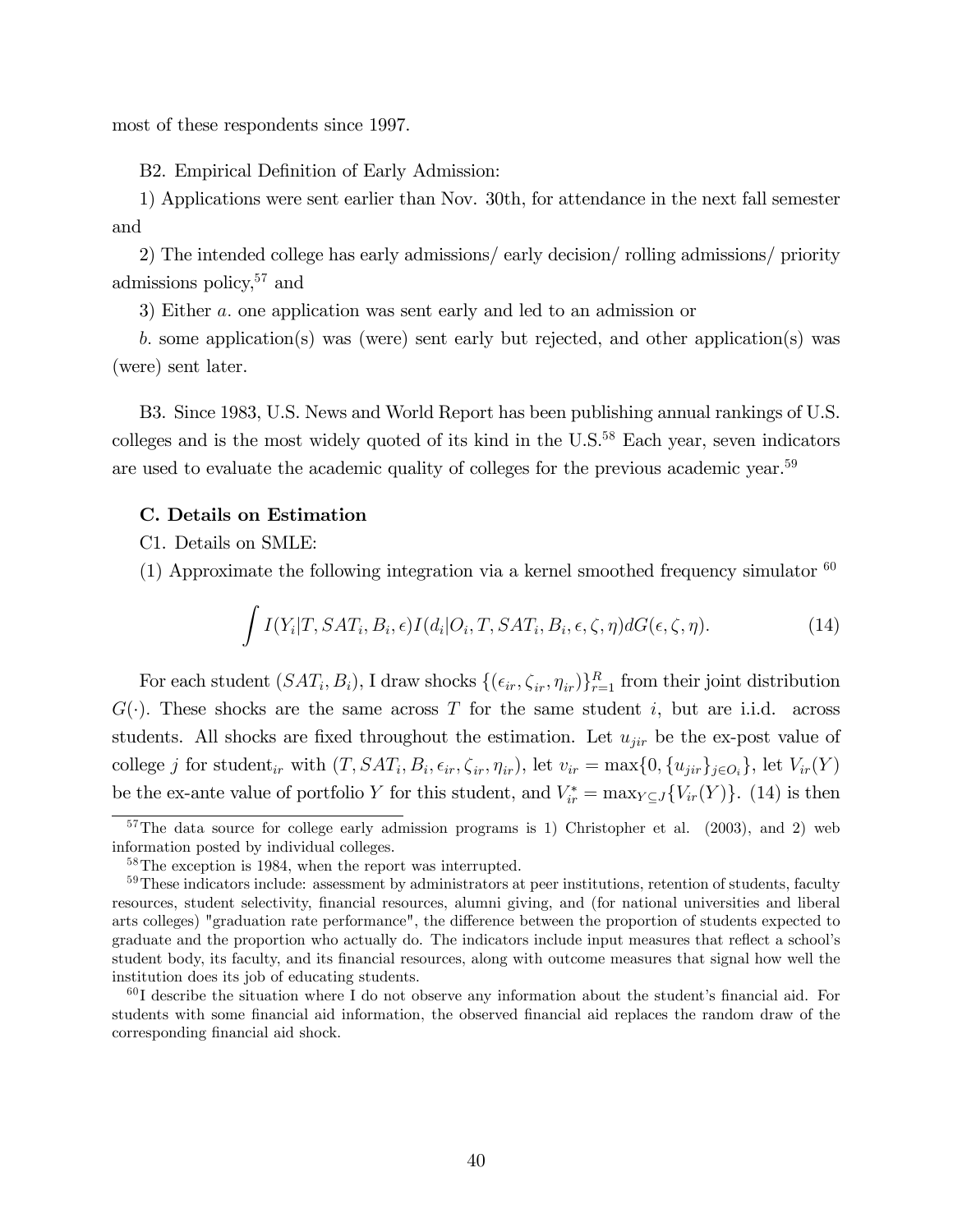approximated by:

$$
\frac{1}{R} \sum_{r=1}^{R} \frac{\exp[(V_{ir}(Y_i) - V_{ir}^*)/\tau_1]}{\sum_{Y \subseteq J} \exp[(V_{ir}(Y) - V_{ir}^*)/\tau_1]} \frac{\exp[(u_{d_iir} - v_{ir})/\tau_2]}{\sum_{j \in O_i} \exp[(u_{jir} - v_{ir})/\tau_2]},
$$

where  $\tau_1, \tau_2$  are smoothing parameters. When  $\tau \to 0$ , the approximation converges to the frequency simulator.

(2) Solving the optimal application problem for student  $(T, SAT_i, B_i, \epsilon_{ir})$ :

$$
V_i(Y) = \sum_{O \subseteq Y} \Pr_i(O) E_{(\eta, \zeta)} \max\{u_{0ir}, \{u_{jir}\}_{j \in O}\} - C(|Y|).
$$

The Emax function has no closed-form expression and is approximated via simulation. For each  $(T, SAT_i, B_i, \epsilon_{ir})$ , draw M sets of shocks  $\{(\eta_m, \zeta_m)\}_{m=1}^M$ . For each of the M sets of  $(T, SAT_i, B_i, \epsilon_{ir}, \eta_m, \zeta_m)$ , calculate  $\max\{u_{0irm}, \{u_{jirm}\}_{j \in O}\}\$ , where  $u_{jirm}$  denotes  $u_{jir}$  evaluated at the shock  $(\eta_m, \zeta_m)$ . The Emax is the average of these M maximum values.

C2. Details on the Second-Step SMDE:

(1) Targets to be matched: for each of the Groups 2; 3 and 4, there are 9 admissions probabilities to be matched  $\{p_j(A, SAT)\}_{(A, SAT) \in \{1, 2, 3\} \times \{1, 2, 3\}}$ . For Group 1, there are 6 admissions probabilities to be matched. Since no one in  $SAT = 1$  group applied to Group 1,  $\{p_1(A, SAT = 1)\}_{A \in \{1,2,3\}}$  are fixed at 0. The other four targets are the equilibrium enrollments simulated from the first step. In all, there are 37 targets to be matched using college-side parameters:  $\{P(s|A)\}, \{\kappa_j\}_j$ , ten of which are free.

(2) Optimal Weighting Matrix:

Let  $\Theta^*$  be the true parameter values. The first-step estimates  $\Theta_1$ , being MLE, are asymptotically distributed as  $N(0, \Omega_1)$ . It can be shown that the optimal weighting matrix for the second-step objective function (13) is  $W = Q_1 \Omega_1 Q'_1$ , where  $Q_1$  is the derivative of  $q(\cdot)$  with respect to  $\widehat{\Theta}_1$ , evaluated at  $\left(\widehat{\Theta}_1, \Theta^*_2\right)$ ). The estimation of  $W$  involves the following steps:

1) Estimate the variance-covariance matrix  $\Omega_1$ : in the case of MLE, this is minus the outer product of the score functions evaluated at  $\Theta_1$ . The score functions are obtained via numerically taking partial derivatives of the likelihood function with respect to each of the first step parameters evaluated at  $\Theta_1$ .

2) Obtain preliminary estimates  $\Theta_2 \equiv \arg \min_{\Theta_2} \{q(\Theta_1, \Theta_2)'Wq(\Theta_1, \Theta_2)\}\,$ , where W is any positive-definite matrix. The resulting  $\Theta_2$  is a consistent estimator of  $\Theta_2^*$ .

3) Estimate  $Q_1$  by numerically taking derivative of  $q(\cdot)$  with respect to  $\Theta_1$ , evaluated at  $(\hat{\Theta}_1, \tilde{\Theta}_2)$ ). In particular, let  $\Delta_m$  denote a vector with zeros everywhere but the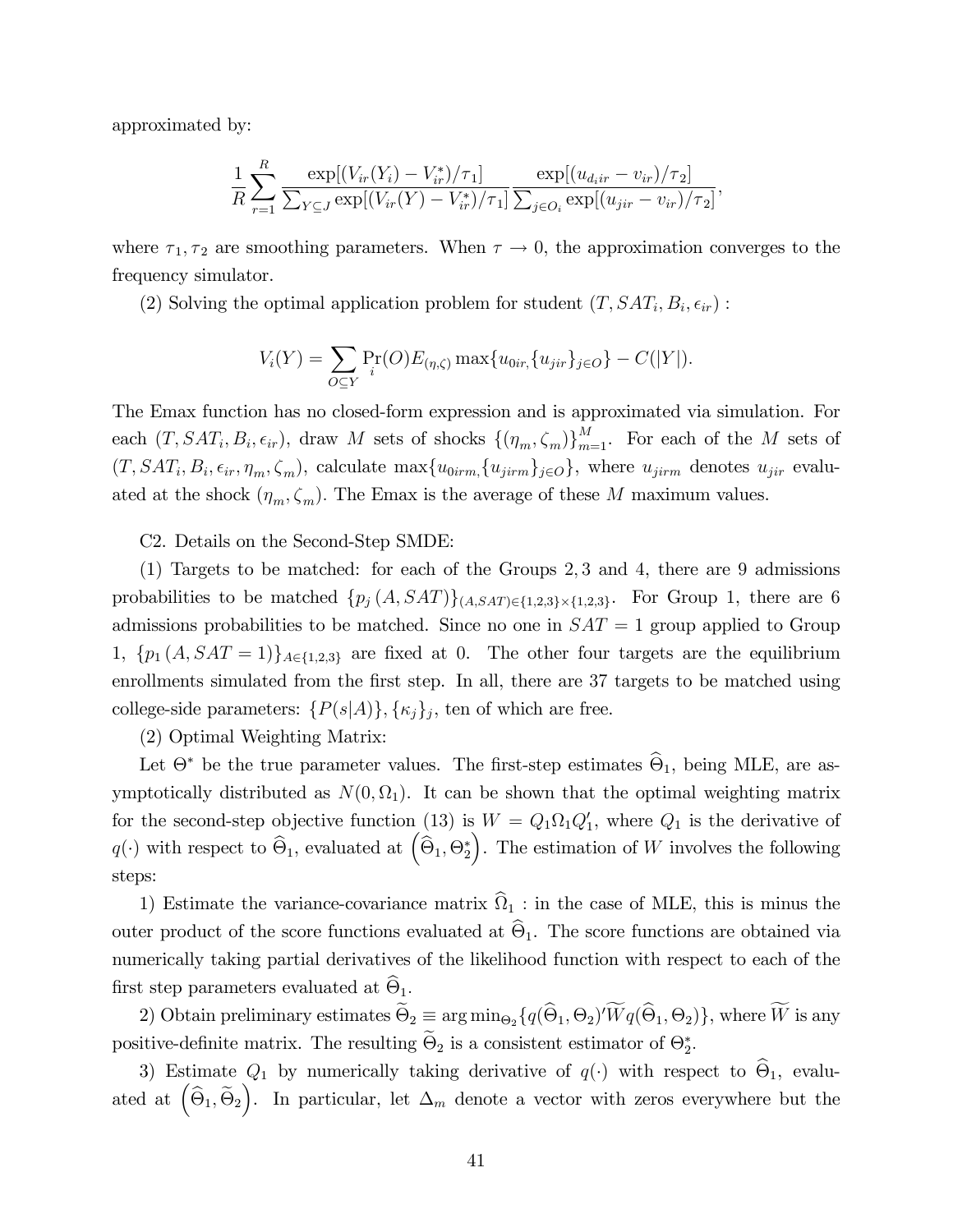m'th entry, which equals a small number  $\varepsilon_m$ . At each  $(\widehat{\Theta}_1 + \Delta_m, \widetilde{\Theta}_2)$  , I simulate the student decision model and calculate the targets for the second-step estimation. Then holding student applications fixed, I solve for college optimal admissions and calculate the distance vector  $q \left( \widehat{\Theta}_1 + \Delta_m, \widetilde{\Theta}_2 \right)$ ). The m'th component of  $Q_1$  is approximated by  $[q\left(\widehat{\Theta}_1 + \Delta_m, \widetilde{\Theta}_2\right)$  $- q \left( \hat{\Theta}_1, \widetilde{\Theta}_2 \right)$  $\bigg)\big]/\varepsilon_m.$ 

C3. Details on the Third-Step: Solving College  $j$ 's Tuition Problem

Given  $\Theta$ ,  $t^*_{-j}$  and some m, I examine college j's expected payoff at each trial tuition level  $t'_{j}$  and obtain the optimal tuition associated with this m. This procedure requires computing the series of application-admission equilibria  $AE\left(\cdot,t_{-j}^{*}\right)$ , which can only be achieved through simulation. To do so, I use an algorithm motivated by the rule of "continuity of equilibria," which requires, intuitively, that  $AE(t'_j, t^*_{-j})$  be close to  $AE(t_j, t^*_{-j})$  when  $t'_j$  is close to  $t_j$ . Specifically, I start from the equilibrium at the data tuition level  $(t_j^*, t_{-j}^*)$ , which is numerically unique for nontrivial initial beliefs  $(p \gg 0)$ .  $AE(t^*)$  is found to be unique numerically in my search for equilibrium starting from 500 different combinations of nontrivial initial beliefs. Then, I gradually deviate from  $t_j^*$ , for  $(t_j^*, t_{-j}^*)$ , I start the search for new equilibrium, i.e., the fixed point of admissions policies  $e\left(.\right|\left(t_j^*,t_{-j}^*\right)\right)$ , using, as the initial guess, the equilibrium  $e\left(.\right|\left(t'_{j},t^{*}_{-j}\right)\right)$  associated with the most adjacent  $\left(t'_{j},t^{*}_{-j}\right)$ . The resulting series of  $AE\left(.,t_{-j}^{*}\right)$  is used to solve college j's tuition problem.

### D. Detailed Functional Forms:

### D1. Type Distribution:

 $P(T|SAT, B) = Pr(A = a|SAT, B)P(Z|A) = Pr(A = a|SAT, y)P(Z|A)$ , where y is family income,  $Pr(A = a|SAT, y)$  is an ordered logistic distribution and  $P(Z|A)$  is nonparametric. For  $a = 1, 2, 3$ 

$$
\Pr(A = a|SAT, y) = \frac{1}{1 + e^{-cut_a + \alpha_1 y_i + \alpha_2 I(SAT_i = 2) + \alpha_3 I(SAT_i = 3)}}
$$

$$
- \frac{1}{1 + e^{-cut_{a-1} + \alpha_1 y_i + \alpha_2 I(SAT_i = 2) + \alpha_3 I(SAT_i = 3)}}
$$

where  $cut_0 = -\infty$  and  $cut_3 = +\infty$ .

D2. College Payoff from Tuition Revenue:

$$
M(t_j; m_j) = m_{j1}t_j + m_{j2}t_j^2
$$

A non-linear preference over tuition is assumed because most colleges are non-profit, and a non-linear preference allows for possibly satiated preference over tuition. For example,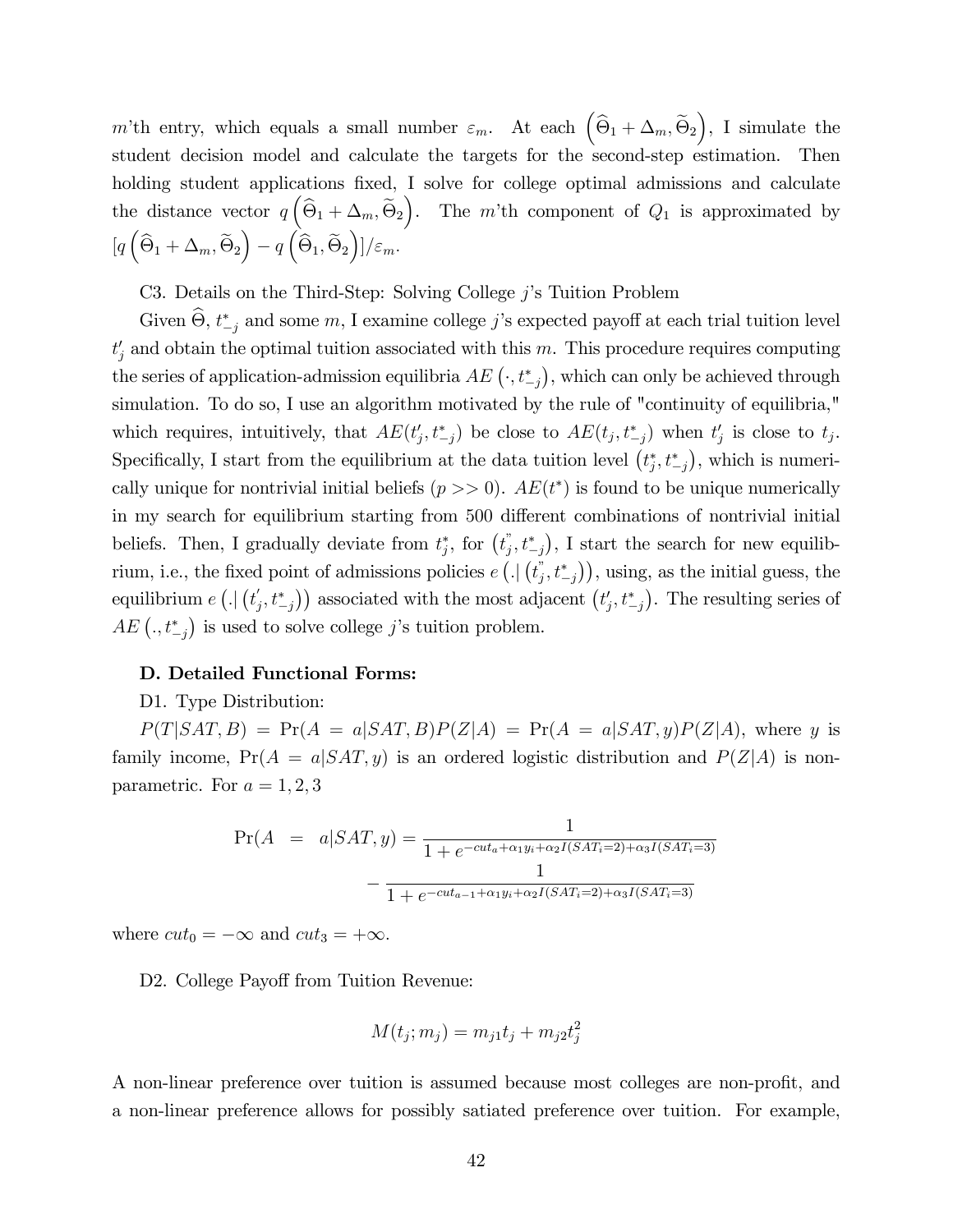state governments (alumni) may have objections to very high tuition levels, and adjust their funding (donations) to colleges accordingly. A concave preference for tuition can be derived if high tuition crowds out non-tuition revenues. $61,62$ 

D3. Financial Aid Functions:

$$
f_0(SAT_i, B_i) = \beta_0^0 + \beta_1^0 I(race_i = black) + \beta_2^0 I(SAT_i = 2) + \beta_3^0 I(SAT_i = 3) + \beta_4^0 y_i + \beta_5^0 asset_i f_{0i} = \max\{f_0(SAT_i, B_i) + \eta_{0i}, 0\},
$$

where  $\eta_{0i}^{\sim} i.i.d. N(0, \sigma_{f_0}^2)$ . for  $j = 1, 2...4$  $f_j(SAT_i, B_i) =$ 

$$
\beta_0^1 + \beta_1^1 I(race_i = black) + \beta_2^1 I(SAT_i = 2) + \beta_3^1 I(SAT_i = 3) + \beta_4^1 y_i + \beta_5^1 asset_i \n+ \beta_6^1 I(nsib > 0) + \beta_7^1 I(SAT_i = 2)I(j \in public) + \beta_8^1 I(SAT_i = 3)I(j \in public) \n+ \beta_9^1 I(j = 2) + \beta_{10}^1 I(j = 3) + \beta_{11}^1 I(j = 4)
$$

$$
f_{ji} = \max\{f_j(SAT_i, B_i) + \eta_{ji}, 0\}
$$

where nsib denotes the number of siblings in college at the time of  $i$ 's application and ji~i:i:d:N(0; <sup>2</sup> f1 ):

### E. Identification

E1. Type distribution and type-specific utilities

In the following, I will prove the identification of a mixed probit model with two types. The identification of the more general case of mixed multinomial probits with multiple types would require more complicated algebraic analyses but would nevertheless follow the same logic.

E1.1 Identification of a mixed probit model with two types

Assume there are two unobserved types of individuals  $A \in \{1, 2\}$ , and  $Pr(A = 1) = \lambda$ . Let the continuous variable  $z \in Z \subseteq R$  be an observed individual characteristics and  $f(\cdot)$  be a differentiable function of z. Let  $y \in \{0, 1\}$  be the observed discrete choice, which relates

<sup>&</sup>lt;sup>61</sup>In particular, if non-tuition revenue for college j adjusts to tuition level according to  $v_{0j} - v_{1j}t_j - v_{2j}t_j^2$ , where  $v_{0j}$  is the maximum level of college j's non-tuition revenue; let the tradeoff between ability and total (tuition and non-tuition) revenue be  $m_{0i}$ , then the tuition weight parameters in the model can be derived as  $m_{1j} = m_{0j}(1-v_{1j})$  and  $m_{2j} = -m_{0j}v_{2j}$ .

<sup>&</sup>lt;sup>62</sup>I also tried some other functional forms. For example, a linear preference over tuition is rejected because it predicts much higher tuition levels than are observed in the data.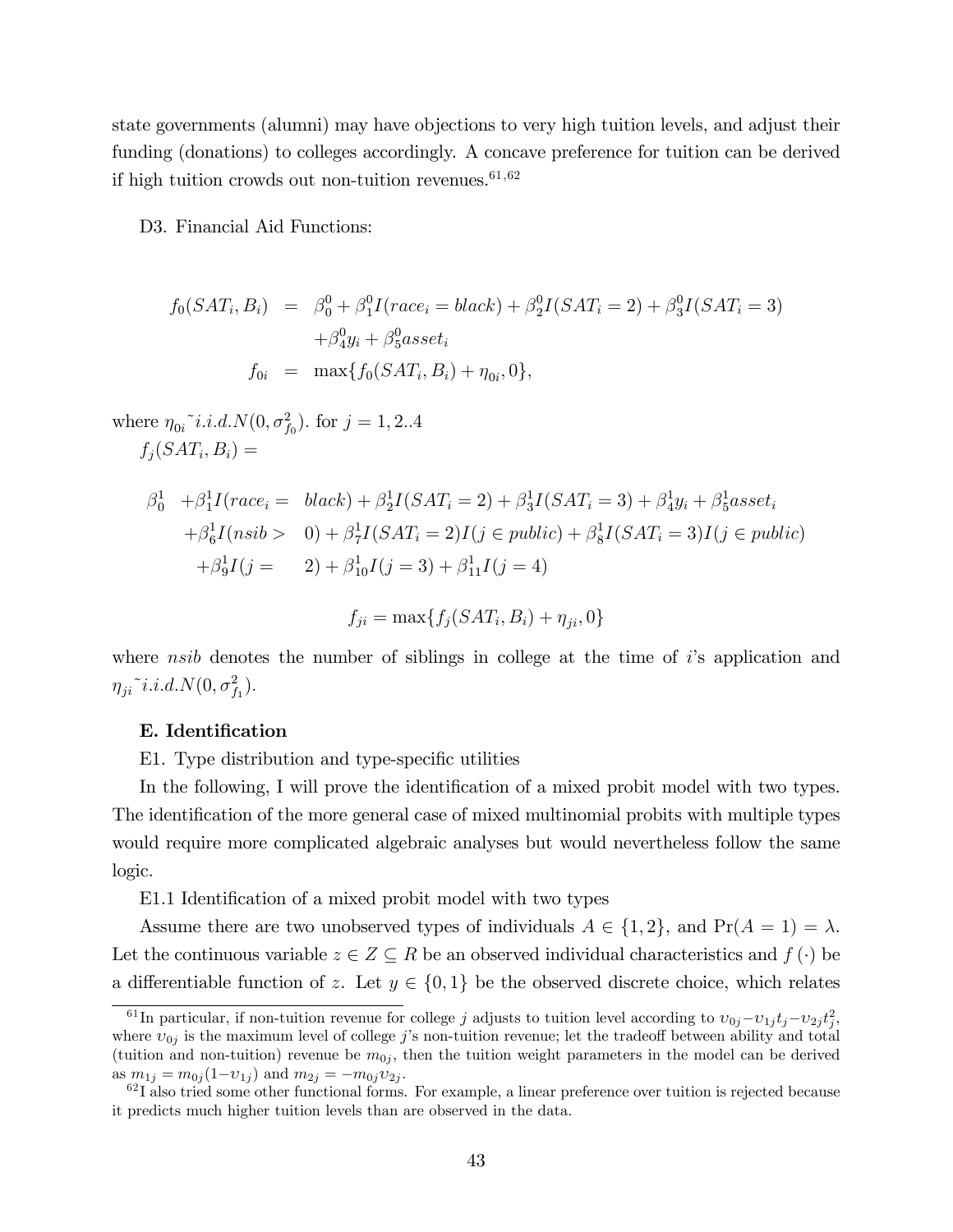to the latent variable  $y^*$  in the following way:

$$
y(z) = 1
$$
 if only if  $y^*(z) \equiv f(z) + u_1 I(A = 1) + u_2 I(A = 2) + \epsilon > 0$ 

where  $\epsilon \tilde{i}.i.d.N(0,1)$ . The model implies that

$$
P(z) \equiv \Pr(y(z) = 1) = \lambda \Phi(f(z) + u_1) + (1 - \lambda)\Phi(f(z) + u_2)
$$
\n(15)

**Theorem 1** Assume that 1)  $\lambda \in (0,1)$ , 2) there exists an open set  $Z^* \subseteq Z$  such that for  $z \in Z^*$ ,  $f'(z) \neq 0$ . Then the parameters  $\theta = (\lambda, u_1, u_2)'$  in (15) are locally identified.

**Proof.** The proof draws on the well-known equivalence of local identification with positive definiteness of the information matrix. In the following, I will show the positive definiteness of the information matrix for model  $(15)$ .

Step 1. Claim: The information matrix  $I(\theta)$  is positive definite if and only if there exist no  $w \neq 0$ , such that  $w' \frac{\partial P(z)}{\partial \theta} = 0$  for all z.

The log likelihood of an observation  $(y, z)$  is

$$
L(\theta) = y \ln(P(z)) + (1 - y) \ln(1 - P(z)).
$$

The score function is given by

$$
\frac{\partial L}{\partial \theta} = \frac{y - P(z)}{P(z) (1 - P(z))} \frac{\partial P(z)}{\partial \theta}.
$$

Hence, the information matrix is

$$
I(\theta|z) = E\left[\frac{\partial L}{\partial \theta}\frac{\partial L}{\partial \theta'}|z\right] = \frac{1}{P(z)(1-P(z))}\frac{\partial P(z)}{\partial \theta}\frac{\partial P(z)}{\partial \theta'}.
$$

Given  $P(z) \in (0, 1)$ , it is easy to show that the claim holds. Step 2. Show  $w' \frac{\partial P(z)}{\partial \theta} = 0$  for all  $z \implies w = 0$ .  $\frac{\partial P(z)}{\partial \theta}$  is given by:

$$
\frac{\partial P(z)}{\partial \lambda} = \Phi(f(z) + u_1) - \Phi(f(z) + u_2)
$$
  
\n
$$
\frac{\partial P(z)}{\partial u_1} = \lambda \phi(f(z) + u_1)
$$
  
\n
$$
\frac{\partial P(z)}{\partial u_2} = (1 - \lambda)\phi(f(z) + u_2)
$$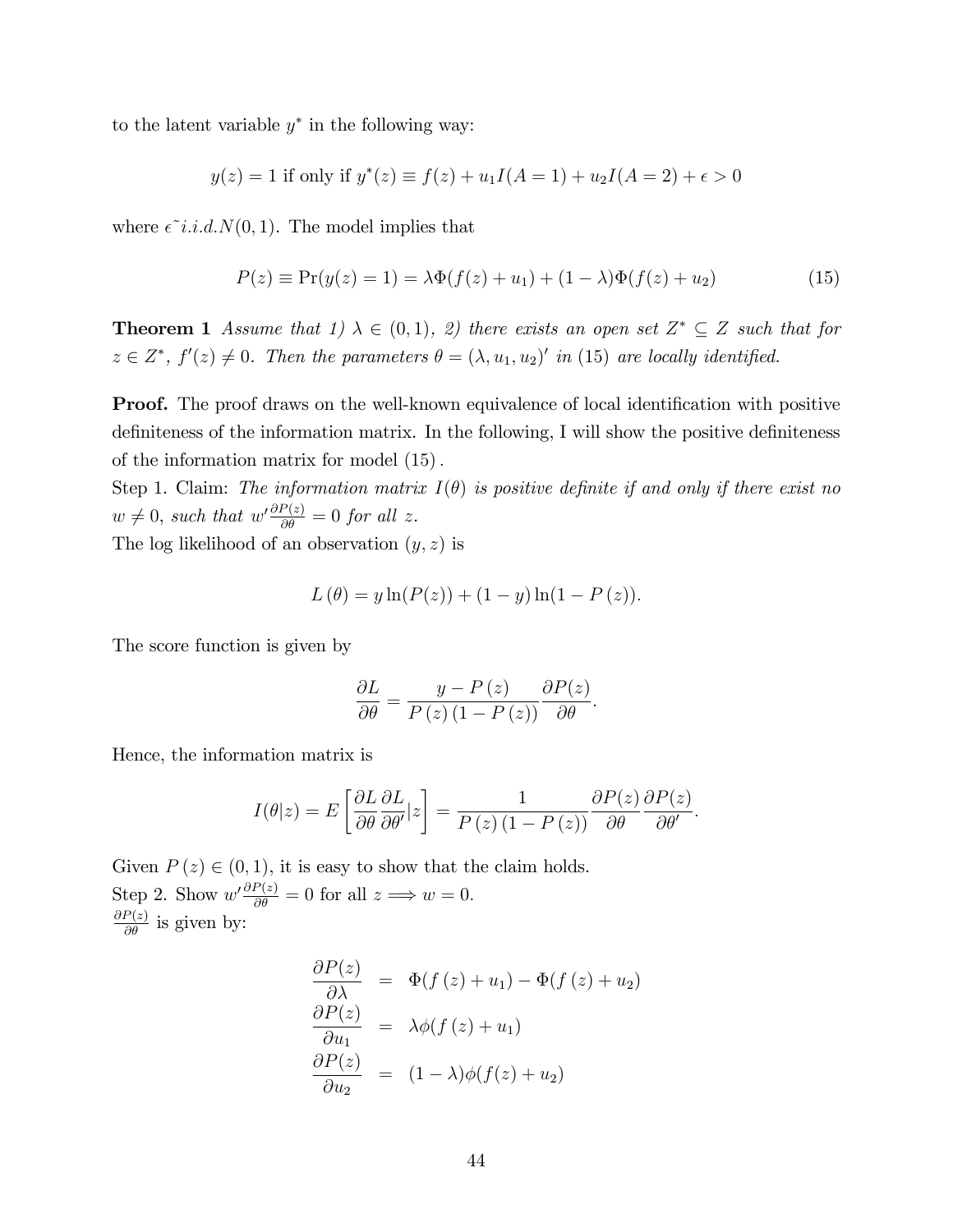Suppose for some  $w, w'\frac{\partial P(z)}{\partial \theta} = 0$  for all  $z$ :

$$
w_1[\Phi(f(z) + u_1) - \Phi(f(z) + u_2)] + w_2\lambda\phi(f(z) + u_1) + w_3(1 - \lambda)\phi(f(z) + u_2) = 0
$$

Take derivative with respect to z evaluated at some  $z \in Z^*$ 

$$
w_1[\phi(f(z) + u_1) - \phi(f(z) + u_2)]f'(z) + w_2\lambda\phi'(f(z) + u_1)f'(z)
$$
  
+
$$
w_3(1 - \lambda)\phi'(f(z) + u_2)f'(z) = 0.
$$
 (16)

Define  $\gamma(z) = \frac{\phi(f(z)+u_1)}{\phi(f(z)+u_2)}$ , divide (16) by  $\phi(f(z)+u_2)$ :  $w_1[\gamma(z) - 1] - w_2\lambda(f(z) + u_1)\gamma(z) - w_3(1 - \lambda)(f(z) + u_2) = 0$  $\gamma(z) [w_1 - w_2 \lambda (f(z) + u_1)] - [w_1 + w_3(1 - \lambda)(f(z) + u_2)] = 0$  (17)

Since  $\gamma(z)$  is a nontrivial exponential function of z, (17) hold for all  $z \in Z^*$  only if both terms in brackets are zero for each  $z \in Z^*$ , i.e.

$$
w_1 - w_2 \lambda (f(z) + u_1) = 0
$$
  
\n
$$
w_1 + w_3 (1 - \lambda) (f(z) + u_2) = 0.
$$
\n(18)

Take derivative of (18) again with respect to z, evaluated at  $z \in Z^*$ :

$$
w_2 \lambda f'(z) = 0
$$
  

$$
w_3(1 - \lambda)f'(z) = 0.
$$

Since  $\lambda \in (0,1)$  and  $f'(z) \neq 0$  for some  $z, w = 0$ .

E1.2 Relating the proof to the model

In the previous proof, type distribution is assumed to be a single parameter  $\lambda$ . In practice, I assume a logistic distribution of types based on observables. In particular, I assume that only SAT and family income (a 5-year average) enter the type distribution, i.e., SAT and family (permanent) income summarize all information that correlates with ability. The expected financial aid net of tuition serves the role of the  $f(\cdot)$  function in the previous proof. It depends on SAT and all family-background variables. For example, conditional on family permanent income, family assets (which serves the role of the z variable in the previous proof) vary with factors, such as housing prices and stock prices, that are not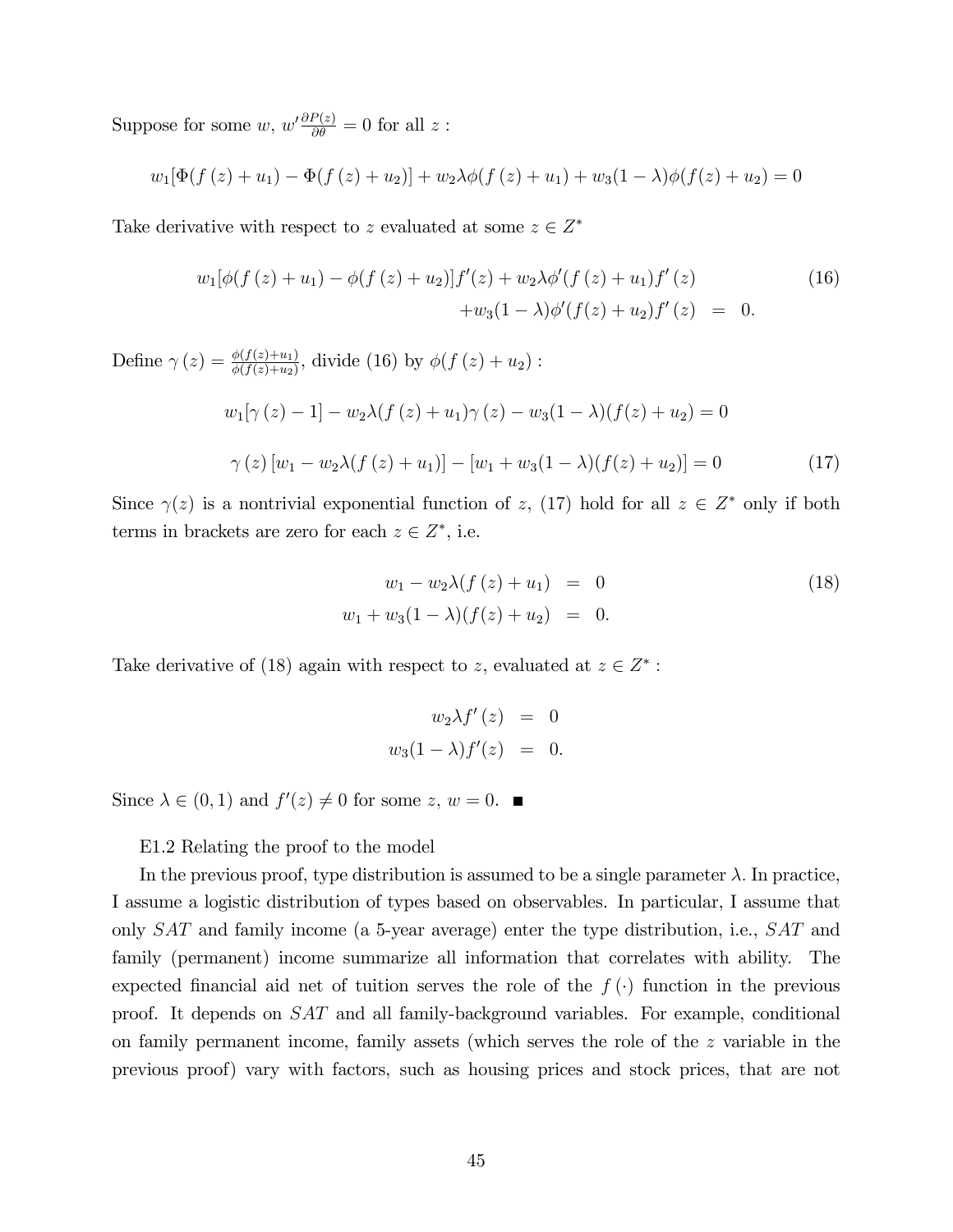correlated with ability.<sup>63</sup>

E2. Other student-side parameters

Given the identification results from the mixture of probits, I now discuss the major sources for the identification of other student-side parameters. However, readers should be reminded that all parameters are jointly identified.

E2.1 The probabilities of admissions  $\{p_j(A, SAT)\}\$ 

In the data, we observe the admission rates for students given their  $SAT$  and family income  $(y)$ , which is generated via the following equation:

$$
\Pr\left(Admission\ to\ j|SAT,y\right) = \sum_{A} \Pr(A|SAT,y) p_j(A,SAT).
$$

In the model, students with the same  $SAT$  but different family income  $(y)$  will have different admission rates only because they differ in their abilities. That is, family income affects one's admission rates only via its effect on ability. Given the identification of  $Pr(A|SAT, y)$ , the correlation between family income and admissions helps to identify  $p_j(A,SAT)$ .

E2.2  $\sigma_{\epsilon}$  and  $\sigma_{\zeta}$ 

The standard deviation of the i.i.d. idiosyncratic tastes  $\sigma_{\epsilon}$  is identified from the variation in expected Önancial aid across students within a college, given that student utility is measured in monetary units and that the coefficient on net tuition is normalized to one. The fraction of admitted students who choose not to attend any college serves as the major identification source for  $\sigma_{\zeta}$ , the standard deviation of the outside option shock.

### E2.3 Application costs  $C(\cdot)$

 $C(\cdot)$  is identified mainly from the distribution of the sizes of student application portfolios. As an illustration, consider the case where a student with ability A and idiosyncratic taste  $\epsilon$  is deciding whether or not to apply. She will apply if

$$
p(A, SAT)(\overline{u}_A + f(SAT, B) + \epsilon) - C(1) > 0,
$$

or

$$
\epsilon > \frac{C(1)}{p(A, SAT)} - \overline{u}_A - f(SAT, B),
$$

where  $f(SAT, B)$  is the expected financial aid net of tuition. The right-hand side, as a whole, is identified as the type-specific utility from applying in the mixture of probits. Given ability,

 $63$ This exclusion restriction is sufficient but not necessary for identification. For example, I could allow family assets to enter type distribution as a categorical variable, and to enter the financial aid function as a continuous variable. The within-category variation in assets would be enough for identification.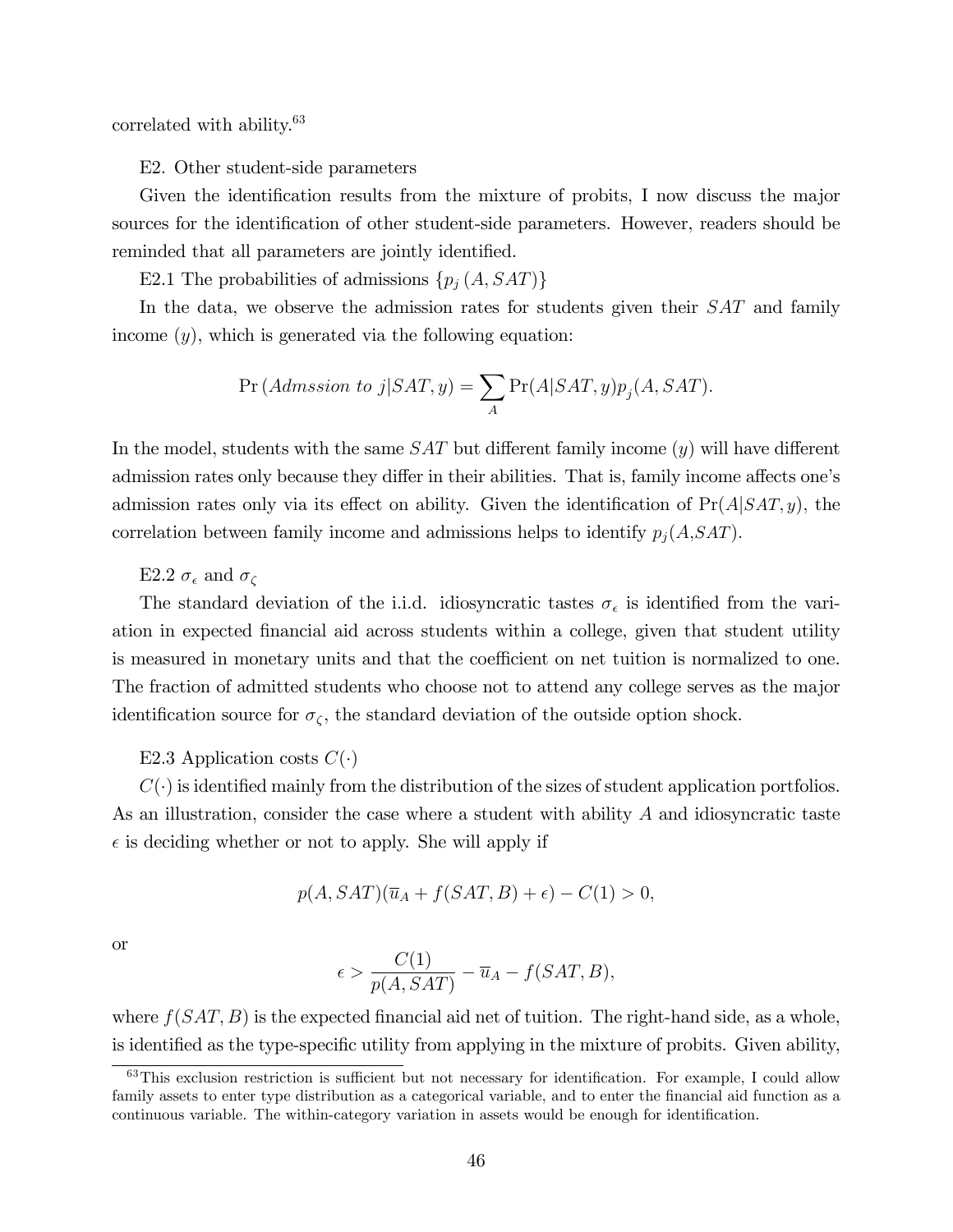students with different  $SAT$  (hence different family income) will have different probabilities of admission. That is, given ability,  $\frac{C(1)}{p(A, SAT)}$  moves with  $SAT$ , while  $\overline{u}_A$  keeps constant. As a result,  $C(1)$  and  $\bar{u}_A$  can be separately identified by the correlation between application and SAT among students, whose  $(SAT)$ , family income) combinations predict them to be of the same ability. $64$  The latter relation is identified as the type distribution in the mixture of probits.

### E3. Ability values  $\omega$ :

 $\omega$  is not point identified, even after normalizing  $\omega_1$ . The reasoning is as follows: each college j faces discrete  $(s, SAT)$  groups of applicants and its admissions policy depends on the rankings of these groups in terms of their conditional expected abilities. These relative rankings remain unchanged for a range of  $\omega$ 's, as do colleges' decisions and the model implications. Knowing that  $\omega$  is not point identified, I set up a grid of  $\omega$ 's and implement the second step estimation given each of these  $\omega$ 's. The best fit occurs with  $\omega$ 's around [1, 2, 3]'; therefore, I fix  $\hat{\omega} = [1, 2, 3]'.$  At other values of  $\omega$  around [1, 2, 3]', the estimates for the other parameters in steps two and three will change accordingly. However, the counterfactual experiment results are robust.<sup>65</sup>

### F. Additional Tables

F1. Data:

| ℅         |      | Low Income Middle Income | <i>High Income</i> |
|-----------|------|--------------------------|--------------------|
| $SAT = 1$ | 10.3 | 16.4                     | 20.0               |
| $SAT = 2$ | 63.7 | 74.5                     | 78.8               |
| $SAT = 3$ | 68.4 | 81.6                     | 94.4               |

Table F1.1 Fraction of Applicants by  $(SAT, Income)$ 

Low Income: if family income is below 25th percentile (group mean  $$10,017$ )  $Midde Income$ : if family income is in 25-75th percentile (group mean \$45,611)  $High\ Income$ : if family income is above 75th percentile (group mean \$110,068)

|  |  |  | Table F1.2 Portfolio Size by $(SAT, Income)$ |  |
|--|--|--|----------------------------------------------|--|
|--|--|--|----------------------------------------------|--|

|           |        | Low Income Middle Income High Income |      |
|-----------|--------|--------------------------------------|------|
| $SAT = 1$ | (0.11) | 0.20                                 | 0.23 |
| $SAT = 2$ | 0.86   | 0.97                                 | 1.22 |
| $SAT = 3$ | 1.05   | 1.16                                 | 1.54 |

 $64$ See Appendix F1 for application patterns by  $(SAT, \text{income}).$ 

<sup>65</sup> Appendix F4 shows the counterfactual experiment results with alternative  $\omega$ 's around  $[1, 2, 3]'$ .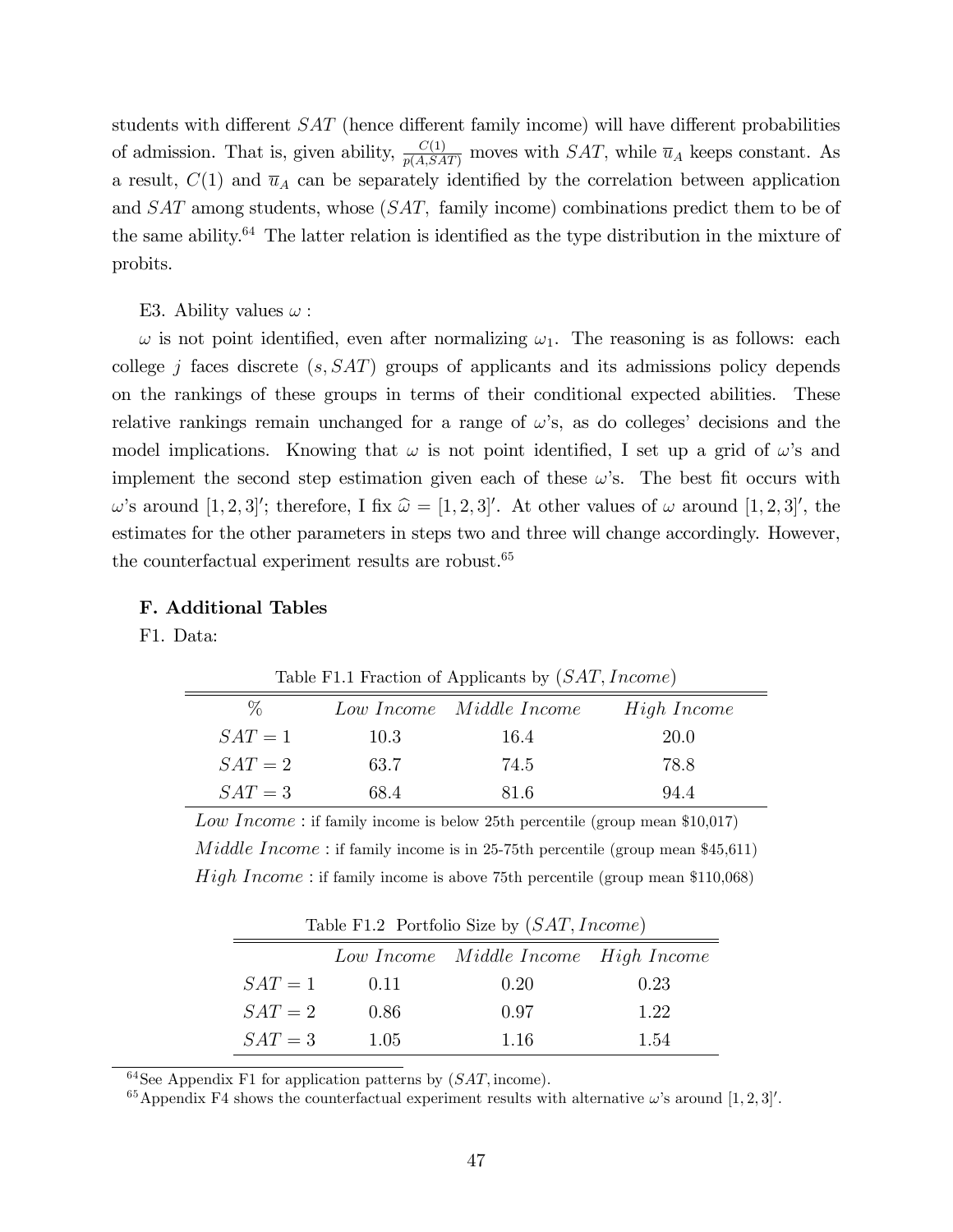| $\%$      |         | Group 1 $Group 2$ $Group 3$ |      | Group 4 |
|-----------|---------|-----------------------------|------|---------|
| $SAT = 1$ | $N/A^*$ | 33.3                        | 82.6 | 87.8    |
| $SAT = 2$ | 45.0    | 72.6                        | 95.5 | 96.0    |
| $SAT = 3$ | 65.7    | 89.1                        | 93.8 | 100.0   |

Table F1.3 Admission Rates by SAT

Num of applicants: SAT1 (123), SAT2 (446), SAT3 (178)

\* Not applicable since application is zero.

Group 1: Top private; Group 2: Top public;

Group 3: Other private; Group 4: Other public.

### F2. Parameter Estimates

 $\equiv$ 

Table F2.1 College Value: A Simulated Example

|                                 | $($1,000)$ All    | Applicants   | Attendees    |
|---------------------------------|-------------------|--------------|--------------|
| $\widetilde{u}_1(A = 1, Z = 1)$ | $-234.1(115.1)$   | 85.9 (30.8)  | 99.9 (34.7)  |
| $\widetilde{u}_1(A = 2, Z = 1)$ | $-222.8$ (115.5)  | 117.1 (43.7) | 157.1 (44.9) |
| $\widetilde{u}_1(A=3, Z=1)$     | $-57.7$ $(115.6)$ | 134.4 (58.6) | 159.0 (58.6) |
| $\widetilde{u}_1(A = 1, Z = 2)$ | $-74.1(115.1)$    | 108.9(50.6)  | 126.1(50.8)  |
| $\widetilde{u}_1(A = 2, Z = 2)$ | $-62.8$ $(115.5)$ | 133.9 (57.0) | 158.9 (58.8) |
| $\widetilde{u}_1(A = 3, Z = 2)$ | 124.0(115.6)      | 187.1 (82.3) | 211.3(79.1)  |
|                                 |                   |              |              |

Each row represents the mean and the standard deviation of Group 1's value for all students, Group 1's applicants and its attendees within a given type.

| $cut_1$           |           | $cut_2$ Family Income/1000 $SAT = 2$ $SAT = 3$ |                    |           |
|-------------------|-----------|------------------------------------------------|--------------------|-----------|
|                   | 2.48 5.41 | 0.01                                           |                    | 2.81 3.69 |
| $(0.15)$ $(0.22)$ |           |                                                | $(0.002)$ $(0.16)$ | (0.23)    |

Table F2.2 Ordered Logit Ability Distribution

 $\boldsymbol{cut}_1,\boldsymbol{cut}_2$  are the cutoff parameters for the ordered logit.

|  |  | Table F2.3 $Z$ Type Distribution By Ability |  |  |
|--|--|---------------------------------------------|--|--|
|--|--|---------------------------------------------|--|--|

|                                                   | $A=1$ | $A=2$ | $A=3$ |
|---------------------------------------------------|-------|-------|-------|
| $Pr(Z = 1 A)$ 0.84 (0.07) 0.74 (0.02) 0.63 (0.08) |       |       |       |
| $Pr(Z = 2 A)$ 0.16                                |       | 0.26  | 0.37  |

 $Z = 1$ : the type that values public colleges over private colleges. 78% of all students are of type  $Z=1$ ,.

lower-ability students are more likely to be of type  $z = 1$ .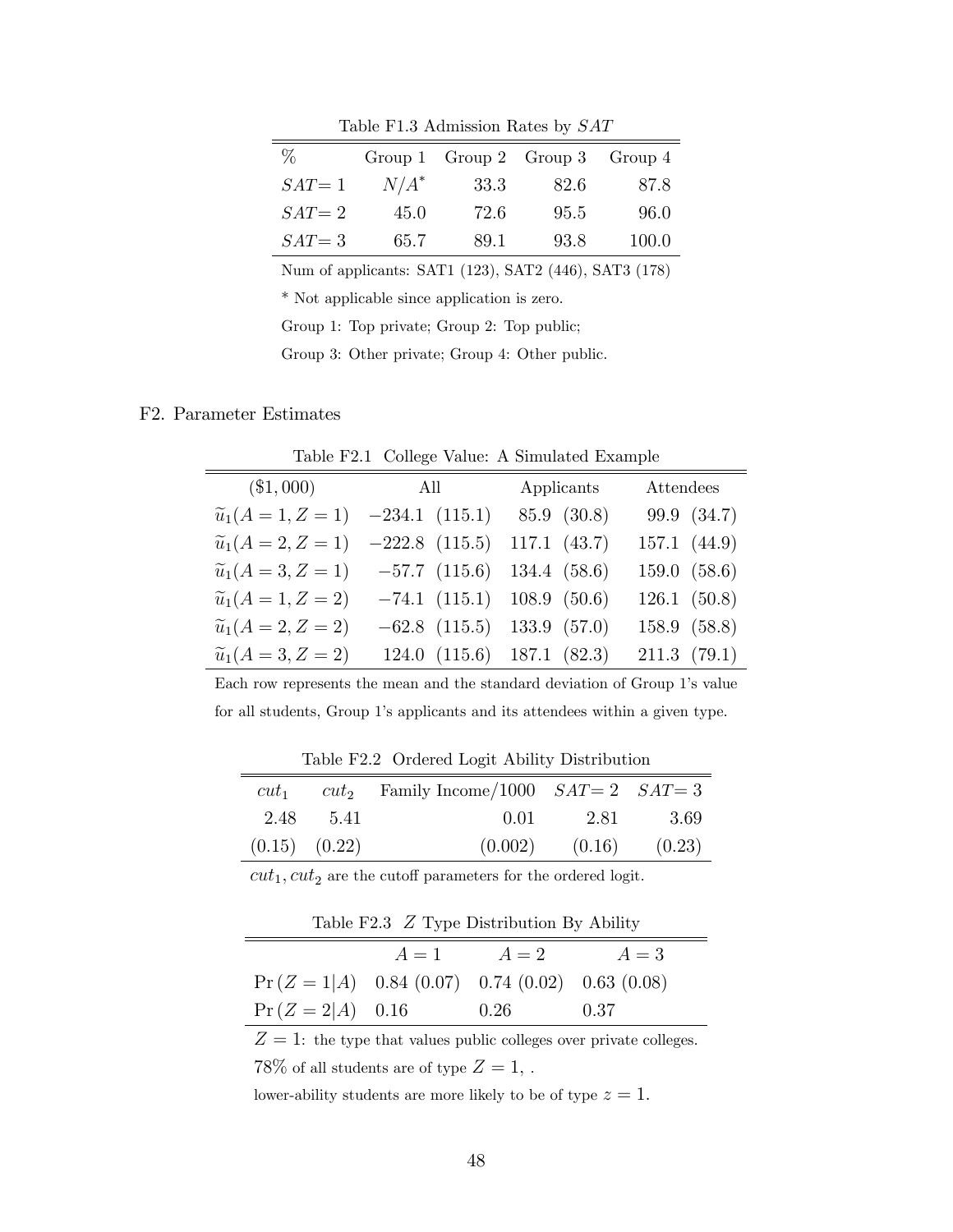Table F2.4 Ability Distribution: Simulation

| $\%$ | $A=1$ $A=2$       |        | $A=3$ |
|------|-------------------|--------|-------|
| All  | 57.2 33.9         |        | 89    |
|      | $Z = 1$ 60.9      | - 31.9 | 7.2   |
|      | $Z = 2$ 43.5 41.3 |        | 15.2  |

Simulation based on the estimates in Tables F2.3 and F2.4. Ability distribution among all students and by  $\boldsymbol{Z}$  type.

|                                              | General aid |            | College-Specific Aid |            |
|----------------------------------------------|-------------|------------|----------------------|------------|
|                                              | Coefficient | Std. Error | Coefficient          | Std. Error |
| Constant                                     | $-4907.8$   | (817.1)    | $-13664.3$           | (1756.3)   |
| <b>Black</b>                                 | 1490.7      | (915.2)    | 3277.2               | (1033.2)   |
| Family Income/1000                           | $-25.3$     | (10.7)     | $-46.1$              | (9.2)      |
| Family Assets/1000                           | $-4.1$      | (2.7)      | $-4.5$               | (2.4)      |
| $SAT = 2$                                    | 3993.1      | (854.5)    | 8141.6               | (1837.6)   |
| $SAT = 3$                                    | 6081.6      | (1079.3)   | 15227.5              | (1843.6)   |
| Sibling in College <sup><math>a</math></sup> |             |            | 4336.6               | (897.9)    |
| $(SAT=2) \times public$                      |             |            | $-4068.0$            | (2487.1)   |
| $(SAT=3) \times public$                      |             |            | $-7821.9$            | (2563.7)   |
| Group 2                                      |             |            | 3993.8               | (2870.7)   |
| Group 3                                      |             |            | 9511.5               | (1811.9)   |
| Group 4                                      |             |            | 6855.0               | (2278.0)   |
| $\sigma_n$ (aid shock)                       | 8034.1      | (169.3)    | 9758.8               | (285.9)    |
| $\sigma_{\zeta}$ (outside shock)             |             |            | 10433.4 (2916.1)     |            |

Table F2.5 Financial Aid and Ex-post Shock to Outside Option

a: Whether the student has some siblings in college at the time of application.

|            |            | Table F2.6 Capacities $(\%)$                             |            |
|------------|------------|----------------------------------------------------------|------------|
| $\kappa_1$ | $\kappa_2$ | $K_3$                                                    | $\kappa_A$ |
|            |            | $0.96(0.15)$ 4.59 $(0.13)$ 10.82 $(0.09)$ 24.56 $(0.21)$ |            |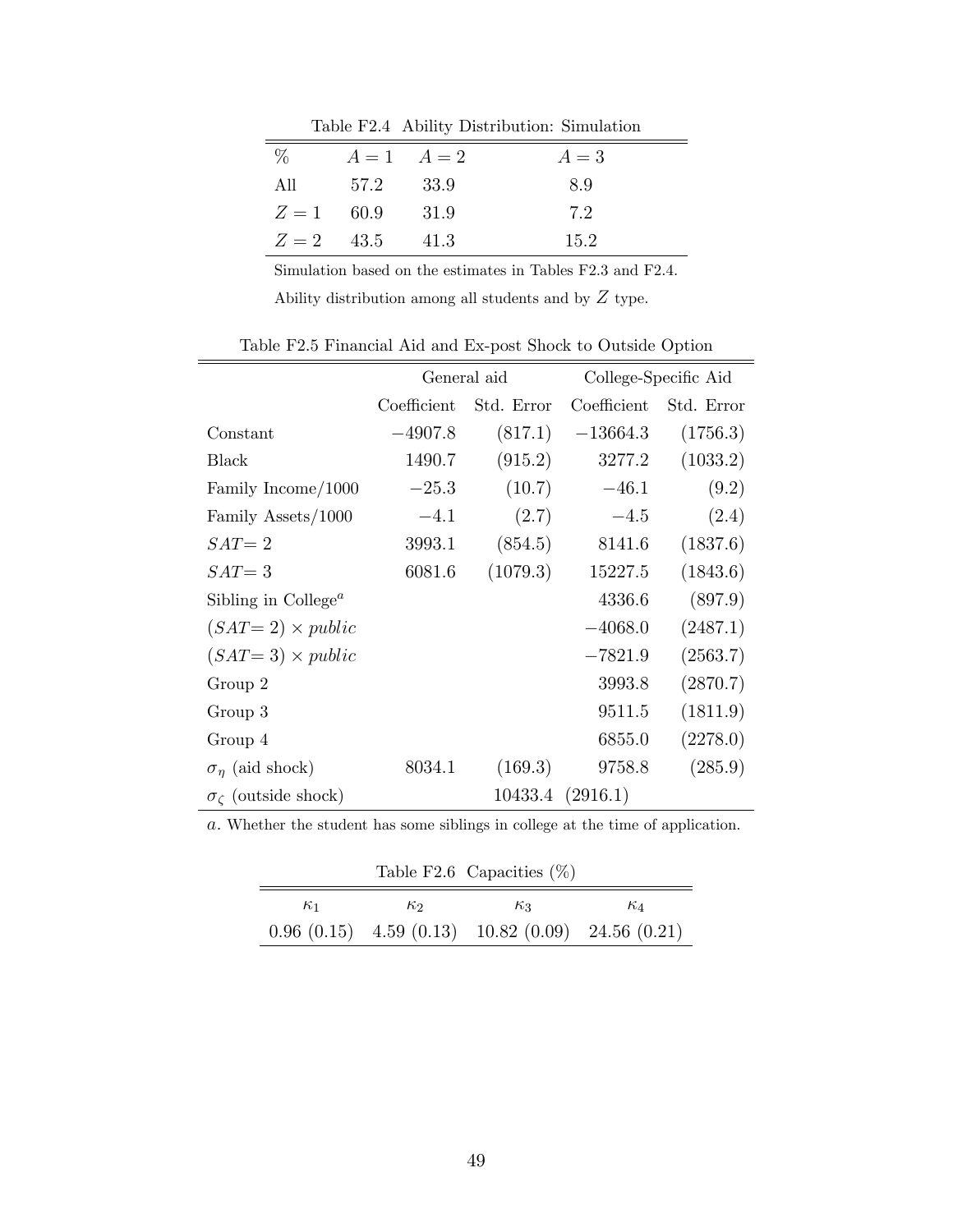| Table F2.7 Tuition Weights                         |          |          |                                                                              |  |  |
|----------------------------------------------------|----------|----------|------------------------------------------------------------------------------|--|--|
| $j \in \{1,3\}$ private<br>$j \in \{2, 4\}$ public |          |          |                                                                              |  |  |
| $m_{i1}$                                           | $m_{i2}$ | $m_{i1}$ | $m_{i2}$                                                                     |  |  |
|                                                    |          |          | $0.067$ $(0.002)$ $-0.001$ $(0.0004)$ $0.007$ $(0.003)$ $-0.0006$ $(0.0001)$ |  |  |
|                                                    |          |          |                                                                              |  |  |

Tuition is measured in thousands of dollars.

College's tuition preference:  $M(t_j; m_j) = m_{j1}t_j + m_{j2}t_j^2$ .

 $m$  is restricted to be the same within the public/private category.

F3. Model Fit

| Table F3 Tuition Fit in Step-3                  |       |      |       |      |  |
|-------------------------------------------------|-------|------|-------|------|--|
| Top Priv. Top Pub. Low Priv. Low Pub.           |       |      |       |      |  |
| Data.                                           | 27009 | 5347 | 17201 | 3912 |  |
| 27579<br>3921<br>4954<br>18010<br>Best Response |       |      |       |      |  |

F4. Robustness Check: Counterfactual Experiments With Alternative  $\omega^{66}$ F4.1 Creating Opportunity

Table F4.1.1 Increasing Supply

| Tuition          |       |                                       |       |      |
|------------------|-------|---------------------------------------|-------|------|
|                  |       | Group 1 $Group 2$ $Group 3$ $Group 4$ |       |      |
| <b>Base SPNE</b> | 26940 | 4773                                  | 19907 | 4392 |
| New SPNE         | 27534 | 6890                                  | 18176 | 98   |

Table F4.1.2 Increasing Supply

| Admission Rates  |      |                                       |      |       |
|------------------|------|---------------------------------------|------|-------|
| ℆                |      | Group 1 $Group 2$ $Group 3$ $Group 4$ |      |       |
| <b>Base SPNE</b> | 44 1 | 82.7                                  | 99.0 | 98.2  |
| New SPNE         | 473  | 95.3                                  | 99.8 | 100.0 |

| Table F4.1.3 Increasing Supply |  |  |  |
|--------------------------------|--|--|--|
|--------------------------------|--|--|--|

| <b>Base SPNE</b> | New SPNE |
|------------------|----------|
| 40.9             | 43.0     |

<sup>&</sup>lt;sup>66</sup>This subsection shows the results for  $\omega = [1, 1.4, 2]'.$  For other  $\omega$ 's around  $[1, 2, 3]$ , the results are similarly robust.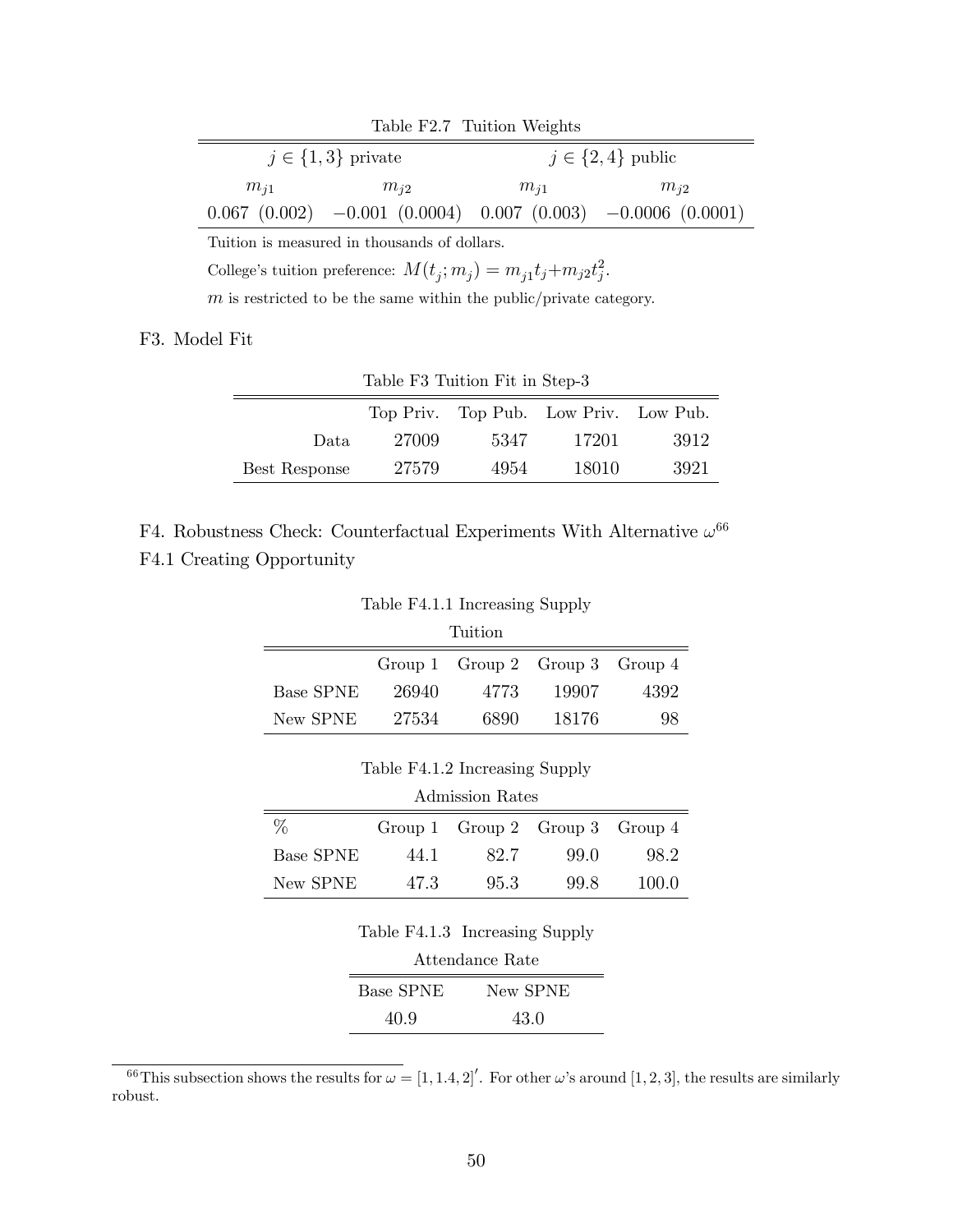# F4.2 Ignoring Signals

Table F4.2.1 Ignore Signals

| Tuition          |       |                                       |       |      |
|------------------|-------|---------------------------------------|-------|------|
|                  |       | Group 1 $Group 2$ $Group 3$ $Group 4$ |       |      |
| <b>Base SPNE</b> | 26162 | 4555                                  | 19173 | 3925 |
| New SPNE         | 27415 | 7478                                  | 20223 | 5386 |

Table F4.2.2 Ignore Signals

|           |        |        | $Size = 0$ $Size = 1$ $Size = 2$ $Size = 3$ $Size = 4$ |     |                              |
|-----------|--------|--------|--------------------------------------------------------|-----|------------------------------|
| Base SPNE | 55.7   | - 31.5 | 9.6                                                    | 99  | $\left( \frac{1}{2} \right)$ |
| New SPNE  | - 56.0 |        | 33.1 8.5                                               | 2.3 | -0 L                         |

Table F4.2.3 Ignore Signals

| Admission Rates |  |
|-----------------|--|
|-----------------|--|

| $\%$                                                | All |  | $SAT = 1$ $SAT = 2$ $SAT = 3$   |     |
|-----------------------------------------------------|-----|--|---------------------------------|-----|
|                                                     |     |  | Base New Base New Base New Base | New |
| Group 1 43.6 57.7 $N/A$ $N/A$ 28.2 7.5 66.7 100.0   |     |  |                                 |     |
| Group 2 82.0 88.4 $N/A$ $N/A$ 72.8 81.9 99.4 100.0  |     |  |                                 |     |
| Group 3 98.6 99.9 91.7 99.3 100.0 100.0 100.0 100.0 |     |  |                                 |     |
| Group 4 97.1 99.0 96.2 93.6 97.7 100.0 97.8 100.0   |     |  |                                 |     |

Table F4.2.4 Ignore Signals

| Ability Distribution Within Each Destination |         |      |                             |      |         |
|----------------------------------------------|---------|------|-----------------------------|------|---------|
| $\%$                                         | Group 1 |      | Group 2 $Group 3$ $Group 4$ |      | Outside |
| <b>Base SPNE</b>                             |         |      |                             |      |         |
| $A=1$                                        | 3.7     | 0.2  | 7.4                         | 0.9  | 94.9    |
| $A=2$                                        | 6.5     | 15.7 | 80.9                        | 91.9 | 3.0     |
| $A=3$                                        | 89.9    | 84.1 | 11.7                        | 7.2  | 2.1     |
| New SPNE                                     |         |      |                             |      |         |
| $A=1$                                        | 4.2     | 0.2  | 8.1                         | 0.9  | 94.8    |
| $A=2$                                        | 8.9     | 17.4 | 80.2                        | 92.0 | 2.8     |
| $A=3$                                        | 86.9    | 82.4 | 11.6                        | 7.1  | 24      |